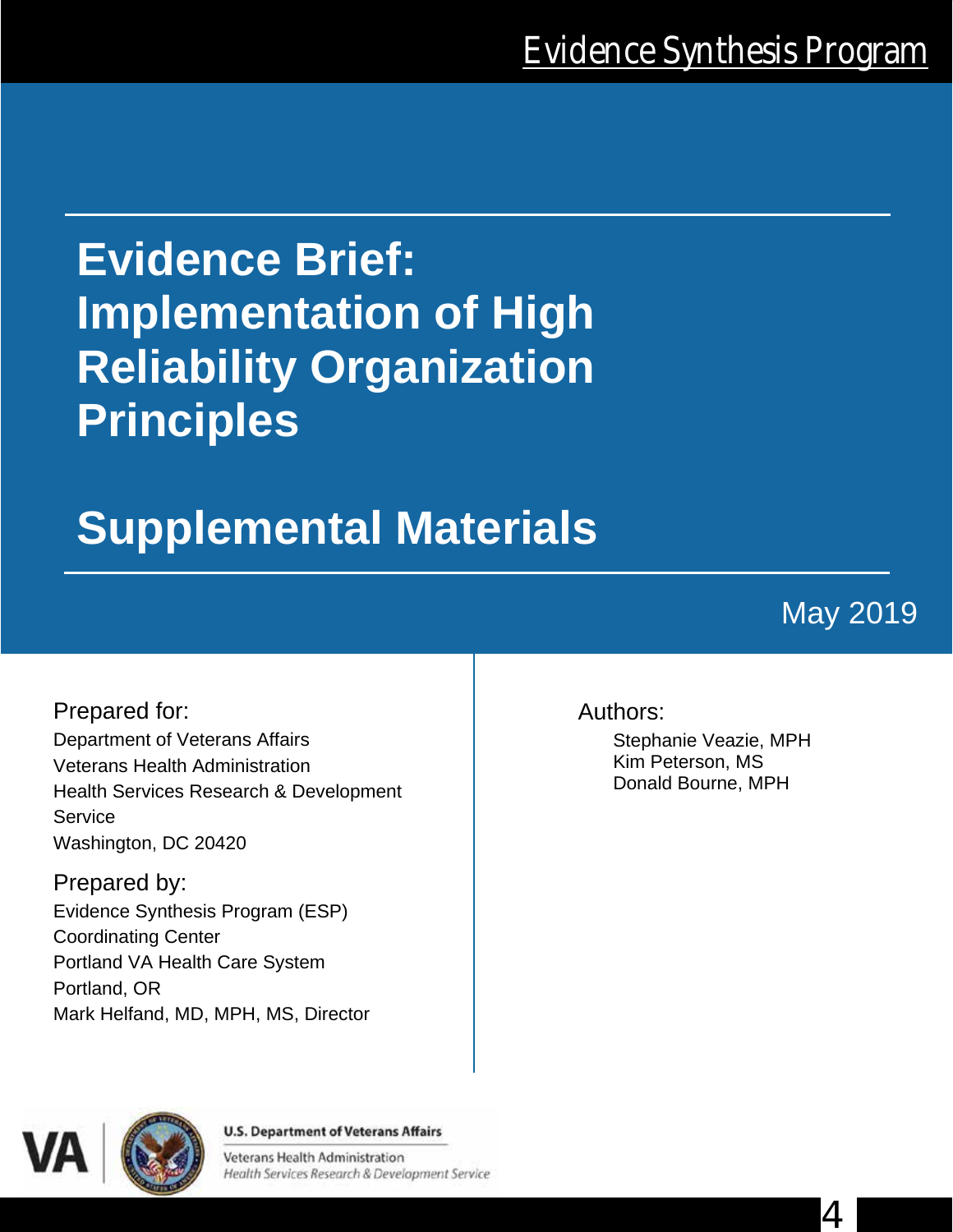**K4** 

## <span id="page-1-0"></span>**TABLE OF CONTENTS**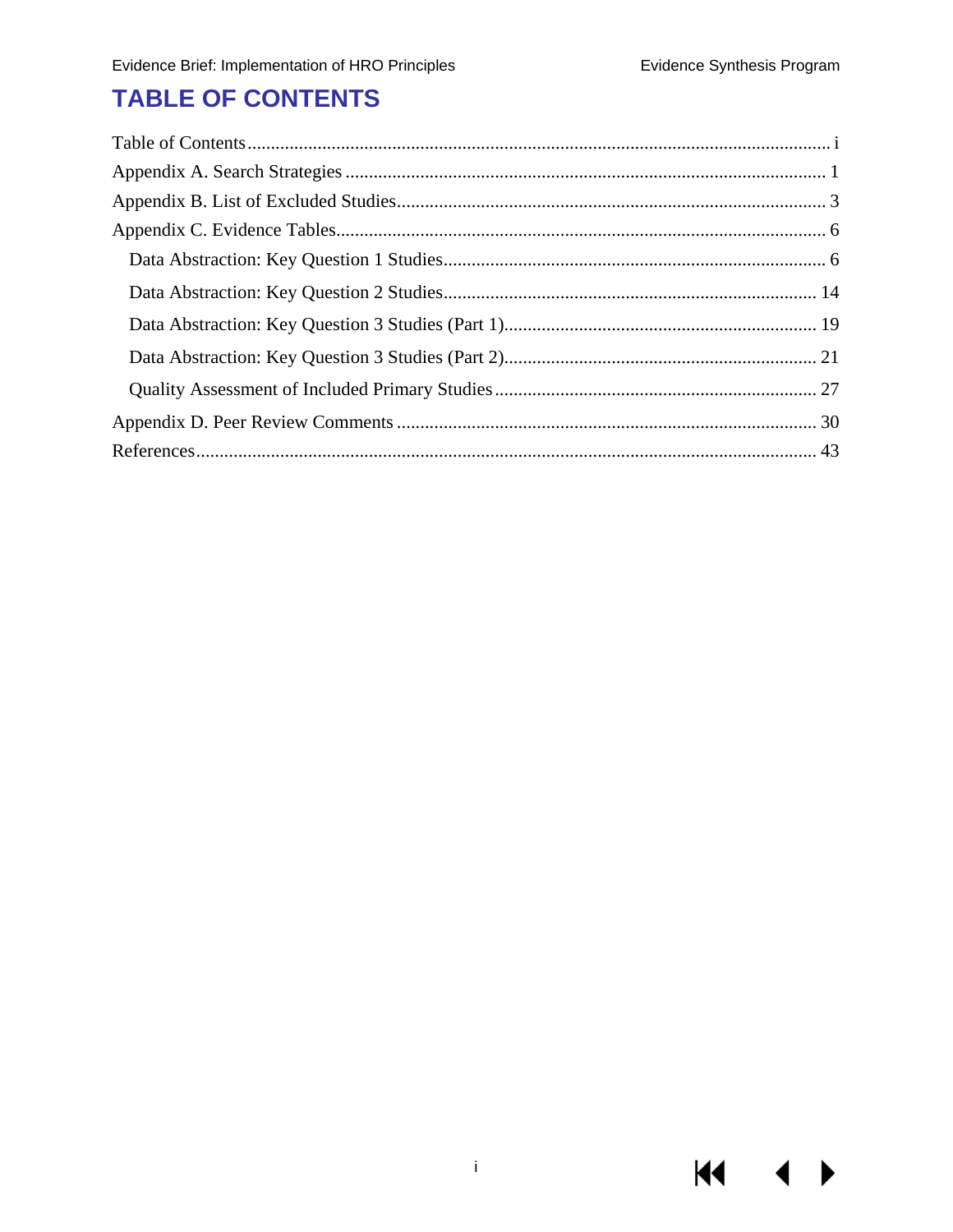## <span id="page-2-0"></span>**APPENDIX A. SEARCH STRATEGIES**

| Date Searched: 1/31/19                                                                 | 1. Search for current systematic reviews                                                                                                                                                                                                           |
|----------------------------------------------------------------------------------------|----------------------------------------------------------------------------------------------------------------------------------------------------------------------------------------------------------------------------------------------------|
| Sources:                                                                               | Strategy:                                                                                                                                                                                                                                          |
| <b>AHRQ</b>                                                                            | Search: High-reliability                                                                                                                                                                                                                           |
| <b>CADTH</b>                                                                           | Search: High-reliability                                                                                                                                                                                                                           |
| <b>NICE</b><br>(NHS Evidence)                                                          | Search: "High-reliability"                                                                                                                                                                                                                         |
| <b>VA Products:</b><br>VATAP, PBM,<br>HSR&D<br>publications, VA<br><b>ART Database</b> | A. http://www.hsrd.research.va.gov/research/default.cfm<br>B. http://www.research.va.gov/research_topics/<br>C. http://art.puget-sound.med.va.gov/default.cfm<br>D. https://www.hsrd.research.va.gov/publications/esp/<br>Search: High-reliability |
| Cochrane<br>Database of<br>Systematic<br><b>Reviews</b>                                | Database: EBM Reviews - Cochrane Database of Systematic Reviews < 2005 to<br>January 30, 2019><br>Search Strategy:                                                                                                                                 |
|                                                                                        | 1 (High-reliability organization* or High-reliability practice* or High-reliability principle*<br>or High-reliability healthcare or High-reliability health care).mp. (0)                                                                          |
|                                                                                        | ****************************                                                                                                                                                                                                                       |
| <b>BlueCross</b><br><b>BlueShield</b><br><b>Foundation</b>                             | Search: High-reliability<br><b>Relevant Results:</b>                                                                                                                                                                                               |
| <b>Massachusetts</b><br><b>Campbell</b><br>Collaboration                               | Search: High-reliability                                                                                                                                                                                                                           |
| <b>CMS Policies</b>                                                                    | Search: High-reliability                                                                                                                                                                                                                           |
| <b>Hayes</b>                                                                           | Search: High-reliability                                                                                                                                                                                                                           |
| <b>Institute for Clinical</b><br><b>Evaluative</b><br><b>Sciences</b>                  | Search: High-reliability                                                                                                                                                                                                                           |
| <b>The National</b><br><b>Academies of</b><br><b>Science</b><br>(formerly IOM)         | Search: High-reliability                                                                                                                                                                                                                           |
| <b>McMaster Health</b><br><b>Systems Evidence</b>                                      | Search: High-reliability                                                                                                                                                                                                                           |
| <b>Robert Wood</b><br><b>Johnson</b>                                                   | Search: High-reliability                                                                                                                                                                                                                           |
| <b>UBC Centre for</b><br><b>Health Services</b><br>and Policy<br>Research              | Search: High-reliability                                                                                                                                                                                                                           |
| <b>WHO Health</b><br><b>Evidence Network</b>                                           | Search: High-reliability                                                                                                                                                                                                                           |

**2. Systematic reviews currently under development (forthcoming reviews & protocols)** Date Searched: 1/31/19<br>Sources: **1998** Stra **Strategy:** 

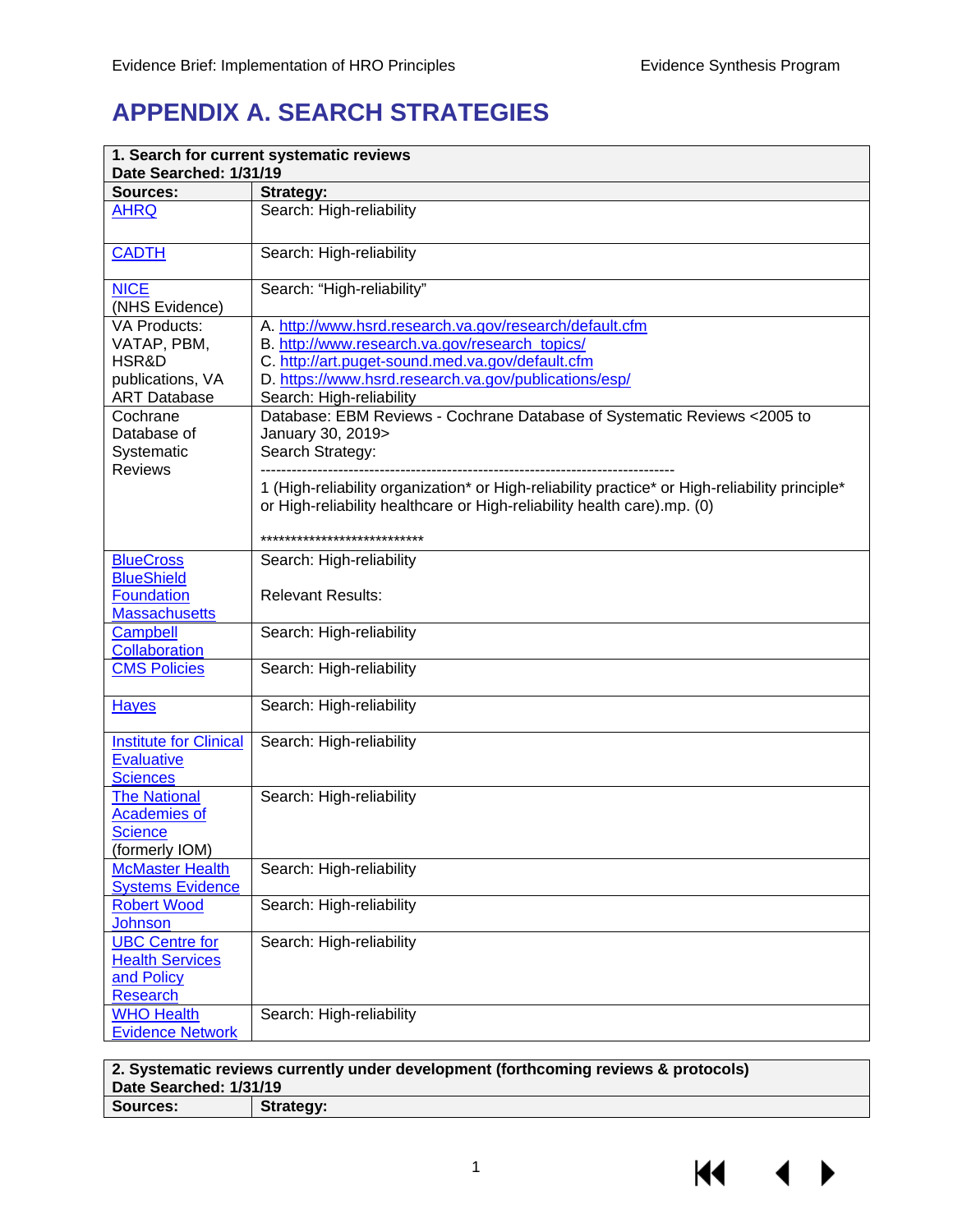$M \cdot 1$ 

 $\blacktriangleright$ 

| <b>PROSPERO</b><br>(SR registry) | Search: High-reliability |
|----------------------------------|--------------------------|
| <b>DoPHER</b><br>(SR Protocols)  | Search: High-reliability |

| 3. Current primary literature<br>Date Searched: 1/31/19 |                                                                                                                                                                                                                                                |  |  |  |
|---------------------------------------------------------|------------------------------------------------------------------------------------------------------------------------------------------------------------------------------------------------------------------------------------------------|--|--|--|
| <b>Sources:</b>                                         | <b>Strategy:</b>                                                                                                                                                                                                                               |  |  |  |
| <b>MEDLINE</b>                                          | Database: Ovid MEDLINE(R) and Epub Ahead of Print, In-Process & Other Non-<br>Indexed Citations, Daily and Versions(R) <1946 to January 28, 2019><br>Search Strategy:                                                                          |  |  |  |
|                                                         | 1 (High-reliability organization* or High-reliability practice* or High-reliability principle*<br>or High-reliability healthcare or High-reliability health care).mp. (211)                                                                    |  |  |  |
|                                                         | ***************************                                                                                                                                                                                                                    |  |  |  |
| <b>CINAHL</b>                                           | Database: CINAHL Plus with Full Text<br>Search Strategy:                                                                                                                                                                                       |  |  |  |
|                                                         | 1 TX (High-reliability organization* or High-reliability practice* or High-reliability<br>principle* or High-reliability healthcare or High-reliability health care) (370)<br>2 Limit Source Type: Academic Journals (217)                     |  |  |  |
|                                                         | ****************************                                                                                                                                                                                                                   |  |  |  |
| PsycINFO                                                | Database: PsycINFO <1806 to January Week 3 2019><br>Search Strategy:                                                                                                                                                                           |  |  |  |
|                                                         | 1 (High-reliability organization* or High-reliability practice* or High-reliability principle*<br>or High-reliability healthcare or High-reliability health care).mp. (175)                                                                    |  |  |  |
|                                                         | ****************************                                                                                                                                                                                                                   |  |  |  |
| <b>CCRCT</b>                                            | Database: EBM Reviews - Cochrane Central Register of Controlled Trials <december<br>2018<br/>Search Strategy:</december<br>                                                                                                                    |  |  |  |
|                                                         | 1 (High-reliability organization* or High-reliability practice* or High-reliability principle*<br>or High-reliability healthcare or High-reliability health care).mp. (1)<br>***************************                                       |  |  |  |
| <b>PubMed</b>                                           | Search: "High-reliability organization*"[All Fields] or "High-reliability practice*"[All<br>Fields] or "High-reliability principle*"[All Fields] or "High-reliability healthcare"[All Fields]<br>or "High-reliability health care"[All Fields] |  |  |  |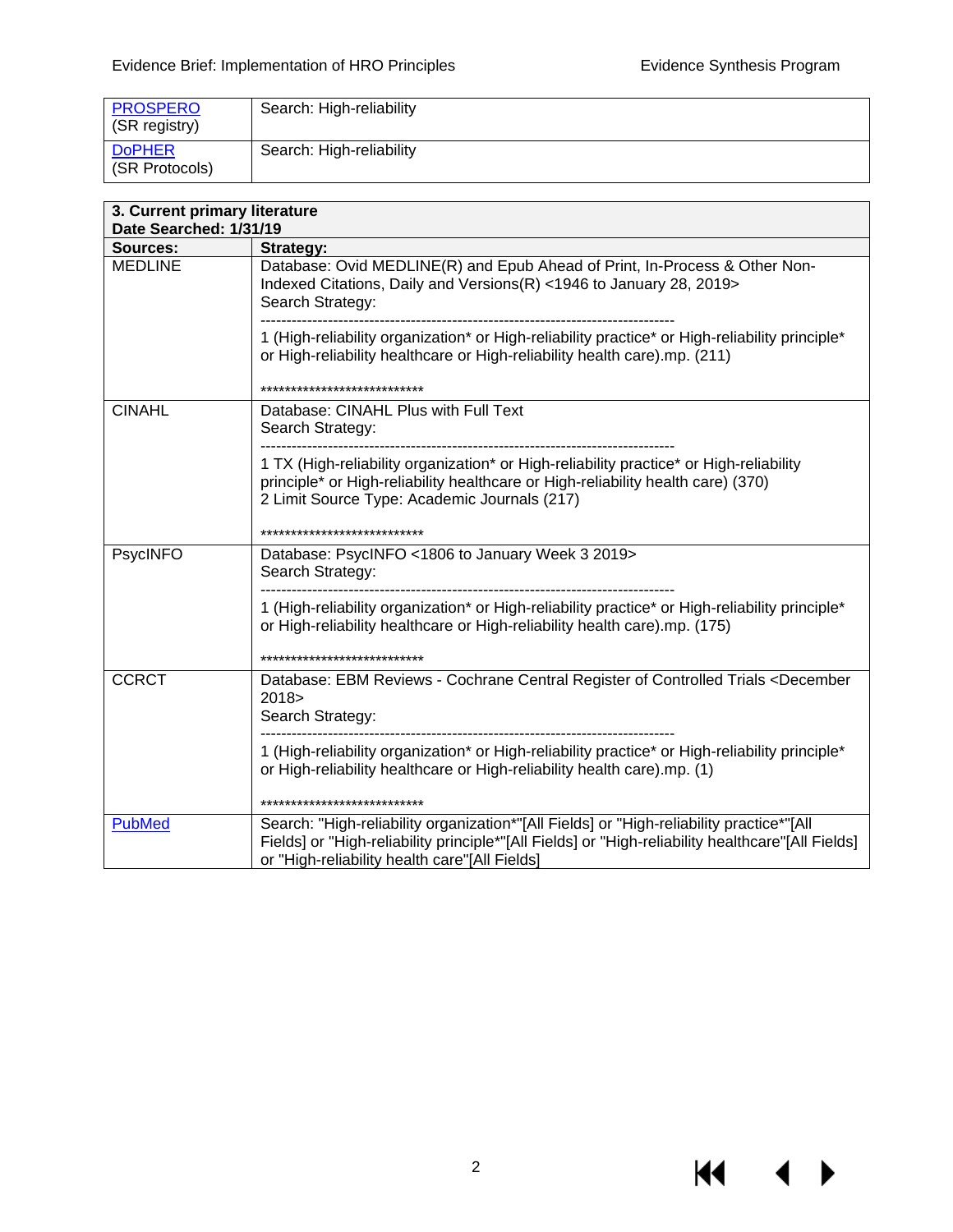## <span id="page-4-0"></span>**APPENDIX B. LIST OF EXCLUDED STUDIES**

Exclude reasons: 1=Ineligible population, 2=Ineligible intervention, 3=Ineligible comparator, 4=Ineligible outcome, 5=Ineligible timing, 6=Ineligible study design, 7=Ineligible publication type 8=Outdated or ineligible systematic review

| $\#$            | <b>Citation</b>                                                                                                                                                                                                                                                                                                                | <b>Exclude</b><br>reason |
|-----------------|--------------------------------------------------------------------------------------------------------------------------------------------------------------------------------------------------------------------------------------------------------------------------------------------------------------------------------|--------------------------|
| 1 <sup>1</sup>  | Brass SD, Olney G, Glimp R, Lemaire A, Kingston M. Using the Patient Safety<br>Huddle as a Tool for High Reliability. Joint Commission journal on quality and<br>patient safety. 2018;44(4):219-226.                                                                                                                           | E4                       |
|                 | 2 Carrico R. The Joint Commission aims for high-reliability health care, unveils<br>framework to move hospitals toward zero harm. ED management : the monthly<br>update on emergency department management. 2013;25(12):suppl 3-4, 139.                                                                                        | E7                       |
| 3               | Clements K. High-reliability and the I-PASS communication tool. Nursing<br>management. 2017;48(3):12-13.                                                                                                                                                                                                                       | E <sub>4</sub>           |
| $\overline{4}$  | Davenport PB, Carter KF, Echternach JM, Tuck CR. Integrating High-Reliability<br>Principles to Transform Access and Throughput by Creating a Centralized<br>Operations Center. Journal of Nursing Administration. 2018;48(2):93-99.                                                                                            | E <sub>2</sub>           |
| 5 <sup>1</sup>  | Deloitte. Transforming into a high reliability organization in health care. 2017.                                                                                                                                                                                                                                              | E <sub>2</sub>           |
|                 | 6   Eriksson N. Followership for organizational resilience in health care. In: The<br>resilience framework: Organizing for sustained viability. New York, NY: Springer<br>Science + Business Media; US; 2018:163-179.                                                                                                          | E10                      |
| $\overline{7}$  | Fieldston E, Tsarouhas N. CT hospital slashes door-to-balloon times to reduce<br>patient harm. ED Management. 2014;26(7):80-83.                                                                                                                                                                                                | E7                       |
| 8               | Gabriel PE, Bergendahl HW, Burke SV, Solberg TD, Maity A, Hahn SM. Incident<br>Learning in Pursuit of High Reliability: Implementing a Comprehensive, Low-<br>Threshold Reporting Program in a Large, Multisite Radiation Oncology<br>Department. Joint Commission Journal on Quality & Patient Safety.<br>2015;41(4):160-168. | E <sub>5</sub>           |
| 9               | Griffith JR. Understanding High-Reliability Organizations: Are Baldrige Recipients<br>Models? Journal of Healthcare Management. 2015;60(1):44-61.                                                                                                                                                                              | E <sub>2</sub>           |
| 10              | Hales DN, Chakravorty SS. Creating high reliability organizations using<br>mindfulness. Journal of Business Research. 2016;69(8):2873-2881.                                                                                                                                                                                    | E <sub>5</sub>           |
|                 | 11   Hendrich A, Haydar Z. Building a High-Reliability Organization: One System's<br>Patient Safety Journey. Journal of healthcare management / American College of<br>Healthcare Executives. 2017;62(1):13-17.                                                                                                                | E2                       |
|                 | 12 Hershey K. Culture of safety. Nurs Clin North Am. 2015;50(1):139-152.                                                                                                                                                                                                                                                       | E7                       |
| 13              | Jones WS. Military Graduate Medical Education: Training the Military Health<br>System into a High-Reliability Organization. Military medicine. 2015;180(11):1121-<br>1123.                                                                                                                                                     | E7                       |
| 14 <sup>1</sup> | Knox GE, Simpson KR. Perinatal high reliability. Am J Obstet Gynecol.<br>2011;204(5):373-377.                                                                                                                                                                                                                                  | E7                       |
|                 | 15 Lyren A, Brilli RJ, Zieker K, Marino M, Muething S, Sharek PJ. Children's<br>Hospitals' Solutions for Patient Safety Collaborative Impact on Hospital-Acquired<br>Harm. Pediatrics. 2017;140(3).                                                                                                                            | E <sub>2</sub>           |
|                 | 16   Magnano P, Platania S, Ramaci T, Santisi G, Di Nuovo S. Validation of the Italian<br>version of the Mindfulness Organizing Scale (MOS) in organizational contexts.<br>TPM-Testing, Psychometrics, Methodology in Applied Psychology. 2017;24(1):45-<br>64.                                                                | E <sub>5</sub>           |

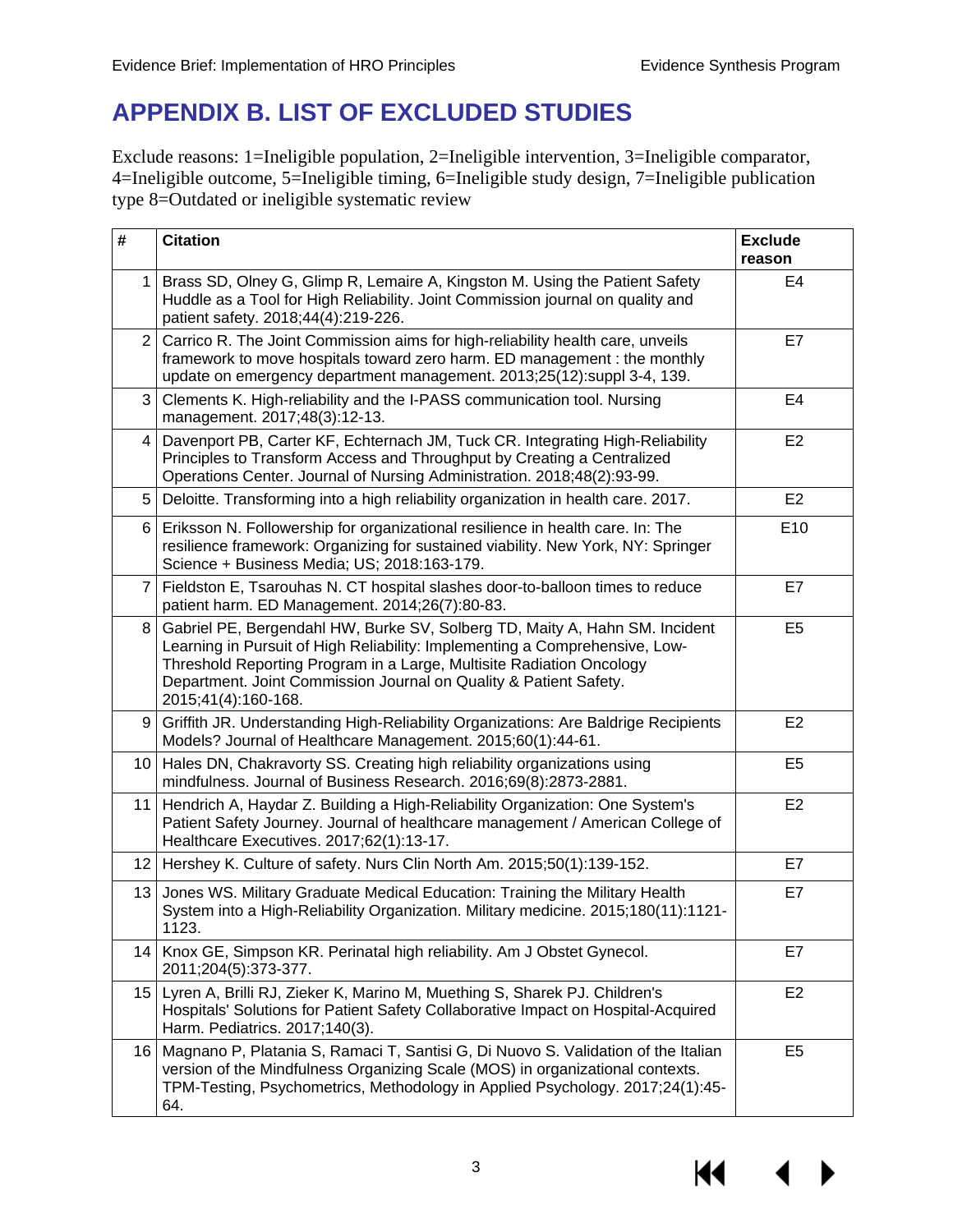| 17 | May EL. The power of zero: steps toward high reliability healthcare. South<br>Carolina Safe Care Commitment. Healthcare executive. 2013;28(2):26.                                                                                                                                    | E7             |
|----|--------------------------------------------------------------------------------------------------------------------------------------------------------------------------------------------------------------------------------------------------------------------------------------|----------------|
|    | 18 McCraw B, Crutcher T, Polancich S, Jones P. Preventing Central Line-Associated<br>Bloodstream Infections in the Intensive Care Unit: Application of High-Reliability<br>Principles. Journal for Healthcare Quality. 2018;40(6):392-397.                                           | E <sub>2</sub> |
| 19 | McFarland DM, Doucette JN. Impact of High-Reliability Education on Adverse<br>Event Reporting by Registered Nurses. Journal of nursing care quality.<br>2018;33(3):285-290.                                                                                                          | E <sub>5</sub> |
| 20 | Middleton LP, Phipps R, Routbort M, et al. Fifteen-Year Journey to High Reliability<br>in Pathology and Laboratory Medicine. American Journal of Medical Quality.<br>2018;33(5):530-539.                                                                                             | E <sub>2</sub> |
| 21 | Mossburg SE, Weaver SJ, Pillari M, Daugherty Biddison E. Manifestations of<br>High-Reliability Principles on Hospital Units With Varying Safety Profiles: A<br>Qualitative Analysis. Journal of nursing care quality. 2018;21:21.                                                    | E <sub>4</sub> |
| 22 | Oster CA, Deakins S. Practical Application of High-Reliability Principles in<br>Healthcare to Optimize Quality and Safety Outcomes. Journal of Nursing<br>Administration. 2018;48(1):50-55.                                                                                          | E7             |
|    | 23   Prasanna P, Nagy P. Learning from high-reliability organizations. J.<br>2011;8(10):725-726.                                                                                                                                                                                     | E7             |
|    | 24 Pronovost PJ, Armstrong CM, Demski R, et al. Creating a high-reliability health<br>care system: improving performance on core processes of care at Johns Hopkins<br>Medicine. Academic medicine : journal of the Association of American Medical<br>Colleges. 2015;90(2):165-172. | E <sub>2</sub> |
| 25 | Provost SM, Lanham HJ, Leykum LK, McDaniel RR, Jr., Pugh J. Health care<br>huddles: managing complexity to achieve high reliability. Health care management<br>review. 2015;40(1):2-12.                                                                                              | E <sub>2</sub> |
| 26 | Quigley PA, White SV. Hospital-based fall program measurement and<br>improvement in high reliability organizations. Online journal of issues in nursing.<br>2013;18(2):5.                                                                                                            | E <sub>2</sub> |
| 27 | Roney L, Sumpio C, Beauvais AM, O'Shea ER. Describing clinical faculty<br>experiences with patient safety and quality care in acute care settings: A mixed<br>methods study. Nurse education today. 2017;49:45-50.                                                                   | E <sub>2</sub> |
| 28 | Saunders CL, Brennan JA. Achieving High Reliability with People, Processes, and<br>Technology. Frontiers of health services management. 2017;33(4):16-25.                                                                                                                            | E <sub>2</sub> |
|    | 29 Shabot MM. New tools for high reliability healthcare. BMJ quality & safety.<br>2015;24(7):423-424.                                                                                                                                                                                | E <sub>2</sub> |
| 30 | Sitterding M. Overview and Summary: Creating a Culture of Safety: The Next<br>Steps. Online journal of issues in nursing. 2011;16(3):1-1.                                                                                                                                            | E7             |
| 31 | The Health Foundation. Evidence Scan: High reliability organisations. 2011.                                                                                                                                                                                                          | E <sub>6</sub> |
| 32 | Thomas AD, Pandit C, Krevat SA. Race Differences in Reported Harmful Patient<br>Safety Events in Healthcare System High Reliability Organizations. Journal of<br>patient safety. 2018.                                                                                               | E4             |
| 33 | Van Spall H, Kassam A, Tollefson TT. Near-misses are an opportunity to improve<br>patient safety: adapting strategies of high reliability organizations to healthcare.<br>Curr. 2015;23(4):292-296.                                                                                  | E7             |
| 34 | Vogus TJ, Singer SJ. Creating Highly Reliable Accountable Care Organizations.<br>Medical Care Research & Review. 2016;73(6):660-672.                                                                                                                                                 | E7             |
| 35 | Wasden ML. High-Reliability Principles Must Be Tied to Value-Based Outcomes.<br>Frontiers of health services management. 2017;33(4):26-32.                                                                                                                                           | E7             |
| 36 | Wentlandt K, Degendorfer N, Clarke C, et al. The Physician Quality Improvement                                                                                                                                                                                                       | E7             |

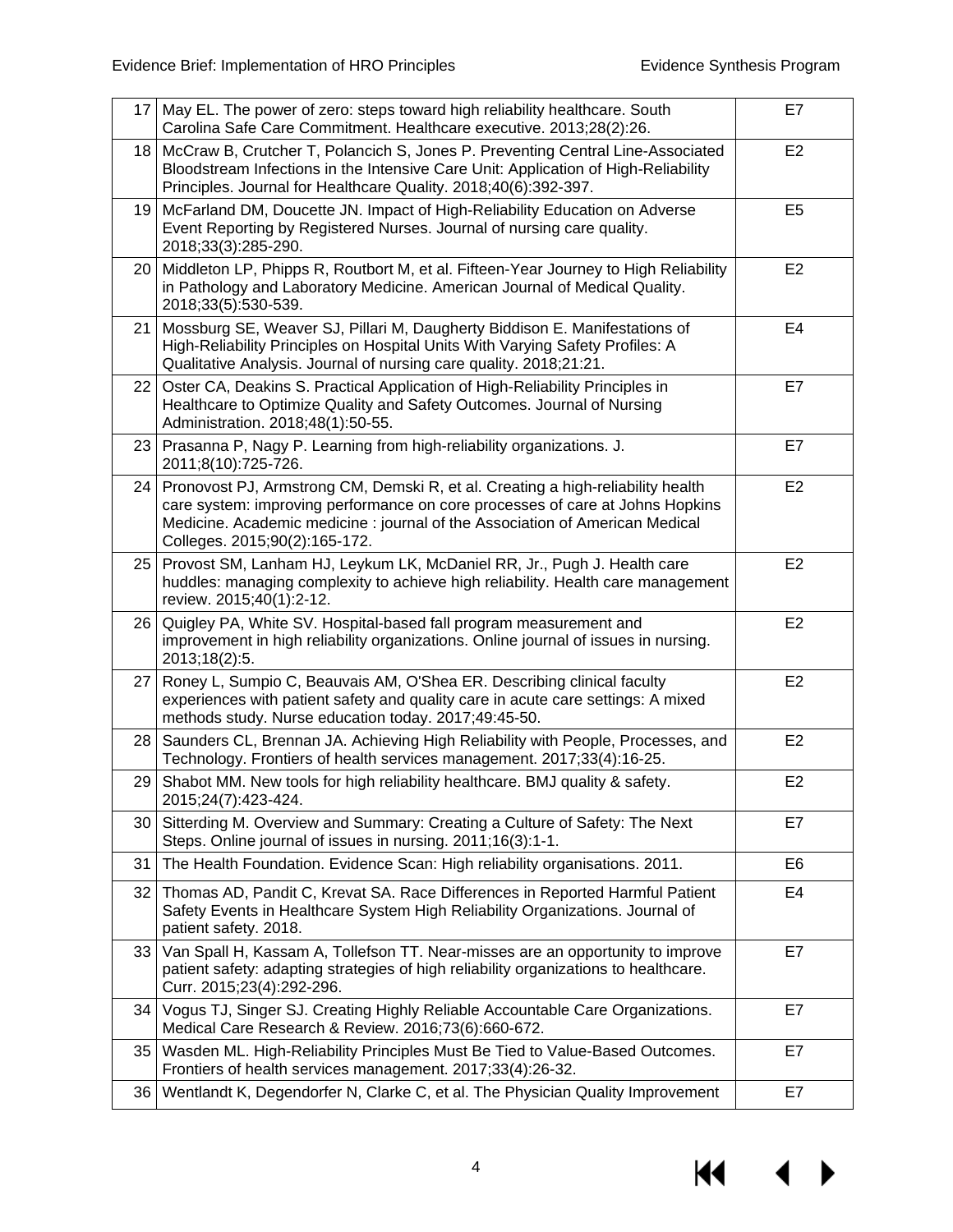$M \rightarrow$ 

| Initiative: Engaging Physicians in Quality Improvement, Patient Safety,<br>Accountability and their Provision of High-Quality Patient Care. Healthcare<br>quarterly (Toronto, Ont). 2016;18(4):36-41.                                                                                                           |    |
|-----------------------------------------------------------------------------------------------------------------------------------------------------------------------------------------------------------------------------------------------------------------------------------------------------------------|----|
| 37   Woodhouse KD, Volz E, Maity A, et al. Journey Toward High Reliability: A<br>Comprehensive Safety Program to Improve Quality of Care and Safety Culture in<br>a Large, Multisite Radiation Oncology Department. Journal of oncology<br>practice/American Society of Clinical Oncology. 2016;12(5):e603-612. | E2 |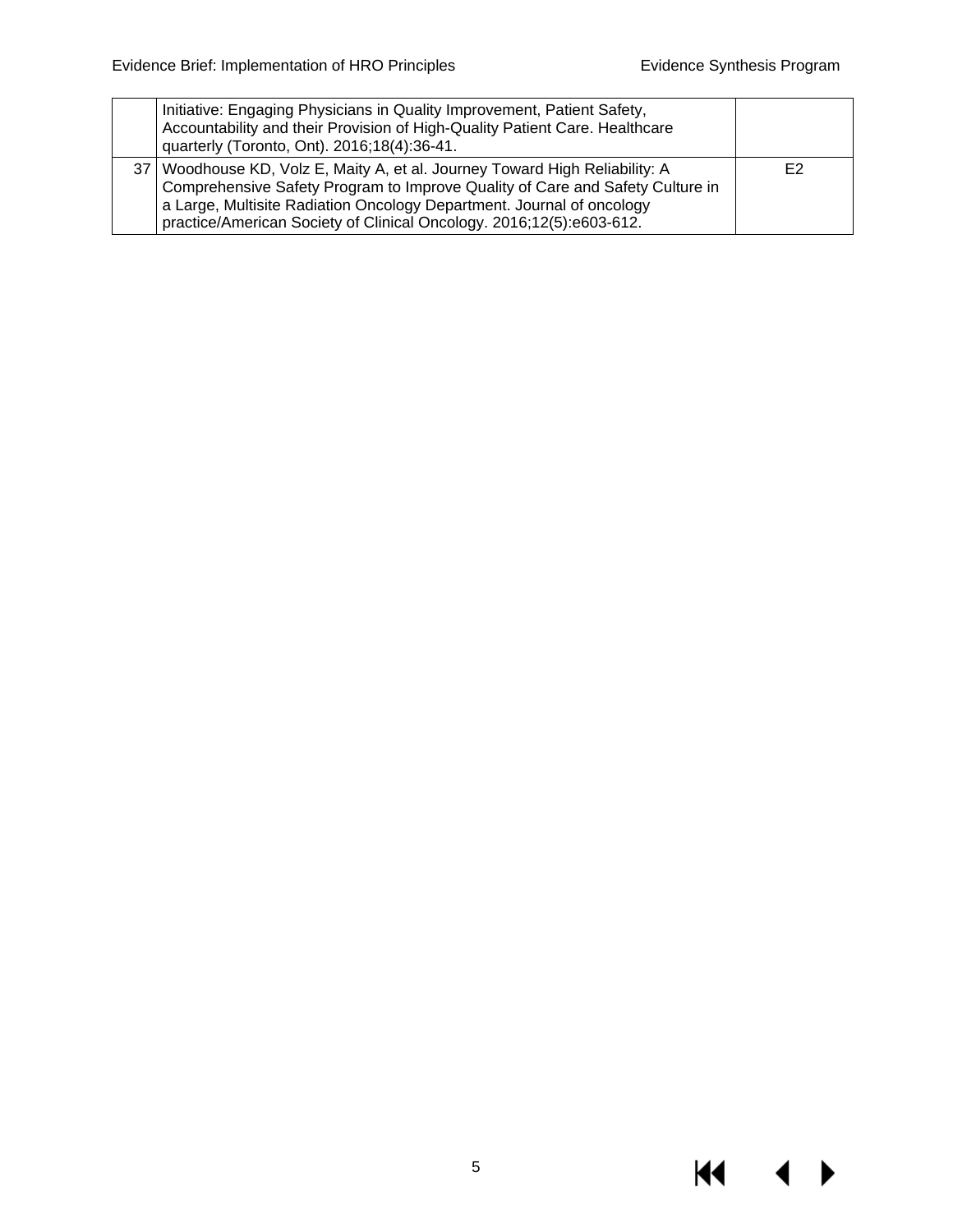## **APPENDIX C. EVIDENCE TABLES**

#### **DATA ABSTRACTION: KEY QUESTION 1 STUDIES**

<span id="page-7-1"></span><span id="page-7-0"></span>

| <b>Author</b><br>Year          | Name of<br><b>Framework</b><br><b>Purpose</b><br><b>Setting</b>                                             | Main strategies of framework                                                                                                                                                                                                                                                                                                                                                                                                                                                                                                                                                                                                                                                                                                                                                                          | <b>Process for developing</b><br>framework                                                                                                              | Process for implementing framework                                                                                                                                                                                                                                                                                                                                                                                                                                                                                                                                                                                                                                                                                                                                                                                                                                                                                                                                                                                                                                                                                                                                                                                                                 | Who participates in<br>implementing the<br>framework?                                                                                  |
|--------------------------------|-------------------------------------------------------------------------------------------------------------|-------------------------------------------------------------------------------------------------------------------------------------------------------------------------------------------------------------------------------------------------------------------------------------------------------------------------------------------------------------------------------------------------------------------------------------------------------------------------------------------------------------------------------------------------------------------------------------------------------------------------------------------------------------------------------------------------------------------------------------------------------------------------------------------------------|---------------------------------------------------------------------------------------------------------------------------------------------------------|----------------------------------------------------------------------------------------------------------------------------------------------------------------------------------------------------------------------------------------------------------------------------------------------------------------------------------------------------------------------------------------------------------------------------------------------------------------------------------------------------------------------------------------------------------------------------------------------------------------------------------------------------------------------------------------------------------------------------------------------------------------------------------------------------------------------------------------------------------------------------------------------------------------------------------------------------------------------------------------------------------------------------------------------------------------------------------------------------------------------------------------------------------------------------------------------------------------------------------------------------|----------------------------------------------------------------------------------------------------------------------------------------|
| Aboumatar <sup>1</sup><br>2017 | Name: Safety<br>and Quality (SQ)<br>Purpose: To build<br>organizational<br>capacity for SQ<br>Setting: HCOs | Role-tailored capacity-building efforts;<br>a supportive work environment;<br>commitment to SQ; accountability<br>systems; an operational management<br>system to guide SQ efforts.<br>Category 1: Staff in direct care<br>delivery. Overarching goal: Provide<br>mindful safety-oriented daily<br>practice--identify and participate in<br>opportunities for improvement<br>Category 2: Local support and<br>management staff. Overarching<br>goal: Ensure delivery of SQ care<br>within their work units/teams;<br>Nurture a local culture of safety;<br>Surface and address barriers to<br>improvement and safe practice<br>Category 3: SQ experts.<br>Overarching goal: Design and<br>direct system improvement efforts;<br>provide guidance and coaching to<br>other healthcare workforce groups | Combination of literature<br>review and consensus.<br>Framework developed by<br>Johns Hopkins Armstrong<br>Institute for Patient Safety<br>and Quality. | Front line providers and staff:<br>· Authors developed a basic medical<br>school education on SQ<br>· Residents participated in online<br>courses and workshops and<br>experiential learning activities<br>SQ is central to the new employee<br>orientation; an SQ presentation is<br>held monthly.<br><b>Managers and local improvement</b><br>personnel:<br>· Authors developed patient safety<br>certificate program with online and in-<br>person options; workshops on Lean<br>Sigma, SQ, and other topics<br>Safety and quality leaders and<br>experts:<br>Professionals focused solely on SQ<br>are encouraged to pursue formal<br>degrees in healthcare services,<br>translational research, or other<br>relevant fields<br><b>Future processes:</b><br>An evaluation plan to measure<br>process and outcomes is underway.<br>Lessons learned include: the need for<br>dedicated infrastructure to implement<br>learning and development activities;<br>the need for targeted communication<br>efforts; the need for a database to<br>track learning progress; the need for<br>a longitudinal learning plan; the need<br>for data analysis support among SQ<br>leadership; and the need for frequent<br>follow-ups with training progress. | Front-line providers<br>and staff, managers<br>and local<br>improvement<br>personnel, and<br>Safety and Quality<br>leaders and experts |
| ACHE 2017 <sup>2</sup>         |                                                                                                             | Name: Culture of 6 leadership domains:                                                                                                                                                                                                                                                                                                                                                                                                                                                                                                                                                                                                                                                                                                                                                                | Consensus                                                                                                                                               | Suggested practices for implementing                                                                                                                                                                                                                                                                                                                                                                                                                                                                                                                                                                                                                                                                                                                                                                                                                                                                                                                                                                                                                                                                                                                                                                                                               | <b>CEOs and executive</b>                                                                                                              |

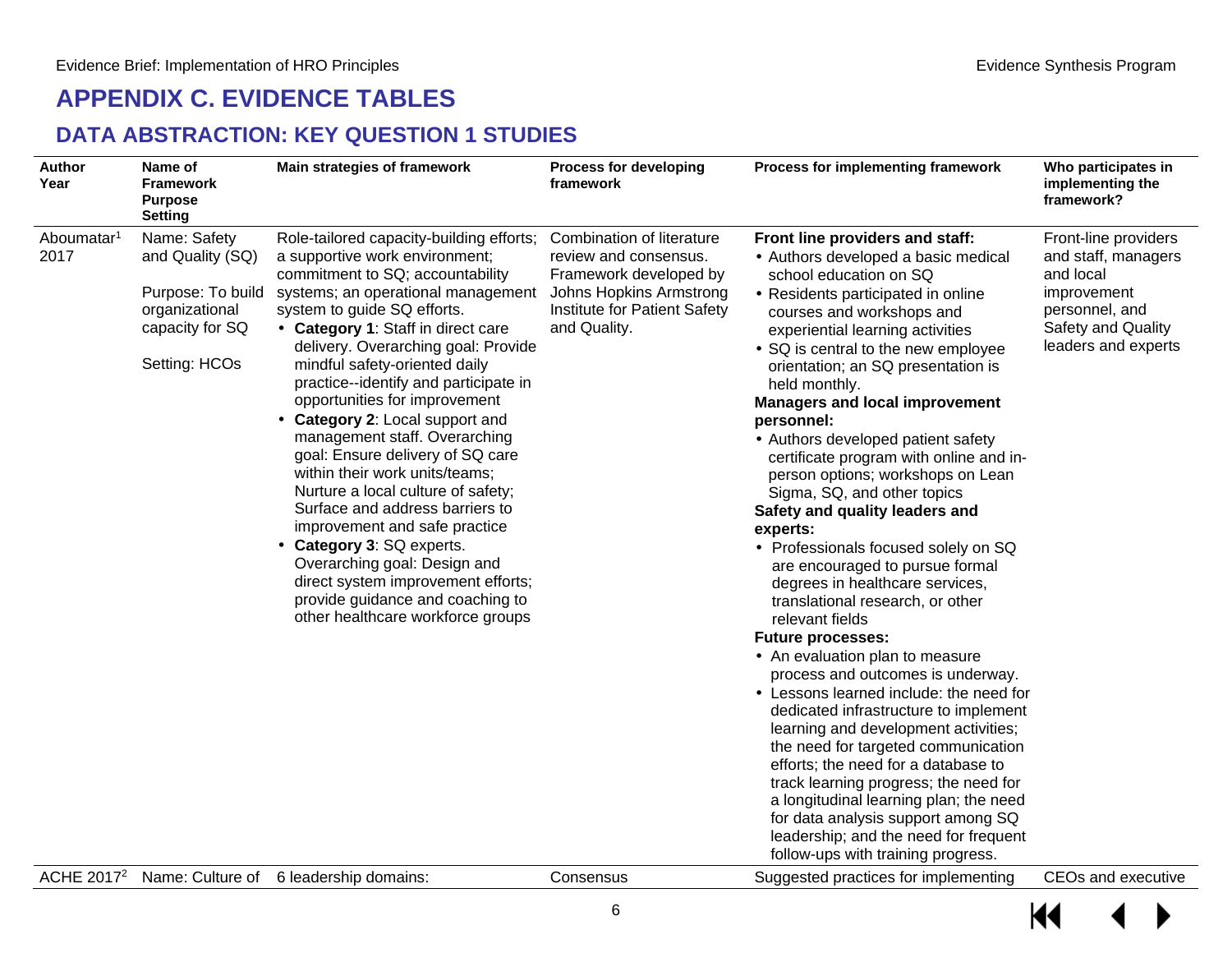| Process for implementing framework<br>implementing the<br>framework?                                                                                                                                                                                                                                                                                                                                                                                                                                                                                                                                                                                                                                                                                                                                                                                                                                                                                                                                                                                                                                                                                                                                                                                                                                                                                                                                                                                                                                                   | Who participates in                    |
|------------------------------------------------------------------------------------------------------------------------------------------------------------------------------------------------------------------------------------------------------------------------------------------------------------------------------------------------------------------------------------------------------------------------------------------------------------------------------------------------------------------------------------------------------------------------------------------------------------------------------------------------------------------------------------------------------------------------------------------------------------------------------------------------------------------------------------------------------------------------------------------------------------------------------------------------------------------------------------------------------------------------------------------------------------------------------------------------------------------------------------------------------------------------------------------------------------------------------------------------------------------------------------------------------------------------------------------------------------------------------------------------------------------------------------------------------------------------------------------------------------------------|----------------------------------------|
| the core components of the model:<br>leadership<br>1. Vision - Foundational: Develop a<br>vision of goals with leadership and<br>select individuals; communicate the<br>culture, etc. Sustaining: Clearly<br>articulate the vision to staff, public,<br>patients and families; benchmark<br>culture progress; etc.<br>2. Trust, Respect, Inclusion -<br>Foundational: Create expectations for<br>this domain, practices it via open<br>communication, just culture,<br>workplace safety programs, etc.;<br>Sustaining: Aim for total transparency,<br>ensure for follow-up and feedback on<br>identified safety issues, build metrics<br>for this domain, etc.<br>3. Board Engagement - Foundational:<br>More discussion on safety culture and<br>metrics in board meetings;<br>Sustaining: More in-person<br>participation by Board members (eg,<br>guided leadership rounds, bringing<br>teams into Board meetings)<br>4. Leadership Development -<br>Foundational: Communicate<br>expectations for leadership roles;<br>Sustaining: Incentivize safety metrics<br>into leadership reviews, etcetera<br>5. Just Culture - Foundational: Educate<br>and ensure commitment to just<br>culture; use metrics to track; reward<br>just culture; Sustaining: Implement<br>programs (eg, peer support); hold<br>workforce accountable; use media<br>communication with the public<br>6. Behavior Expectations -<br>Foundational: Implement safety<br>surveys; address identified gaps;<br>require, participate in, and give |                                        |
|                                                                                                                                                                                                                                                                                                                                                                                                                                                                                                                                                                                                                                                                                                                                                                                                                                                                                                                                                                                                                                                                                                                                                                                                                                                                                                                                                                                                                                                                                                                        | context for existing safety processes; |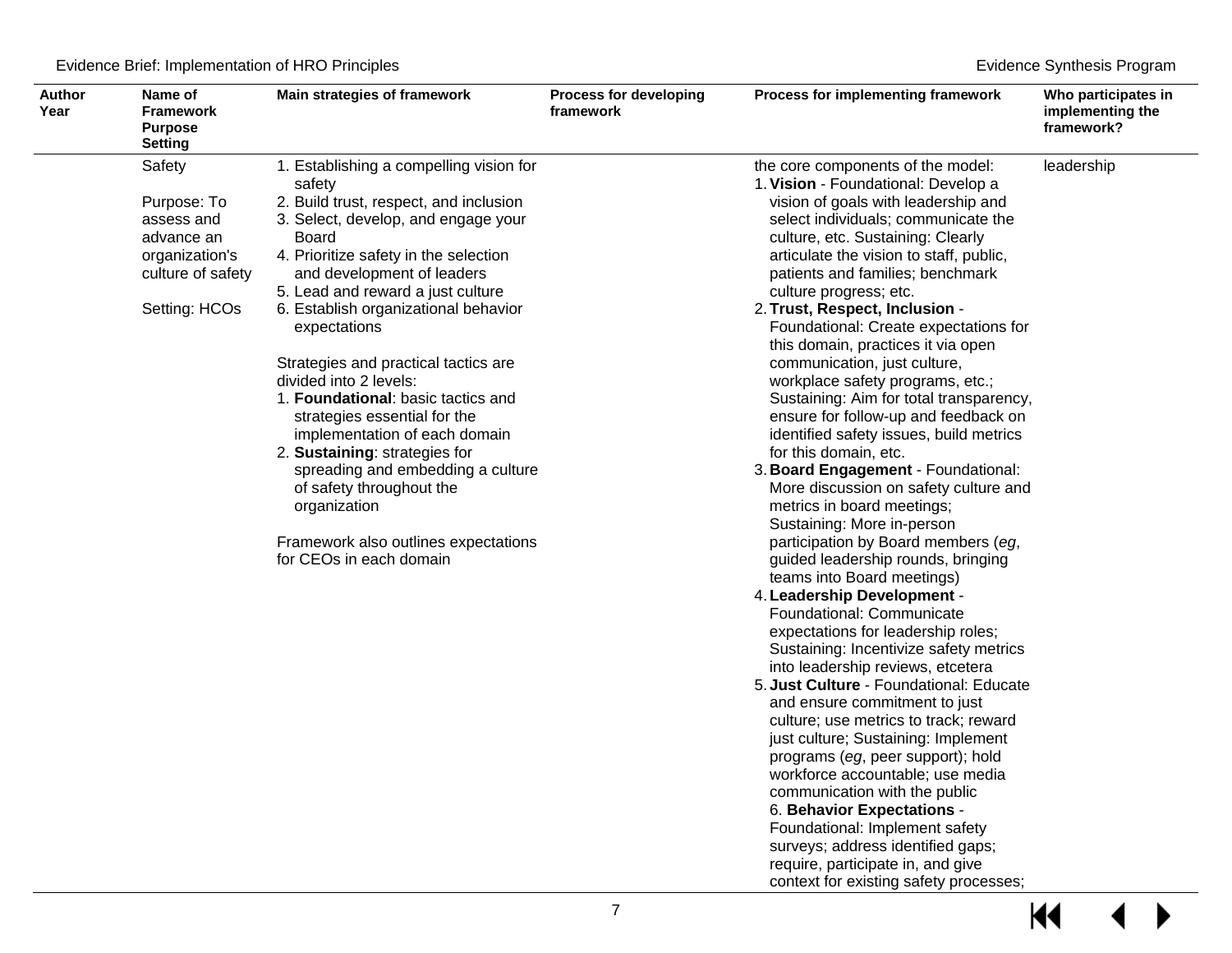| <b>Author</b><br>Year | Name of<br>Framework<br><b>Purpose</b><br><b>Setting</b>                                                                                                   | Main strategies of framework                                                                                                                                                                                                                                                                                                                                                                                                                                                                                                          | <b>Process for developing</b><br>framework                                                                                                                                                                                                                                                                                                                                                                                                                                                                                                                                                                                    | Process for implementing framework                                                                                                                                                                                                                                                                                                                                                                                                                                                                                                                                                                                                                                                                                                                                                                                                                                                                                                                                                                                                                                                                                                                                           | Who participates in<br>implementing the<br>framework? |
|-----------------------|------------------------------------------------------------------------------------------------------------------------------------------------------------|---------------------------------------------------------------------------------------------------------------------------------------------------------------------------------------------------------------------------------------------------------------------------------------------------------------------------------------------------------------------------------------------------------------------------------------------------------------------------------------------------------------------------------------|-------------------------------------------------------------------------------------------------------------------------------------------------------------------------------------------------------------------------------------------------------------------------------------------------------------------------------------------------------------------------------------------------------------------------------------------------------------------------------------------------------------------------------------------------------------------------------------------------------------------------------|------------------------------------------------------------------------------------------------------------------------------------------------------------------------------------------------------------------------------------------------------------------------------------------------------------------------------------------------------------------------------------------------------------------------------------------------------------------------------------------------------------------------------------------------------------------------------------------------------------------------------------------------------------------------------------------------------------------------------------------------------------------------------------------------------------------------------------------------------------------------------------------------------------------------------------------------------------------------------------------------------------------------------------------------------------------------------------------------------------------------------------------------------------------------------|-------------------------------------------------------|
|                       |                                                                                                                                                            |                                                                                                                                                                                                                                                                                                                                                                                                                                                                                                                                       |                                                                                                                                                                                                                                                                                                                                                                                                                                                                                                                                                                                                                               | Sustaining: Hold leadership<br>accountable; educate the public;<br>design and implement a crisis<br>communications policy                                                                                                                                                                                                                                                                                                                                                                                                                                                                                                                                                                                                                                                                                                                                                                                                                                                                                                                                                                                                                                                    |                                                       |
| Chassin<br>20133      | Name: HRHCM<br>Purpose: To<br>assess hospitals'<br>readiness for and<br>progress toward<br>high reliability<br>Setting: Hospitals<br>and health<br>systems | 3 domains and 14 components of<br>HRHCM:<br>1. Leadership's commitment to zero<br>patient harm (board,<br>CEO/management, physicians,<br>quality strategy, quality measures,<br>information technology)<br>2. Safety culture (trust, accountability,<br>identifying unsafe conditions,<br>strengthening systems,<br>assessment)<br>3. Robust Process Improvement<br>(methods, training, spread)<br>Each domain is assessed for one of<br>these levels of maturity:<br>1. Beginning<br>2. Developing<br>3. Advancing<br>4. Approaching | Authors created the<br>framework by combining<br>the Joint Commission's<br>knowledge of health care<br>organizations with a<br>literature review and input<br>from subject experts.<br>In a pilot test, an expert<br>panel reviewed the<br>framework and<br>questionnaire and<br>assessed the former for its<br>face validity.<br>In a $2^{nd}$ pilot test, the<br>leadership of 7 US<br>hospitals tested the<br>framework by using the<br>questionnaire to assess<br>their own hospitals. The<br>results of this test were<br>incorporated into the<br>framework and<br>questionnaire, to be<br>finalized for field-testing. | Suggested practices for implementing<br>the core components of the model:<br>1. Hospitals must assess their current<br>state of maturity for each of the 14<br>components, then access proven<br>tools/methods to advance their<br>maturity.<br>2. Leadership: The board of trustees<br>must establish the expectation for<br>zero patient harm; physicians must<br>champion quality improvement<br>initiatives; quality must be measured<br>and data shared widely; quality<br>improvement should be incentivized;<br>information technology should be<br>used effectively.<br>3. Safety: employees should have<br>enough trust in the system to report<br>errors; the organization should<br>eliminate behaviors that suppress<br>reporting, fix reported errors and<br>communicate the improvements;<br>hold employees accountable to<br>safety protocols; safety progress<br>should be measured, analyzed, and<br>reported.<br>4. Robust Process Improvement<br>organizations should use validated<br>tools, such as Lean Six Sigma and<br>change management; employees<br>should be trained, and their<br>proficiency should be part of their<br>performance appraisal. | Hospital leadership<br>and employees                  |
| Day 2018 <sup>4</sup> | Name: Operating<br>Management<br>System                                                                                                                    | 5 domains:<br>1. Governance, leadership, and<br>accountability: Leaders hold                                                                                                                                                                                                                                                                                                                                                                                                                                                          | Informed by advanced<br>systems engineering and<br>mission assurance                                                                                                                                                                                                                                                                                                                                                                                                                                                                                                                                                          | Examples of practices used to<br>implement the core components of the<br>model:                                                                                                                                                                                                                                                                                                                                                                                                                                                                                                                                                                                                                                                                                                                                                                                                                                                                                                                                                                                                                                                                                              | Hospital leadership                                   |

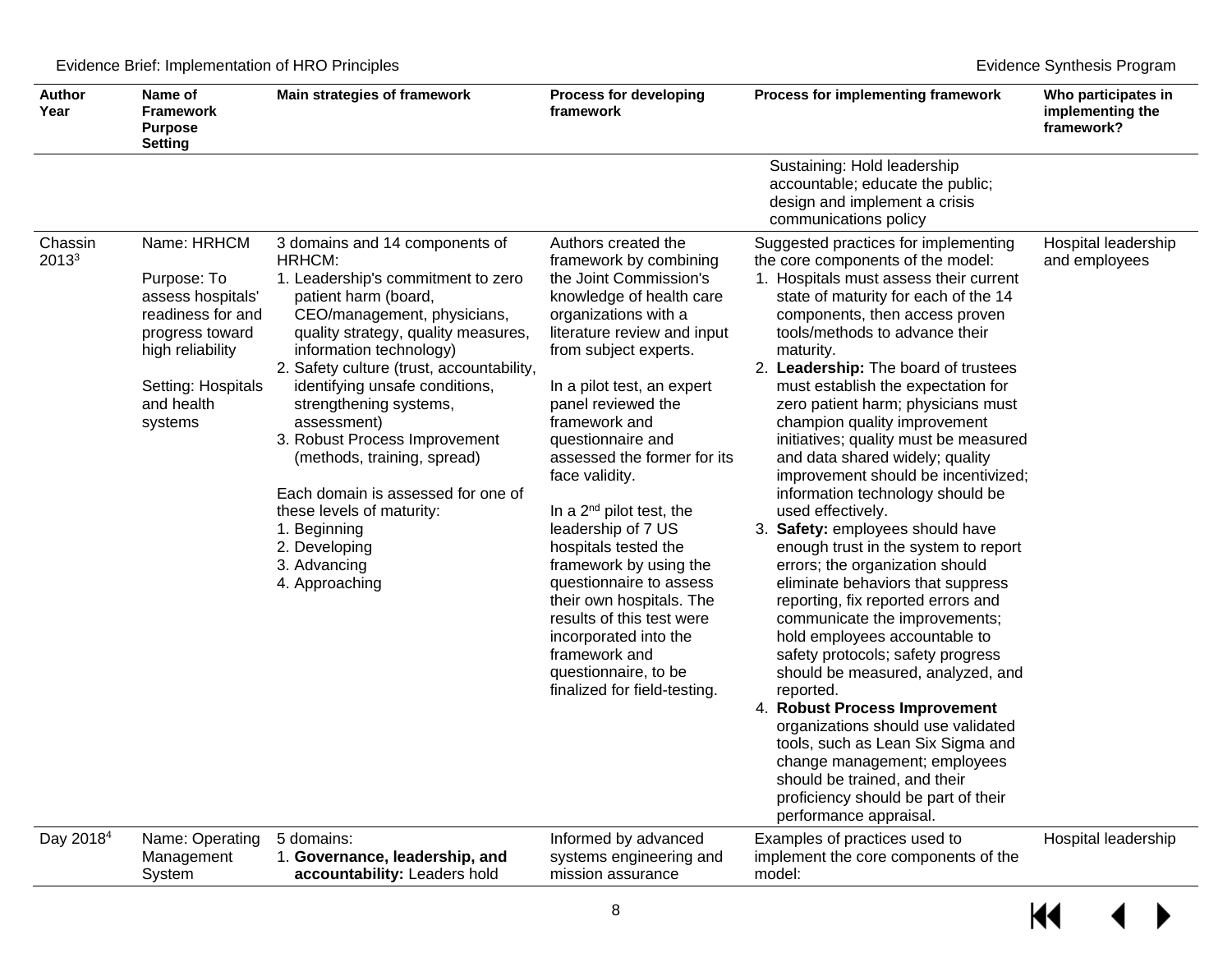| <b>Author</b><br>Year | Name of<br><b>Framework</b><br><b>Purpose</b><br><b>Setting</b>                                                                                       | Main strategies of framework                                                                                                                                                                                                                                                                                                                                                                                                                                                                                                                                                                                                                                                                                                                                                                                                                                                                                                                                                                               | <b>Process for developing</b><br>framework                                                                                                                                                                                                                     | Process for implementing framework                                                                                                                                                                                                                                                                                                                                                                                                                                                                                                                                                                                                                                                                                                                                                                                                                                                                                                                                                                                                                                                                                                                                                                                                                                                                                                                                      | Who participates in<br>implementing the<br>framework? |
|-----------------------|-------------------------------------------------------------------------------------------------------------------------------------------------------|------------------------------------------------------------------------------------------------------------------------------------------------------------------------------------------------------------------------------------------------------------------------------------------------------------------------------------------------------------------------------------------------------------------------------------------------------------------------------------------------------------------------------------------------------------------------------------------------------------------------------------------------------------------------------------------------------------------------------------------------------------------------------------------------------------------------------------------------------------------------------------------------------------------------------------------------------------------------------------------------------------|----------------------------------------------------------------------------------------------------------------------------------------------------------------------------------------------------------------------------------------------------------------|-------------------------------------------------------------------------------------------------------------------------------------------------------------------------------------------------------------------------------------------------------------------------------------------------------------------------------------------------------------------------------------------------------------------------------------------------------------------------------------------------------------------------------------------------------------------------------------------------------------------------------------------------------------------------------------------------------------------------------------------------------------------------------------------------------------------------------------------------------------------------------------------------------------------------------------------------------------------------------------------------------------------------------------------------------------------------------------------------------------------------------------------------------------------------------------------------------------------------------------------------------------------------------------------------------------------------------------------------------------------------|-------------------------------------------------------|
|                       | Purpose: To<br>organize<br>processes and<br>practices around<br><b>HRO</b> principles<br>using a systems<br>engineering<br>approach.<br>Setting: HCOs | themselves accountable for<br>ensuring that others know the<br>goals and their roles and have the<br>skills to reach the goal<br>2. Systems thinking, risk<br>identification, and mitigation:<br>Performance results and identified<br>risks may indicate the need for a<br>detailed systems engineering<br>assessment; Corrective and<br>preventive actions are taken<br>3. Capacity and infrastructure:<br>Using the fractal system approach<br>to link all levels of organization and<br>align staff around common goals<br>4. Transparency, communication,<br>and teamwork: Leadership aims<br>to be transparent; Staff are<br>empowered to speak up on harm<br>prevention; Workflows are<br>designed and assessed to provide<br>staff with upstream/downstream<br>understanding of the impacts of<br>their work<br>5. Insight and innovation: Data from<br>various sources are synthesized to<br>gain insights, which are then used<br>to increase mindful variation and<br>resiliency of the system. | methodology and research<br>in high reliability organizing,<br>the Johns Hopkins<br><b>Medicine Armstrong</b><br>Institute for Patient Safety<br>and Quality created and<br>continues to mature an<br>integrated management<br>system model for<br>healthcare. | 1. Governance, leadership, and<br>accountability: A standard<br>Management Discussion and<br>Analysis (MD&A) reporting format is<br>used with standardized content<br>expectations and used by<br>department directors to provide<br>individual department reports; A<br>Performance Subcommittee<br>provides focused oversight<br>2. Systems thinking, risk<br>identification and mitigation:<br>Systems engineering methodology is<br>used to improve teamwork; Data<br>from safety culture/employee<br>surveys and event reports are used<br>to identify risks and develop<br>solutions; A non-rate-based<br>preventable harm initiative was<br>established<br>3. Capacity and infrastructure: The<br>role of vice chair for patient safety<br>and quality was created for each<br>department; Continuous learning<br>opportunities about safety are<br>provided; The Comprehensive Unit-<br>based Safety Program (CUSP)<br>creates teams to improve safety<br>culture and provide caregivers with<br>harm prevention tools<br>4. Transparency, communication,<br>and teamwork: Patient and Family<br>Advisory Councils are established<br>with representatives; Lean Daily<br>Management strategies include<br>huddle boards; Implemented<br>enhanced recovery after surgery<br>(ERAS) protocols are used with<br>CUSP to enhance engagement of<br>front-line staff |                                                       |

5. **Insight and innovation**: Teams of

 $\overline{\mathbf{M}}$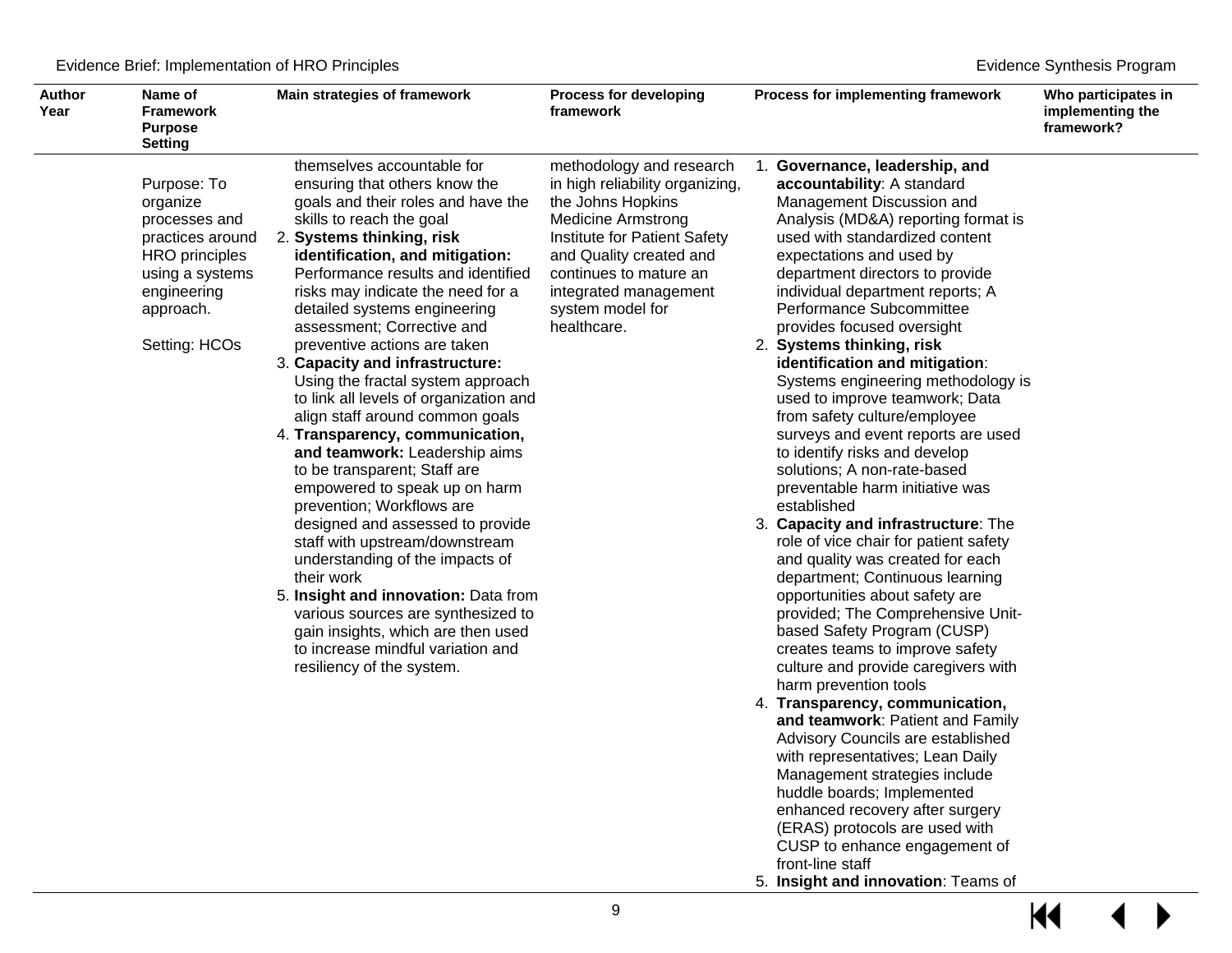| <b>Author</b><br>Year | Name of<br><b>Framework</b><br><b>Purpose</b><br><b>Setting</b>                                                                                                                                                                                                                                                                                                                                               | Main strategies of framework                                                                                                                                                                                                                                                                                                                                                                                                                                                                                                                                                                                                                                                                                                                                         | <b>Process for developing</b><br>framework                                                                                                                                                                                                                                                                                                                                                                       | Process for implementing framework                                                                                                                                                                                                                                                                                                                                                                                                                                                                                                                                                                                                                                                                                                                                                                                                                                                                                                                                                                                                                                          | Who participates in<br>implementing the<br>framework?                            |
|-----------------------|---------------------------------------------------------------------------------------------------------------------------------------------------------------------------------------------------------------------------------------------------------------------------------------------------------------------------------------------------------------------------------------------------------------|----------------------------------------------------------------------------------------------------------------------------------------------------------------------------------------------------------------------------------------------------------------------------------------------------------------------------------------------------------------------------------------------------------------------------------------------------------------------------------------------------------------------------------------------------------------------------------------------------------------------------------------------------------------------------------------------------------------------------------------------------------------------|------------------------------------------------------------------------------------------------------------------------------------------------------------------------------------------------------------------------------------------------------------------------------------------------------------------------------------------------------------------------------------------------------------------|-----------------------------------------------------------------------------------------------------------------------------------------------------------------------------------------------------------------------------------------------------------------------------------------------------------------------------------------------------------------------------------------------------------------------------------------------------------------------------------------------------------------------------------------------------------------------------------------------------------------------------------------------------------------------------------------------------------------------------------------------------------------------------------------------------------------------------------------------------------------------------------------------------------------------------------------------------------------------------------------------------------------------------------------------------------------------------|----------------------------------------------------------------------------------|
|                       |                                                                                                                                                                                                                                                                                                                                                                                                               |                                                                                                                                                                                                                                                                                                                                                                                                                                                                                                                                                                                                                                                                                                                                                                      |                                                                                                                                                                                                                                                                                                                                                                                                                  | multidisciplinary, cross-entity<br>stakeholders are convened regularly<br>to work on safety and quality<br>improvement; A cross-disciplinary<br>analytics community synthesizes<br>information from multiple sources to<br>identify learning opportunities; A<br>learning laboratory designs care<br>systems                                                                                                                                                                                                                                                                                                                                                                                                                                                                                                                                                                                                                                                                                                                                                                |                                                                                  |
| Frankel<br>20175      | Name:<br>Framework for<br>Safe, Reliable,<br>and Effective<br>Care<br>Purpose: The<br>framework aims<br>to provide clarity<br>and direction to<br>health care<br>organizations on<br>the key strategic,<br>clinical, and<br>operational<br>components for<br>high reliability.<br>Can be used as a<br>roadmap for<br>applying HRO<br>principles or<br>theoretically as a<br>diagnostic tool.<br>Setting: HCOs | Two domains that are synergistic and<br>can/should be implemented<br>simultaneously:<br>1. Culture (the product of individual<br>and group values, attitudes,<br>competencies, and behaviors that<br>form a strong foundation for a<br>learning system) which has<br>subdomains of:<br>Psychological safety<br>a.<br>Accountability<br>b.<br>Teamwork & communication<br>c.<br>d. Negotiation<br>2. Learning system (characterized by<br>its ability to self-reflect and identify<br>strengths and defects; identifies<br>defects and acts on them; rewards<br>proactivity rather than reactivity)<br>which has subdomains of:<br>Leadership<br>a.<br>Transparency<br>b.<br>Reliability<br>c.<br>Improvement & measurement<br>d.<br><b>Continuous learning</b><br>е. | Consensus. Developed by<br>IHI and Safe and Reliable<br>Healthcare (SRH) to<br>develop curriculum for the<br><b>IHI Patient Safety Executive</b><br>Development Program.<br>Developed based on in-<br>depth analyses of high-<br>performing, proactive, and<br>generative work settings.<br>Initially developed for the<br>acute care setting but has<br>evolved to be applicable in<br>any health care setting. | Suggested practices for implementing<br>the core components of the model:<br>1. Organizations can check for,<br>monitor, and encourage certain<br>actions to cultivate stronger<br>leadership.<br>2. Leaders must be role models; use<br>coaching and feedback, hold one-<br>one-one meetings with staff; and<br>conduct huddles to achieve<br>psychological safety. Organizations<br>must convey the expectation of<br>psychological safety.<br>3. Organizations need to implement an<br>accountability algorithm, reflect this<br>in all policies and practices, and<br>share it with everyone.<br>4. Organizations must set the<br>expectation that middle managers<br>are responsible for setting the norm<br>for teamwork and communication;<br>teams need to practice these<br>behaviors.<br>5. Organizations should consider<br>building ongoing awareness of<br>collaborative negotiation.<br>6. Transparency: Leaders must set<br>expectations that managers will<br>create learning boards.<br>7. Teams can use high-level flowcharts<br>to visualize the current | Senior leaders,<br>middle managers,<br>frontline staff,<br>patients and families |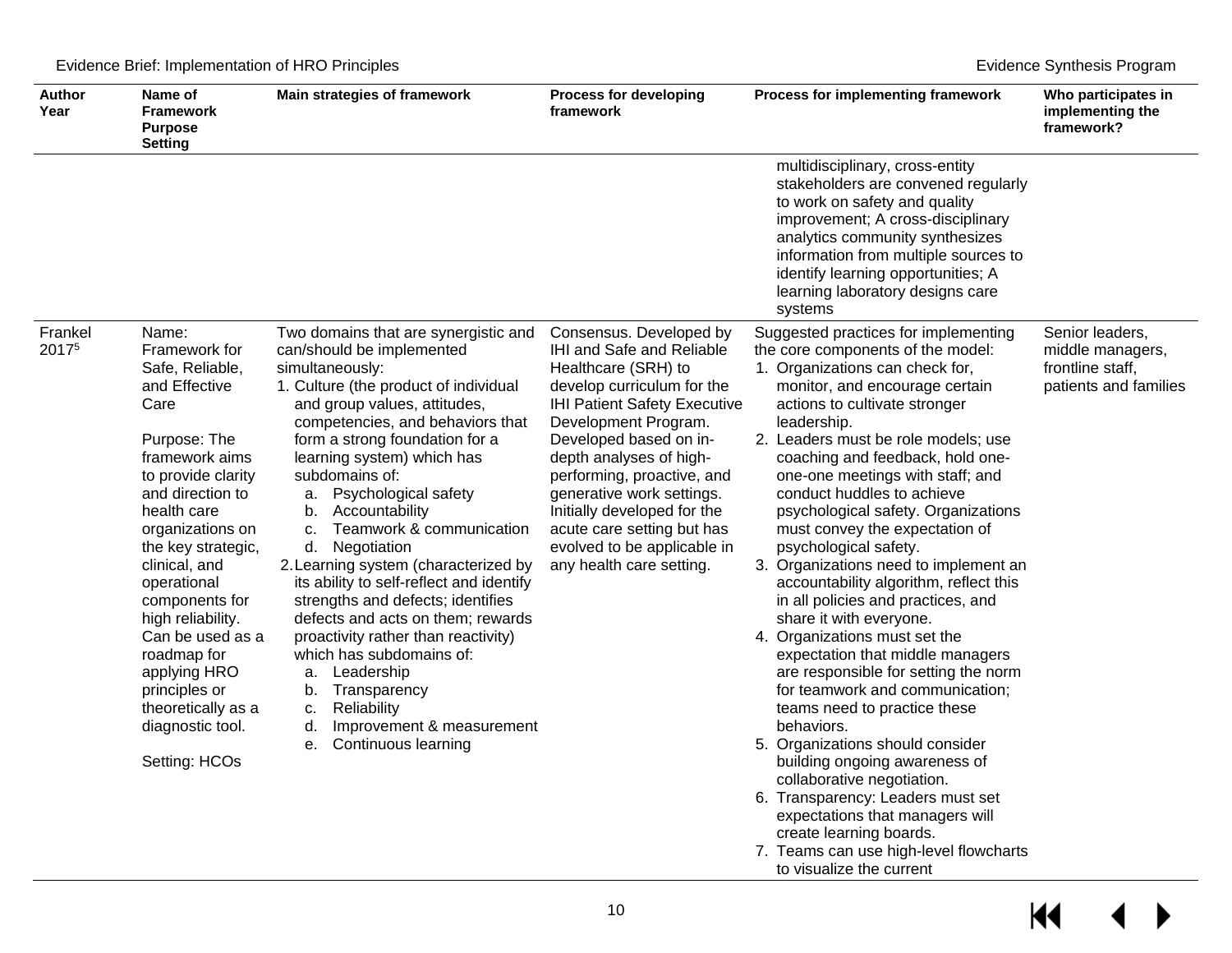| <b>Author</b><br>Year                                                 | Name of<br><b>Framework</b><br><b>Purpose</b><br><b>Setting</b>                                                                                                                                                                                                                 | Main strategies of framework                                                                                                                                                                                                                  | <b>Process for developing</b><br>framework                                                                                                                        | Process for implementing framework                                                                                                                                                                                                                                                                                                                                                                                                                                                                                                                                                                                              | Who participates in<br>implementing the<br>framework?                                                                                                                                                        |
|-----------------------------------------------------------------------|---------------------------------------------------------------------------------------------------------------------------------------------------------------------------------------------------------------------------------------------------------------------------------|-----------------------------------------------------------------------------------------------------------------------------------------------------------------------------------------------------------------------------------------------|-------------------------------------------------------------------------------------------------------------------------------------------------------------------|---------------------------------------------------------------------------------------------------------------------------------------------------------------------------------------------------------------------------------------------------------------------------------------------------------------------------------------------------------------------------------------------------------------------------------------------------------------------------------------------------------------------------------------------------------------------------------------------------------------------------------|--------------------------------------------------------------------------------------------------------------------------------------------------------------------------------------------------------------|
|                                                                       |                                                                                                                                                                                                                                                                                 |                                                                                                                                                                                                                                               |                                                                                                                                                                   | process/system. Next, target one<br>subset of patients and improve<br>reliability of care for them.<br>8. All staff must have knowledge of a<br>systematic improvement approach;<br>leaders and managers need deep<br>understanding of it to implement it<br>and provide coaching. Frontline staff<br>and managers must know how to<br>collect and display data for key<br>measures.<br>9. Continuous learning: Organizations<br>must share data as the basis for a<br>robust learning system.                                                                                                                                  |                                                                                                                                                                                                              |
| Melnyk<br>2012 <sup>6</sup>                                           | Name: Advancing<br>Research and<br><b>Clinical practice</b><br>through close<br>Collaboration<br>(ARCC Model)<br>Purpose:<br>Framework<br>promotes HRO<br>principles through<br>building<br>organizational<br>capacity for<br>evidence-based<br>practice (EBP)<br>Setting: HCOs | Implementation of ARCC model<br>involves the following steps<br>1. Assess culture and readiness for<br><b>EBP</b><br>2. Identify strengths and barriers to<br><b>EBP</b> implementation<br>3. Develop and use EBP mentors<br>4. Implement EBP | Consensus. Initial<br>development based on<br>strategic planning process<br>to rapidly integrate research<br>findings into clinical practice                      | 6 workshops with 8 days of educational<br>and skills building session over 1 year.<br>Workshops consist of:<br>1. EBP skills building<br>2. Creating a vision to motivate a<br>change to EBP<br>3. Transdisciplinary team building and<br>effective communication<br>4. Mentorship to advance EBP<br>5. Strategies to build a EBP culture<br>6. QI processes<br>7. Data management and outcomes<br>monitoring/evaluation and<br>8. Theories and principles of individual<br>behavior and organizational change<br>Teams also implement an EBP<br>implementation project over 12 months<br>focused on improving quality of care, | <b>EBP</b> mentors are<br>typically advance<br>practice nurses,<br>transdisciplinary<br>professionals, or<br>clinicians with<br>bachelor's degrees.<br>EBP mentors work<br>with point-of-care<br>clinicians. |
| Office of the<br>Air Force<br>Surgeon<br>General<br>2015 <sup>7</sup> | Name: Trusted<br>Care<br>Purpose: To<br>transform the Air<br><b>Force Medical</b>                                                                                                                                                                                               | 4 domains:<br>1. Leadership Engagement:<br>Leaders at every level will display<br>competence in safety science<br>principles and be accountable.<br>They will focus on patient safety by                                                      | Consensus and literature<br>review. In 2015, AFMS<br>contracted an external<br>reviewer to conduct gap<br>analysis and comparative<br>analysis with other leading | safety, and/or patient outcomes.<br>Suggested practices to achieve goal:<br>Processes will be standardized and<br>stabilized at the start.<br>Staff engage in behaviors that<br>continuously improve standardized<br>processes                                                                                                                                                                                                                                                                                                                                                                                                  | All health care staff in<br>the AFMS                                                                                                                                                                         |

## $\overline{\mathsf{M}}$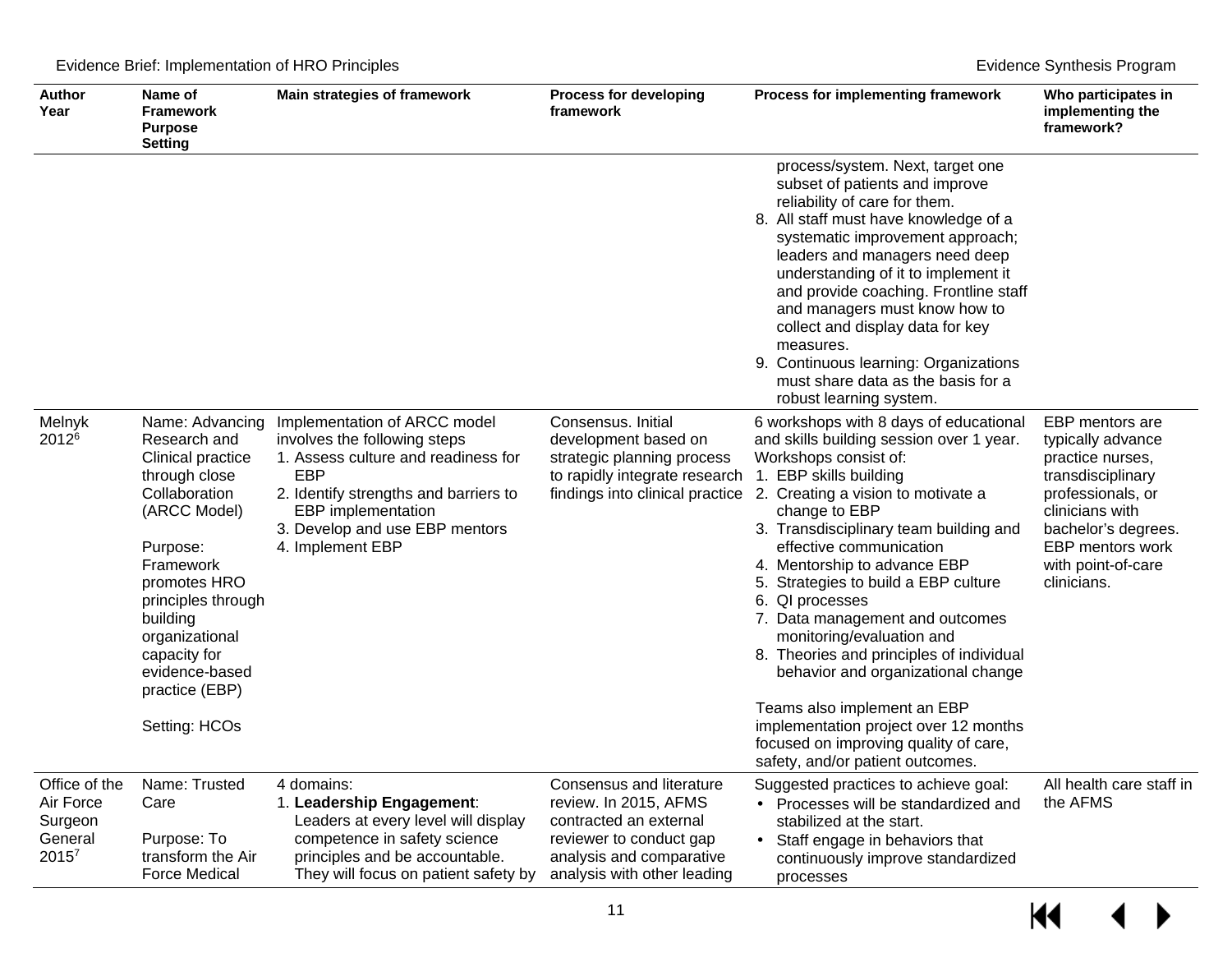Evidence Brief: Implementation of HRO Principles **Evidence Synthesis Program** 

| <b>Author</b><br>Year | Name of<br><b>Framework</b><br><b>Purpose</b><br>Setting                          | Main strategies of framework                                                                                                                                                                                                                                                                                                                                                                                                                                                                                                                                                                                                                                                                                                                                                                                                                                                                                                                                                                                                                                                                               | <b>Process for developing</b><br>framework                                                                                                                                                                                                                                                                                                                      | Process for implementing framework                                                                                                                                                                                                                                                                                                                                                                                                                                                                                                                                                                                                                                                                                                                                                                                                                                                                                                                                                                                                                                                                                                                                                                                                                | Who participates in<br>implementing the<br>framework? |
|-----------------------|-----------------------------------------------------------------------------------|------------------------------------------------------------------------------------------------------------------------------------------------------------------------------------------------------------------------------------------------------------------------------------------------------------------------------------------------------------------------------------------------------------------------------------------------------------------------------------------------------------------------------------------------------------------------------------------------------------------------------------------------------------------------------------------------------------------------------------------------------------------------------------------------------------------------------------------------------------------------------------------------------------------------------------------------------------------------------------------------------------------------------------------------------------------------------------------------------------|-----------------------------------------------------------------------------------------------------------------------------------------------------------------------------------------------------------------------------------------------------------------------------------------------------------------------------------------------------------------|---------------------------------------------------------------------------------------------------------------------------------------------------------------------------------------------------------------------------------------------------------------------------------------------------------------------------------------------------------------------------------------------------------------------------------------------------------------------------------------------------------------------------------------------------------------------------------------------------------------------------------------------------------------------------------------------------------------------------------------------------------------------------------------------------------------------------------------------------------------------------------------------------------------------------------------------------------------------------------------------------------------------------------------------------------------------------------------------------------------------------------------------------------------------------------------------------------------------------------------------------|-------------------------------------------------------|
|                       | Service (AFMS)<br>to a high<br>reliability health<br>care system<br>Setting: AFMS | discussing its priority, focusing on<br>processes, expecting and<br>searching for failures, fostering a<br>Just Culture, and recognizing staff<br>that help improve care.<br>2. Culture of Safety: Essential<br>aspects of culture of safety include:<br>trust in leadership, leaders' trust in<br>staff, willingness to admit error and<br>identify unsafe conditions,<br>respectful communication, and<br>belief that safe care is everyone's<br>duty<br>3. Continuous Process<br>Improvement: This domain builds<br>a robust process improvement<br>framework to develop standard,<br>reliable work processes. Essential<br>parts of this domain include seeing<br>the operational environment as a<br>system of care that can be studied<br>to effect positive change, eliminate<br>gaps and reduce waste<br>4. Patient Centeredness: Focuses<br>on work that adds value for<br>patients and their families.<br>Systems anticipate patients'<br>expectations and excel in every<br>aspect of their experience, engage<br>patients as indispensable partners<br>in ensuring safe care and zero<br>harm. | health care systems. The<br>gap analysis was informed<br>by materials developed for<br><b>Military Health Services</b><br>Review, a literature review,<br>interviews with AHMS<br>leaders and experts, and<br>consulting with an external<br>company, HPI. HPI<br>introduced leaders to safety<br>science, then AFMS<br>leaders began identifying<br>HRO goals. | Staff are enabled and mentored by<br>servant leaders engaged in coaching<br>behaviors<br>These leaders set intervening target<br>conditions.<br>Desired future state for the 4 essential<br>domains include:<br>1. Leadership: safety commitment<br>embedded in strategy, structure, and<br>operations; unwavering focus on<br>safety; emphasis on systems<br>thinking; strong leadership<br>development; visible presence at<br>frontlines; accountability in creating<br>just culture<br>2. Culture of Safety: safety training and<br>accountability for all, rigorous<br>reporting of near misses and harm;<br>enhancement of just culture;<br>thorough investigation of harm<br>events; use of clinical standards and<br>standard work.<br>3. Continuous Process Improvement:<br>process improvement is normal daily<br>management, focus on processes<br>that generate patient value,<br>sustained improvement and<br>coaching patterns<br>4. Patient Centeredness: patients are<br>active partners in their care, patient<br>experience wins their trust, AFMS<br>staff speak clearly to minimize<br>misunderstanding and risk,<br>commitment to transparency,<br>demonstrate empathy and humility.<br>There are also essential enablers to |                                                       |
|                       |                                                                                   |                                                                                                                                                                                                                                                                                                                                                                                                                                                                                                                                                                                                                                                                                                                                                                                                                                                                                                                                                                                                                                                                                                            |                                                                                                                                                                                                                                                                                                                                                                 |                                                                                                                                                                                                                                                                                                                                                                                                                                                                                                                                                                                                                                                                                                                                                                                                                                                                                                                                                                                                                                                                                                                                                                                                                                                   |                                                       |

implementation of CONOPS which

include: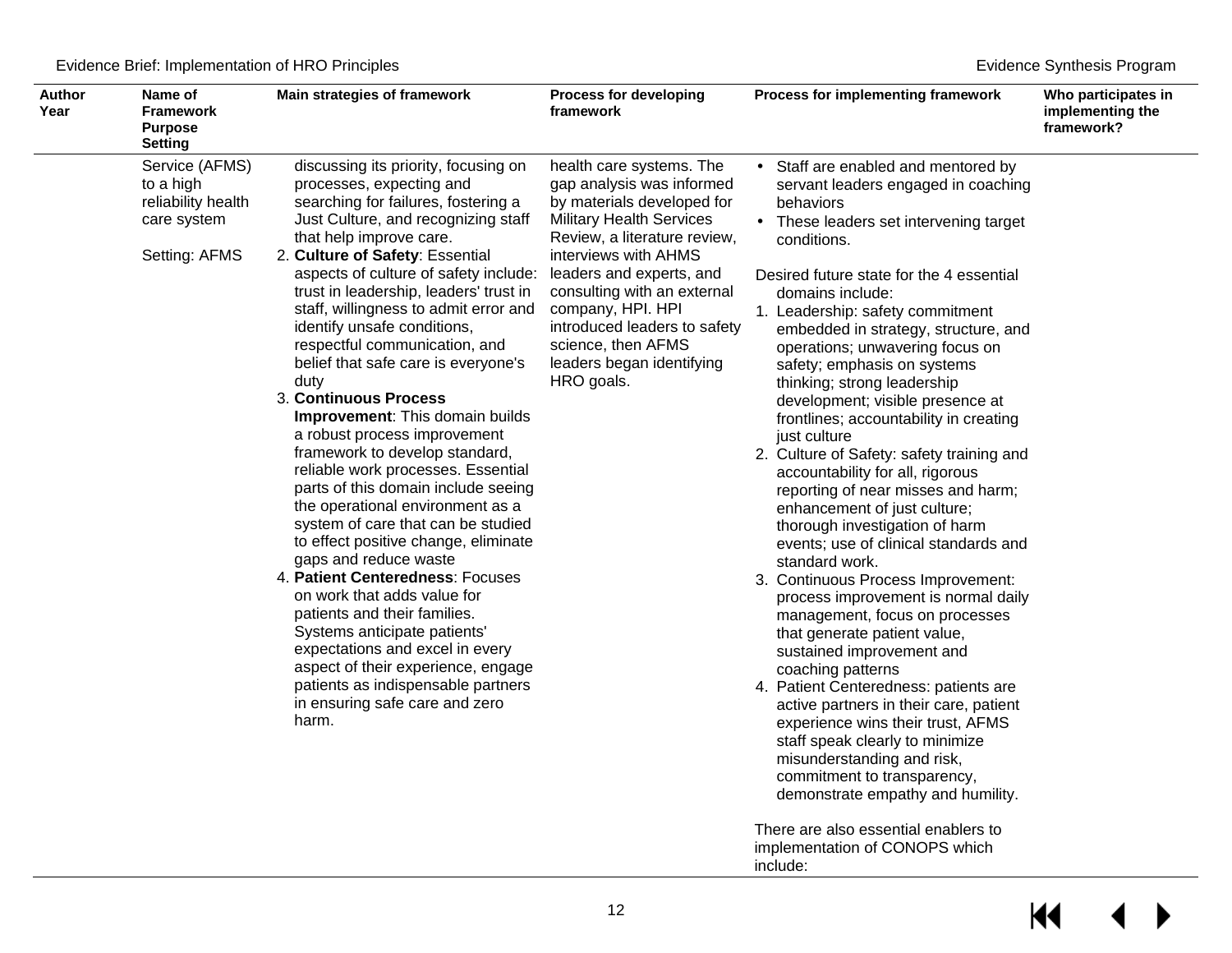|  | Evidence Brief: Implementation of HRO Principles |  |
|--|--------------------------------------------------|--|
|  |                                                  |  |

| <b>Author</b><br>Year | Name of<br><b>Framework</b><br><b>Purpose</b><br><b>Setting</b>                                                                                                                                      | Main strategies of framework                                                                                                                                                                                                                 | <b>Process for developing</b><br>framework | Process for implementing framework                                                                                                                                                                                                                                                                                                                                                                                                                                                                                                                                                                                                                                                                                                                                                                                     | Who participates in<br>implementing the<br>framework? |
|-----------------------|------------------------------------------------------------------------------------------------------------------------------------------------------------------------------------------------------|----------------------------------------------------------------------------------------------------------------------------------------------------------------------------------------------------------------------------------------------|--------------------------------------------|------------------------------------------------------------------------------------------------------------------------------------------------------------------------------------------------------------------------------------------------------------------------------------------------------------------------------------------------------------------------------------------------------------------------------------------------------------------------------------------------------------------------------------------------------------------------------------------------------------------------------------------------------------------------------------------------------------------------------------------------------------------------------------------------------------------------|-------------------------------------------------------|
|                       |                                                                                                                                                                                                      |                                                                                                                                                                                                                                              |                                            | Establi2sh the AFMS as a learning<br>organization<br>TeamSTEPPS: evidence-based<br>teamwork system designed to<br>improve communication and<br>teamwork skills among healthcare<br>professionals<br>· Medical modeling and simulation<br>Integration of Trusted Care into AFMS<br>strategy                                                                                                                                                                                                                                                                                                                                                                                                                                                                                                                             |                                                       |
| Riley $2010^8$        | Name: High-<br>reliability Team/<br>High-reliability<br><b>Patient Care Unit</b><br>Purpose: To form<br>high-reliability<br>teams, which are<br>essential for the<br>success of HRO<br>Setting: HCOs | 3 domains:<br>1. In Situ Simulation: Experiential<br>learning; Application; Test for gaps<br>2. TeamSTEPPS: Define the team;<br>Use the tools; Coach to sustain<br>3. Just Culture: Principles of risk;<br>Accountability; Focus on behavior | <b>NR</b>                                  | Suggested practices for implementing<br>the core components of the model:<br>1. In Situ Simulation: Teams practice<br>behaviors (briefing, huddle,<br>debriefing). Participants lead the<br>discussion on process errors and<br>improvements. Team members learn<br>in what clinical context to use non-<br>technical skills.<br>2. TeamSTEPPS: Teamwork curriculum<br>developed by Department of Defense<br>and AHRQ with 4 skills: Leadership,<br>Situation Monitoring, Mutual Support,<br>Communications, Curriculum affirms<br>the importance of interdisciplinary<br>teams being trained together, instead<br>of separately.<br>3. Just Culture: A framework that bases<br>the response to poor outcomes on the<br>behavioral choices of the team<br>member(s) involved and not on the<br>severity of the outcome | Nursing<br>professionals                              |

Abbreviations: ARCC – Advancing Research and Clinical practice through close Collaboration; AFMS – Air Force Medical Service; EBP – evidence-based practice; HCO – health care organization; IHI – Institute for Healthcare Improvement; SRH – Safe and Reliable Healthcare; SQ – Safety and Quality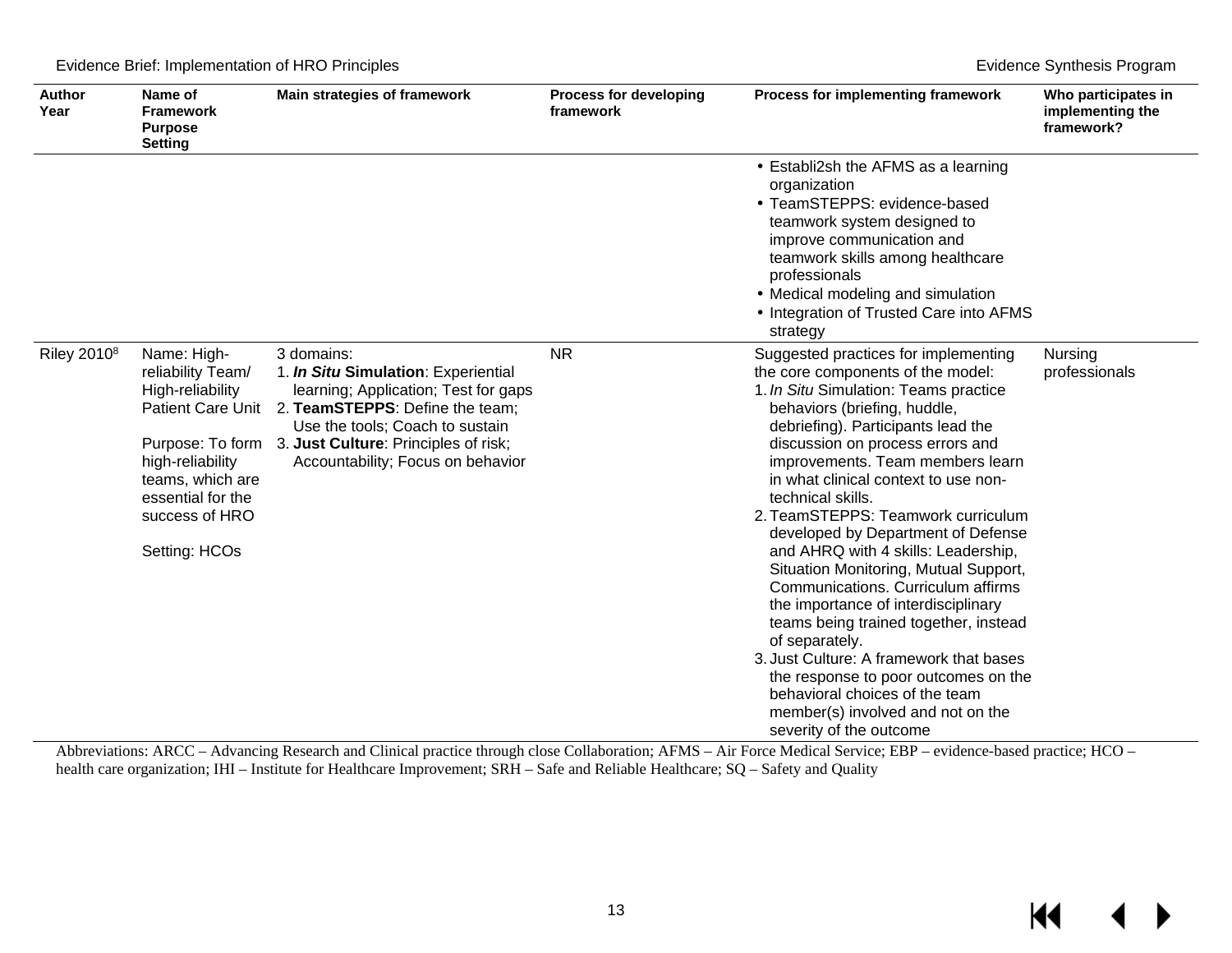## **DATA ABSTRACTION: KEY QUESTION 2 STUDIES**

<span id="page-15-0"></span>

| <b>Author</b><br>Year       | Concepts measured by the metric      | Main characteristics of metric ( <i>ie</i> , domains, scale)                                         | To what extent have the metrics been validated or<br>used to inform health system decision-making? |
|-----------------------------|--------------------------------------|------------------------------------------------------------------------------------------------------|----------------------------------------------------------------------------------------------------|
| Name of metric              | Process for developing the metric    |                                                                                                      |                                                                                                    |
| ACHE 2017 <sup>2</sup>      | Self-assessment of culture of safety | Questions address execution of each domain of the                                                    | Not reported                                                                                       |
|                             |                                      | Culture of Safety model. Recommended that a                                                          |                                                                                                    |
| <b>Culture of Safety</b>    | Consensus                            | diverse team completes the assessment, including                                                     |                                                                                                    |
| <b>Organizational Self-</b> |                                      | C-suite executives, clinical leadership, patient safety                                              |                                                                                                    |
| <b>Assessment Tool</b>      |                                      | leadership, and patient and family representatives.                                                  |                                                                                                    |
|                             |                                      | 1. Establishing a compelling vision for safety:<br>Members of organization can articulate vision for |                                                                                                    |
|                             |                                      | safety, and patient safety dashboard that                                                            |                                                                                                    |
|                             |                                      | includes safety culture metrics is regularly                                                         |                                                                                                    |
|                             |                                      | reviewed.                                                                                            |                                                                                                    |
|                             |                                      | 2. Value trust, respect, and inclusion:                                                              |                                                                                                    |
|                             |                                      | Organization uses and evaluates formal respect                                                       |                                                                                                    |
|                             |                                      | programs, implements workforce safety                                                                |                                                                                                    |
|                             |                                      | programs, shares information and metrics around                                                      |                                                                                                    |
|                             |                                      | harm events and has action plans for                                                                 |                                                                                                    |
|                             |                                      | improvement.                                                                                         |                                                                                                    |
|                             |                                      | 3. Select, develop, and engage your Board:                                                           |                                                                                                    |
|                             |                                      | Board completes education and self-                                                                  |                                                                                                    |
|                             |                                      | assessments on culture of safety, performance<br>assessments and incentives include safety           |                                                                                                    |
|                             |                                      | measures, the amount of time spent discussing                                                        |                                                                                                    |
|                             |                                      | safety is on par with time spent discussing                                                          |                                                                                                    |
|                             |                                      | financial issues.                                                                                    |                                                                                                    |
|                             |                                      | 4. Prioritize safety in the selection and                                                            |                                                                                                    |
|                             |                                      | development of leaders: Leaders receive                                                              |                                                                                                    |
|                             |                                      | patient safety science/safety culture training;                                                      |                                                                                                    |
|                             |                                      | there are defined roles, safety competencies and                                                     |                                                                                                    |
|                             |                                      | development programs for leaders; there are                                                          |                                                                                                    |
|                             |                                      | opportunities for learning across departments or                                                     |                                                                                                    |
|                             |                                      | from other organizations and industries.                                                             |                                                                                                    |
|                             |                                      | 5. Lead and reward a just culture: Just culture                                                      |                                                                                                    |
|                             |                                      | policy is present, organization regularly reviews<br>metrics for just culture, there is one set of   |                                                                                                    |
|                             |                                      | standards for the entire workforce, there is                                                         |                                                                                                    |
|                             |                                      | measurement of just culture as part of employee                                                      |                                                                                                    |
|                             |                                      | surveys and as part of performance reviews                                                           |                                                                                                    |
|                             |                                      | 6. Establish organizational behavior                                                                 |                                                                                                    |
|                             |                                      | expectations: Organization uses a formal                                                             |                                                                                                    |
|                             |                                      | training program and defined processes for                                                           |                                                                                                    |
|                             |                                      | teamwork and communication, implements                                                               |                                                                                                    |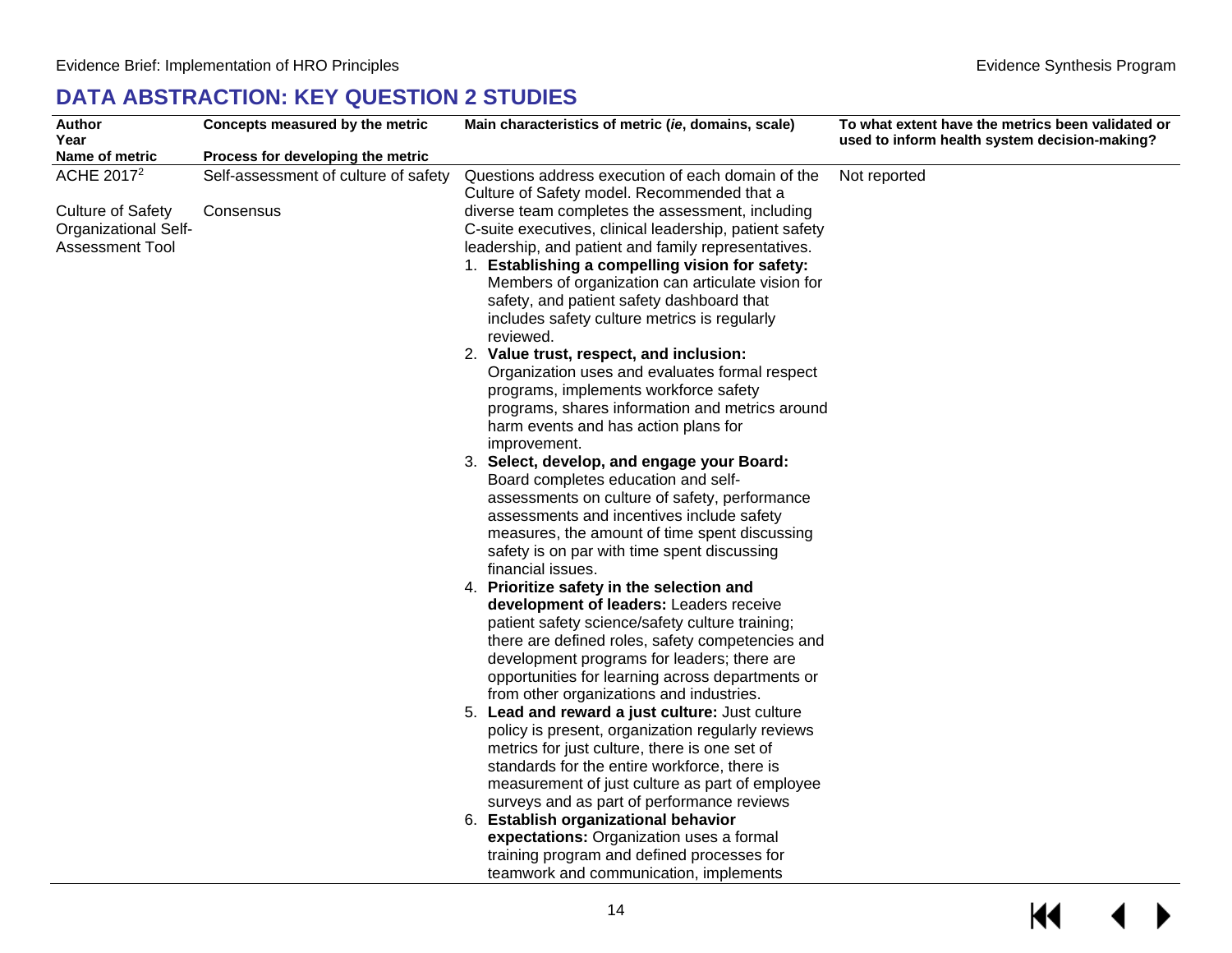| <b>Author</b><br>Year                                                              | Concepts measured by the metric                                                                                                                                                                         | Main characteristics of metric (ie, domains, scale)                                                                                                                                                                                                                                                                                                                                                                                                                                                 | To what extent have the metrics been validated or<br>used to inform health system decision-making?                                                                                                                                 |
|------------------------------------------------------------------------------------|---------------------------------------------------------------------------------------------------------------------------------------------------------------------------------------------------------|-----------------------------------------------------------------------------------------------------------------------------------------------------------------------------------------------------------------------------------------------------------------------------------------------------------------------------------------------------------------------------------------------------------------------------------------------------------------------------------------------------|------------------------------------------------------------------------------------------------------------------------------------------------------------------------------------------------------------------------------------|
| Name of metric                                                                     | Process for developing the metric                                                                                                                                                                       |                                                                                                                                                                                                                                                                                                                                                                                                                                                                                                     |                                                                                                                                                                                                                                    |
|                                                                                    |                                                                                                                                                                                                         | professional accountability standards, and has a<br>program for recognition and celebration when<br>individuals/teams excel at key safety and culture<br>metrics; organization conducts and reviews a<br>patient safety survey every 12-18 months                                                                                                                                                                                                                                                   |                                                                                                                                                                                                                                    |
|                                                                                    |                                                                                                                                                                                                         | Each domain has 3 statements. Participants score<br>from 1 (never true for my organization) to 5 (always<br>true for my organization), with 0 for (unsure of the<br>response). For each domain, score between 0-4<br>prompts a review of the foundational tactics, score 5-<br>9 prompts a review of both foundational and<br>sustaining tactics, score 10-15 prompts a review of<br>sustaining tactics.                                                                                            |                                                                                                                                                                                                                                    |
| Chassin 2013 <sup>3</sup><br>Oro 2.0 High<br>Reliability<br><b>Assessment Tool</b> | the HRHCM framework<br>The authors separately created a<br>self-assessment questionnaire for<br>hospital leaders designed to assign<br>each of the 14 components to one<br>an early version of the Oro. | Readiness and progress of hospitals 3 domains and 14 components of HRHCM:<br>on the implementation of HRO using 1. Leadership's commitment to zero patient harm<br>(board, CEO/management, physicians, quality<br>strategy, quality measures, information<br>technology)<br>2. Safety culture (trust, accountability, identifying<br>unsafe conditions, strengthening systems,<br>assessment)<br>of the 4 stages of maturity. This was 3. Robust Process Improvement (methods,<br>training, spread) | The metric was pilot tested in 7 US hospitals.<br>The leadership of each hospital completed the<br>questionnaire for their own hospital. The results<br>were used to improve the framework and<br>questionnaire for field-testing. |
|                                                                                    |                                                                                                                                                                                                         | 4 stages of maturity:<br>1. Beginning<br>2. Developing<br>3. Advancing<br>4. Approaching                                                                                                                                                                                                                                                                                                                                                                                                            |                                                                                                                                                                                                                                    |
| Ikkersheim 2011 <sup>9</sup>                                                       | Qualitative framework for                                                                                                                                                                               | 4 domains of reliability:                                                                                                                                                                                                                                                                                                                                                                                                                                                                           | Not yet evaluated or validated. Authors suggest                                                                                                                                                                                    |
| (none)                                                                             | understanding reliability in health<br>care organizations                                                                                                                                               | 1. Process optimization and standardization:<br>Articulating/mapping goals of a process; using<br>checklists, decision aids, reminders; bundling                                                                                                                                                                                                                                                                                                                                                    | that most hospitals globally are "mostly in<br>reliability phase 0 or 1"                                                                                                                                                           |
|                                                                                    | Authors conducted a literature<br>review and identified core elements<br>of high reliability organizations<br>mentioned in papers.                                                                      | processes to ensure proper execution; adding<br>failure identification and mitigation.<br>2. Outcome measurement and monitoring:<br>Registering adverse events; informing<br>professionals of their performance; benchmarking<br>with other hospitals through information<br>technology.<br>3. Responsibilities and accountability of medical                                                                                                                                                       |                                                                                                                                                                                                                                    |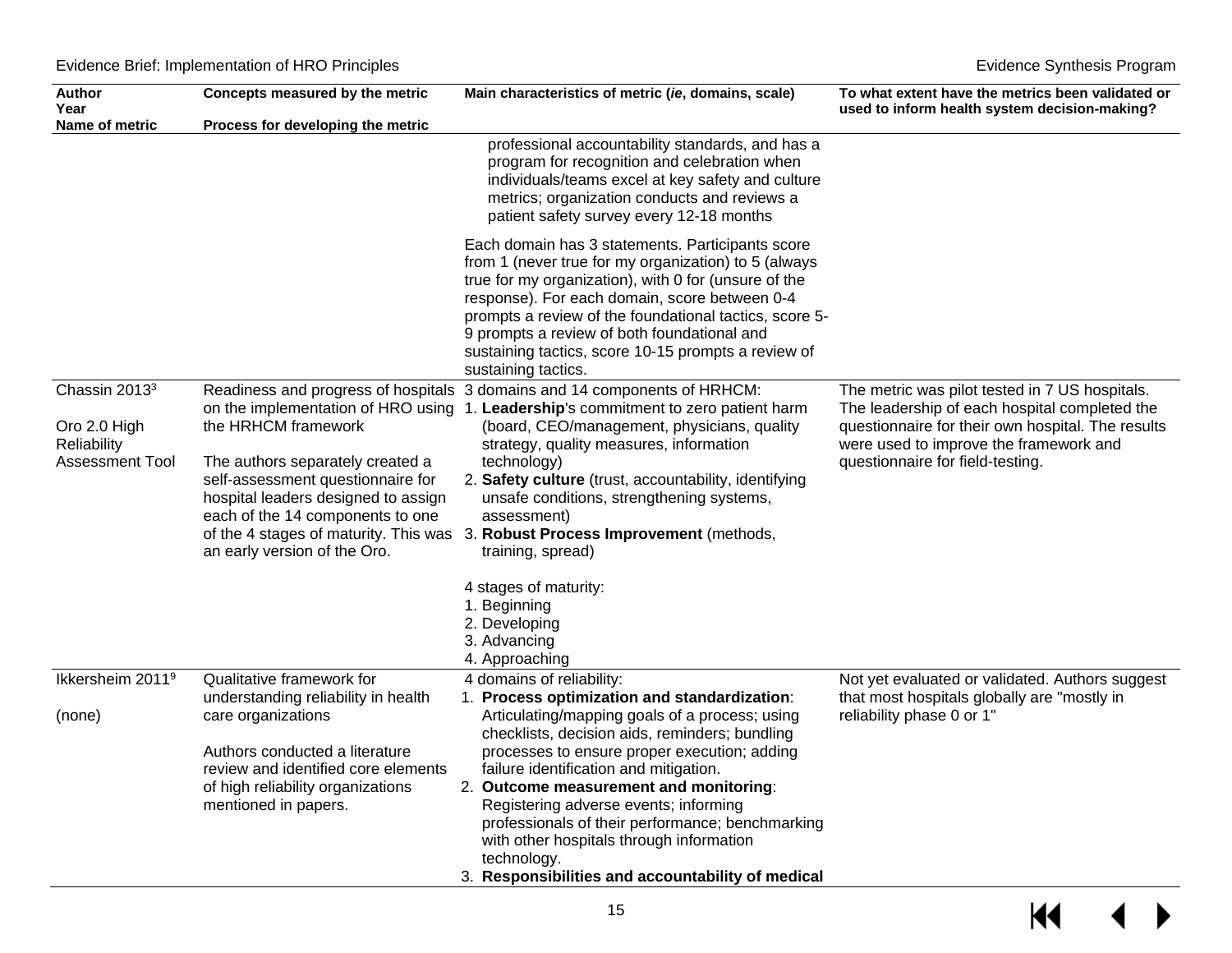| <b>Author</b><br>Year                                                       | Concepts measured by the metric                                                                                                                                                                                                                                                                                                                                                     | Main characteristics of metric (ie, domains, scale)                                                                                                                                                                                                                                                                                                                                                                                                                                                                                               | To what extent have the metrics been validated or<br>used to inform health system decision-making?                                                                                                                                                                                                                                                                                                     |
|-----------------------------------------------------------------------------|-------------------------------------------------------------------------------------------------------------------------------------------------------------------------------------------------------------------------------------------------------------------------------------------------------------------------------------------------------------------------------------|---------------------------------------------------------------------------------------------------------------------------------------------------------------------------------------------------------------------------------------------------------------------------------------------------------------------------------------------------------------------------------------------------------------------------------------------------------------------------------------------------------------------------------------------------|--------------------------------------------------------------------------------------------------------------------------------------------------------------------------------------------------------------------------------------------------------------------------------------------------------------------------------------------------------------------------------------------------------|
| Name of metric                                                              | Process for developing the metric                                                                                                                                                                                                                                                                                                                                                   |                                                                                                                                                                                                                                                                                                                                                                                                                                                                                                                                                   |                                                                                                                                                                                                                                                                                                                                                                                                        |
|                                                                             |                                                                                                                                                                                                                                                                                                                                                                                     | professionals: Medical staff work together in<br>teams to improve communication and situational<br>awareness; clinical leadership is responsible to<br>colleagues and central management for team<br>results; patient care tasks are designated to best-<br>suited person, not by hierarchy<br>4. Organizational culture: Leaders instill zero-<br>tolerance culture; resilience and a focus on the<br>"why" of what went wrong; lessons learned are<br>shared to other departments; "preoccupation with<br>failure" and "collective mindfulness" |                                                                                                                                                                                                                                                                                                                                                                                                        |
|                                                                             |                                                                                                                                                                                                                                                                                                                                                                                     | 4-point scale used to measure reliability on these<br>4 domains: Phase 0 (craft), Phase 1 (watchful<br>professional), Phase 2 (collective<br>professionalism), and Phase 3 (highly reliable).                                                                                                                                                                                                                                                                                                                                                     |                                                                                                                                                                                                                                                                                                                                                                                                        |
| Kenneth 2010 <sup>10</sup><br>Cultural<br><b>Assessment Survey</b><br>(CAS) | Safety culture, in 4 phases:<br>1. Literature review and key<br>informant interviews on patient<br>safety, best practices of health<br>care environments, and<br>principles of HROs<br>2. Surveys, interviews and focus<br>groups of health care providers<br>$(N=393)$<br>3. Pilot testing of CAS in 10 hospital<br>sites<br>4. Reliability analysis of CAS at 4<br>hospital sites | Survey measured 6 domains:<br>1. Patient safety as everyone's priority<br>2. Teamwork<br>3. Valuing individuals<br>4. Open communication<br>5. Learning<br>6. Empowering individuals<br>A 5-item response scale was used to respond to<br>each survey item.                                                                                                                                                                                                                                                                                       | Validity and reliability were assessed in this<br>article. Overall internal consistency reliability<br>(Cronbach's alpha) was 0.95. Responses to<br>individual items tended to be normally<br>distributed. Means increased from Time 1<br>(before Managing Obstetrical Risk Efficiently<br>[MORE] Program) to Time 2 (after MORE<br>Program) indicating the tool was detecting a<br>change in culture. |
| Mousavi 2016 <sup>11</sup><br>(none)                                        | Readiness of hospitals for the<br>establishment of HRO                                                                                                                                                                                                                                                                                                                              | 55-item questionnaire, with 6 domains:<br>1. Observing safety considerations in hospitals (8)<br>items)<br>2. Preoccupation with tolerance of failure correction<br>(9 items)<br>3. Reluctance to simplify interpretations (17 items)<br>4. Sensitivity of managers to hospital performance<br>(8 items)<br>5. Commitment of managers to resilience and<br>flexibility (10 items)                                                                                                                                                                 | Validity was calculated through the Content<br>Validity method (index of 0.83) using 10 experts<br>in the area of hospitals' accreditation, and its<br>reliability was calculated through test-retest<br>method with a correlation coefficient of 0.90.                                                                                                                                                |
| Mousavi 2018 <sup>12</sup>                                                  | The knowledge of hospital staff on                                                                                                                                                                                                                                                                                                                                                  | 6. Deference of managers to expertise (8 items)<br>Questionnaire on knowledge of HRO models had 24                                                                                                                                                                                                                                                                                                                                                                                                                                                | For the questionnaire: Validity confirmed by                                                                                                                                                                                                                                                                                                                                                           |

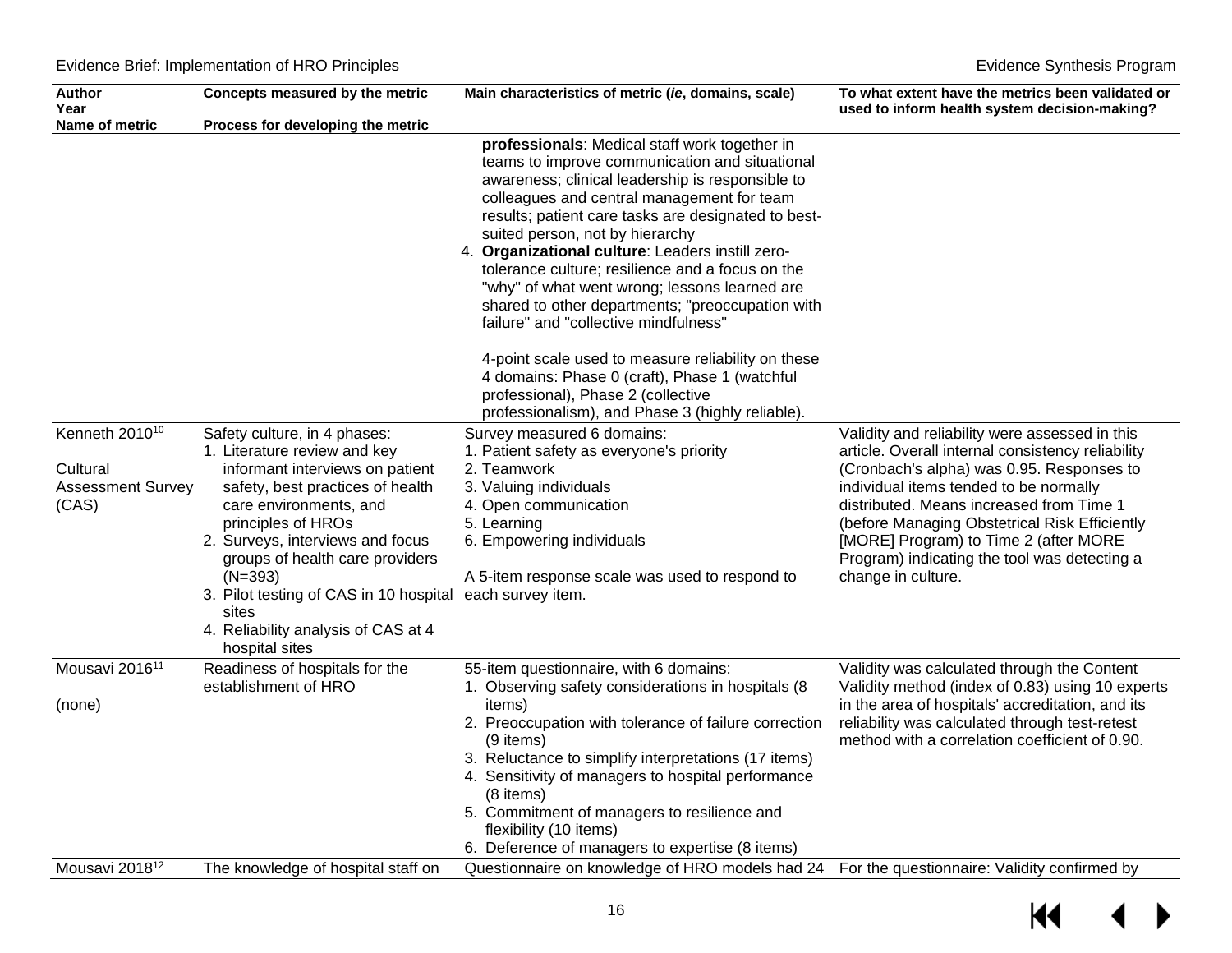| <b>Author</b><br>Year | Concepts measured by the metric                                                                                                                                                | Main characteristics of metric (ie, domains, scale)                                                                                                                                                                                                                                                                                                                                                                                                                                                                                                                                                                                                                                                                                                                                                                                                                                                                                                                                                                                                                                                                                                                                                                                                | To what extent have the metrics been validated or<br>used to inform health system decision-making?                                        |
|-----------------------|--------------------------------------------------------------------------------------------------------------------------------------------------------------------------------|----------------------------------------------------------------------------------------------------------------------------------------------------------------------------------------------------------------------------------------------------------------------------------------------------------------------------------------------------------------------------------------------------------------------------------------------------------------------------------------------------------------------------------------------------------------------------------------------------------------------------------------------------------------------------------------------------------------------------------------------------------------------------------------------------------------------------------------------------------------------------------------------------------------------------------------------------------------------------------------------------------------------------------------------------------------------------------------------------------------------------------------------------------------------------------------------------------------------------------------------------|-------------------------------------------------------------------------------------------------------------------------------------------|
| Name of metric        | Process for developing the metric                                                                                                                                              |                                                                                                                                                                                                                                                                                                                                                                                                                                                                                                                                                                                                                                                                                                                                                                                                                                                                                                                                                                                                                                                                                                                                                                                                                                                    |                                                                                                                                           |
| (none)                | HRO and the extent of HRO<br>implementation in one hospital in<br>Iran, 2015-2016                                                                                              | items, of which 22 are listed in the paper, including:<br>(1) Dimensions of model HROs, (2) How to develop<br>the culture of HROs model, (3) Activities of the                                                                                                                                                                                                                                                                                                                                                                                                                                                                                                                                                                                                                                                                                                                                                                                                                                                                                                                                                                                                                                                                                     | expert panel. Reliability assessed by Alpha-<br>Cronbach method (0.85).                                                                   |
|                       | Questionnaire was researcher-made                                                                                                                                              | coworkers in addition to specialized tasks, (4)<br>Control processes of medical and non-medical error                                                                                                                                                                                                                                                                                                                                                                                                                                                                                                                                                                                                                                                                                                                                                                                                                                                                                                                                                                                                                                                                                                                                              | For the checklist: Validity confirmed by expert<br>panel.                                                                                 |
|                       | and tested among 80 administrators<br>and staff members. Checklist was<br>developed based on 5 elements of<br>HROs and administered to medical<br>and non-medical departments. | control and prevention, (5) Talent, knowledge, and<br>awareness in detection and prediction of the<br>incidents, (6) Patient safety regulations and<br>guidelines in the hospital and their value, (7)<br>Foresight in the model of HROs, (8) Holding<br>sessions with managers and staffs to present ways<br>for error prevention, (9) Factors leading to irritation<br>and discouragement of the managers and staffs,<br>(10) How to prevent personal errors and mistakes,<br>(11) Important factors in error prevention by<br>implementation of HROs model, (12) Important<br>factors in identification of HROs, (13) Informed<br>relationship among staffs, (14) Avoiding<br>simplification of analyses, (15) Reluctance to simplify<br>interpretations, (16) Final objective of establishment<br>of HROs model, (17) Outcome of respectful<br>interactions of staff s, 1(8) How to analyze incidents<br>and problems in the hospital, (19) How to receive<br>feedback on self-activities the hospital, (20) How to<br>access required resources to confront unexpected<br>events, (21) How to gain experience from mistakes<br>and errors of other staffs, (22) How to transfer critical<br>information and make efforts to improve effective | Results from the study highlighted gaps in HRO<br>knowledge among staff and places to improve<br>implementation in the assessed hospital. |
|                       |                                                                                                                                                                                | performance of organization<br>Checklist of extent of HRO implementation had 6<br>domains:                                                                                                                                                                                                                                                                                                                                                                                                                                                                                                                                                                                                                                                                                                                                                                                                                                                                                                                                                                                                                                                                                                                                                         |                                                                                                                                           |
|                       |                                                                                                                                                                                | 1. Assessment of attention to patient safety<br>2. Hospital concern about correcting medical errors<br>3. Reluctance to simplify interpretations by the staffs<br>and managers<br>4. Sensitivity to operation<br>5. Commitment to resilience in the organization<br>6. Deference to expertise                                                                                                                                                                                                                                                                                                                                                                                                                                                                                                                                                                                                                                                                                                                                                                                                                                                                                                                                                      |                                                                                                                                           |
|                       |                                                                                                                                                                                | Both the questionnaire and checklist used a 3-point<br>scale ("not at all," "to some extent," and "very much")                                                                                                                                                                                                                                                                                                                                                                                                                                                                                                                                                                                                                                                                                                                                                                                                                                                                                                                                                                                                                                                                                                                                     |                                                                                                                                           |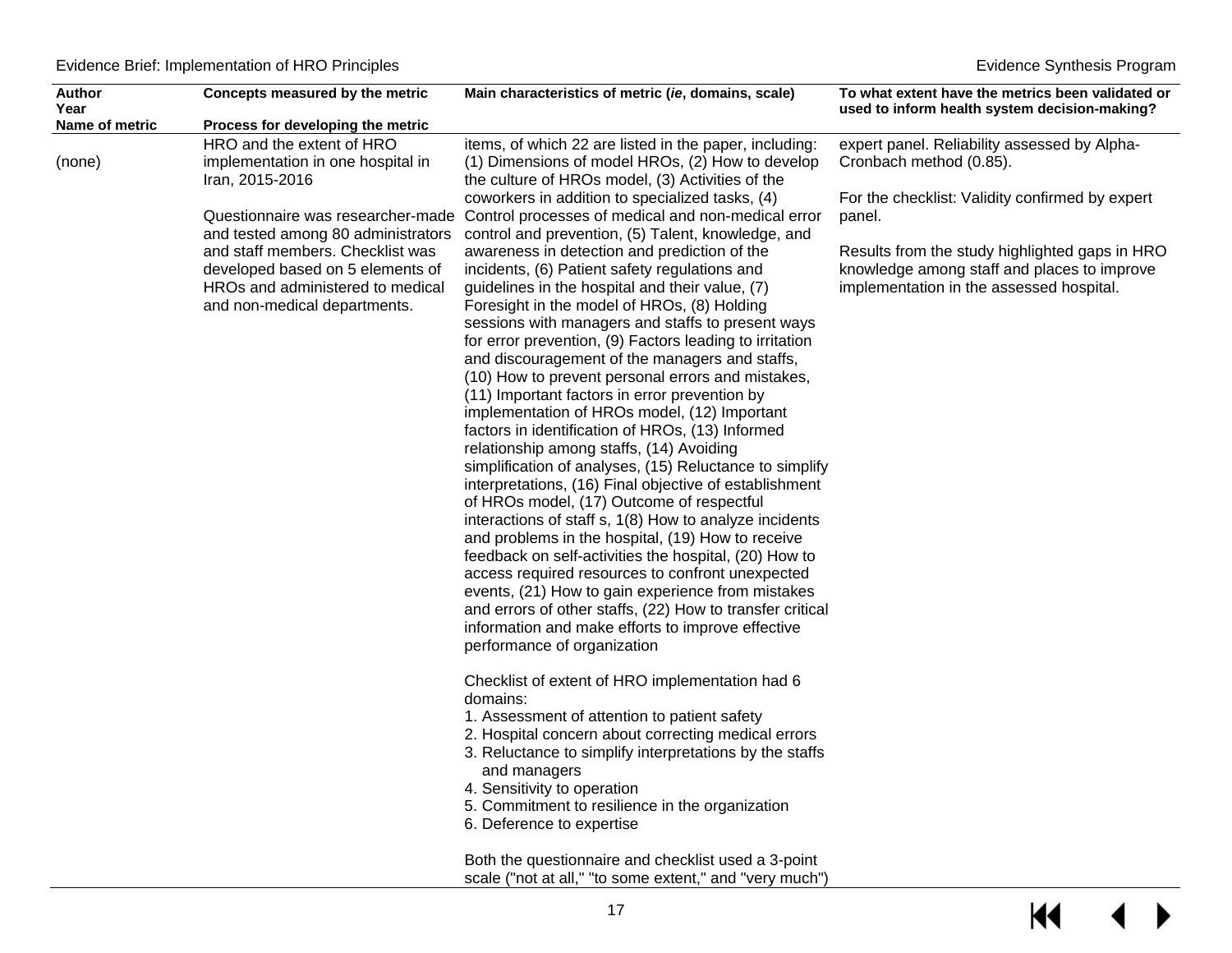| Author<br>Year                                                  | Concepts measured by the metric                                                                                                                       | Main characteristics of metric (ie, domains, scale)                                                                                            | To what extent have the metrics been validated or<br>used to inform health system decision-making?                                                                                            |
|-----------------------------------------------------------------|-------------------------------------------------------------------------------------------------------------------------------------------------------|------------------------------------------------------------------------------------------------------------------------------------------------|-----------------------------------------------------------------------------------------------------------------------------------------------------------------------------------------------|
| Name of metric                                                  | Process for developing the metric                                                                                                                     |                                                                                                                                                |                                                                                                                                                                                               |
| Randall 2018 <sup>13</sup><br>(none)                            | Integration of high reliability<br>practices in children's hospitals<br>based on Joint Commission's High                                              | Performance assessed by 3 domains:<br>1. Leadership (Governing Board Engagement;<br>CEO/Management Engagement; Physician                       | Internal consistency (Cronbach's alpha) of the<br>overall high reliability scale = .87; leadership<br>domain = .72; safety culture domain = .79; $RPI =$                                      |
|                                                                 | <b>Reliability Health Care Maturity</b><br>Model (HRHCM)                                                                                              | Engagement; Quality Strategy; Quality Measures:<br>Information Technology)<br>2. Safety Culture (Level of Trust; Accountability;               | .82.<br>The mean score for overall high reliability was                                                                                                                                       |
|                                                                 | <b>HRHCM</b> model was transformed                                                                                                                    | Identification of Unsafe Conditions; Strengthening                                                                                             | 42.3 out of 52 (SD: 5.8); leadership was 18.7 out                                                                                                                                             |
|                                                                 | into a cross-sectional, online survey.<br>It was then pilot-tested by a<br>collaborative of children's hospitals<br>(n=46 institutions) that provided | Systems; Assessment of Safety Culture)<br>3. Robust Process Improvement (RPI Methods; RPI<br>Training: Spread of RPI Methods)                  | of 24 (SD: 3.0); safety culture was 14.9 out of 20<br>(SD: 2.3); and RPI was 8.8 out of 12 (SD: 1.8).<br>The majority of organizations scored in the<br>"approaching high reliability" stage. |
|                                                                 | feedback, which was then integrated<br>into the final survey process.                                                                                 | 4-point scale to quantify the extent that high<br>reliability is implemented: 1 - beginning; 2 -                                               | When sites reported major organizational                                                                                                                                                      |
|                                                                 |                                                                                                                                                       | developing; 3 - advancing; 4 - approaching                                                                                                     | changes, a statistically significant ( $P = .039$ )<br>decrease was seen in the safety culture domain<br>but not overall high reliability or RPI ( $P = .067$ ) or<br>leadership $(P=.289)$ . |
| Sullivan 2016 <sup>14</sup>                                     | Qualitative assessment of 6 VA's<br>HRO maturity based on Joint                                                                                       | Semi-structured interviews covering a<br>comprehensive set of specific domains of                                                              | This metric was used at 6 VA hospitals, with an<br>average of 24 interviews per hospital. Authors                                                                                             |
| Measurement of<br><b>High Reliability</b><br><b>Health Care</b> | <b>Commission's High Reliability</b><br>Health Care Maturity (HRHCM)<br>model                                                                         | organizational structures and processes that<br>influence patient safety. These interviews<br>determined a health care organization's maturity | used component descriptions from the HRHCM<br>model to evaluate content validity.                                                                                                             |
| Maturity (HRHCM)<br>model                                       | Derived from the literature                                                                                                                           | level on the HRHCM model (see Chassin 2013).                                                                                                   | During interviews, there were no examples of:<br>adoption of codes of behavior or leaders'                                                                                                    |
|                                                                 |                                                                                                                                                       |                                                                                                                                                | championing of efforts to remove threatening<br>behavior (safety culture domain), board                                                                                                       |
|                                                                 |                                                                                                                                                       |                                                                                                                                                | leadership (leadership domain), or assessment                                                                                                                                                 |
|                                                                 |                                                                                                                                                       |                                                                                                                                                | (safety culture domain). There were also a few<br>components of HRO maturity in the literature                                                                                                |
|                                                                 |                                                                                                                                                       |                                                                                                                                                | that didn't appear in the HRHCM model:<br>teamwork culture, and system-focused tools for                                                                                                      |
|                                                                 |                                                                                                                                                       |                                                                                                                                                | learning and improvement. There was<br>differentiation between hospitals on 3 of the                                                                                                          |
|                                                                 |                                                                                                                                                       |                                                                                                                                                | applicable 9 components, but for 6 of the<br>components there was no differentiation.                                                                                                         |

Abbreviations: HRO = High Reliability Organization; HRHCM = High Reliability Health Care Maturity Model; NR = Not reported; SD = standard deviation; VA = Veterans Affairs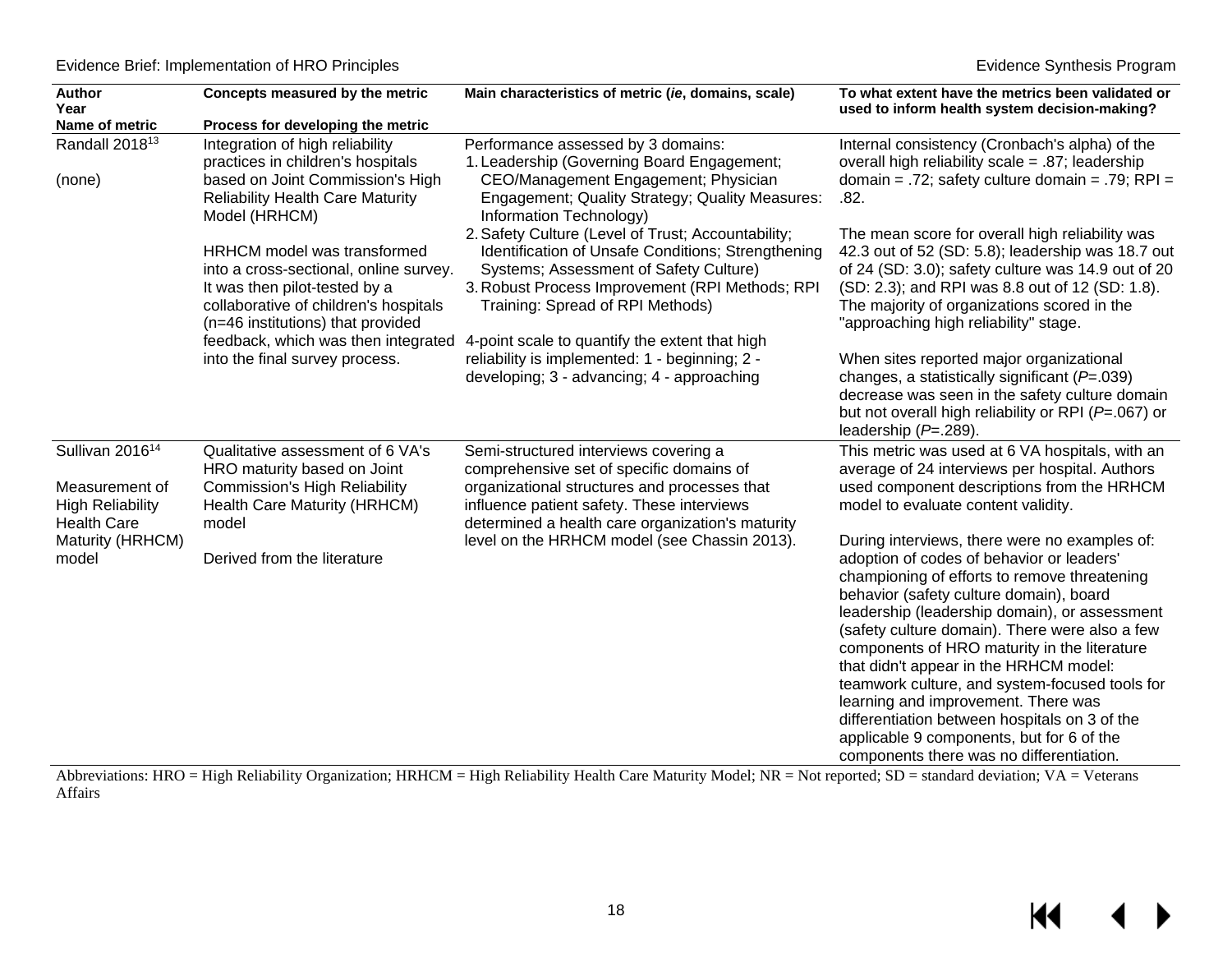## **DATA ABSTRACTION: KEY QUESTION 3 STUDIES (PART 1)**

<span id="page-20-0"></span>

| <b>Author</b><br>Year   | <b>Study design</b><br>Sample size<br><b>Duration of follow-up</b> | Setting/context<br><b>Timing</b><br><b>Population</b>                                                    | <b>Implementation complexity</b>                                                                                                                                                                                  |  |
|-------------------------|--------------------------------------------------------------------|----------------------------------------------------------------------------------------------------------|-------------------------------------------------------------------------------------------------------------------------------------------------------------------------------------------------------------------|--|
| <b>Brilli</b><br>201315 | Before-after study<br>1 hospital that has                          | standing urban children's hospital).                                                                     | Nationwide Children's Hospital (large free- Contracted with HPI to implement HRO transformation                                                                                                                   |  |
|                         | 25,000 hospital<br>admissions/year                                 | 2008-2013<br>Hospital staff                                                                              |                                                                                                                                                                                                                   |  |
|                         | 5 years                                                            |                                                                                                          |                                                                                                                                                                                                                   |  |
| Crandall<br>201716      | Before-after study                                                 | Children's National Hospital                                                                             | Focused interviews and stakeholder surveys guided identification of the key<br>drivers of education, process, and culture and established interventions                                                           |  |
|                         | 1 hospital                                                         | Aug. 2015 - Mar. 2017                                                                                    |                                                                                                                                                                                                                   |  |
|                         | 2 years                                                            | Hospital staff and leadership                                                                            |                                                                                                                                                                                                                   |  |
| Cropper<br>201817       | Longitudinal analysis                                              | Genesis Health System                                                                                    | Health system-level project to implement a safety program with 7 elements and to<br>use established methods (HRO principles, A3 lean principles, Baldridge criteria)<br>to improve system processes and behaviors |  |
|                         | 1 health care system                                               | 2008-2017. Baseline data were collected<br>between 2008-2011. Follow-up occurred                         |                                                                                                                                                                                                                   |  |
|                         | 9 years                                                            | through 2017.                                                                                            |                                                                                                                                                                                                                   |  |
|                         |                                                                    | Hospital staff, leadership, and board<br>members                                                         |                                                                                                                                                                                                                   |  |
| Lyren<br>201618         | Before-after study                                                 | 8 tertiary pediatric referral centers which<br>comprise the Ohio Children's Hospital                     | Developed consensus for 5 pediatric quality measures adopted by the state of<br>Ohio.                                                                                                                             |  |
|                         | 8 tertiary pediatric<br>referral centers                           | Association (OCHA)                                                                                       | Created a legal framework to allow the transparent sharing of data between                                                                                                                                        |  |
|                         | 2 years                                                            | Jan. 2010- Oct. 2012. Baseline data<br>established between Jul. 2008-Jan. 2010.                          | collaborating hospitals, which was possible through the passage of state-level<br>legislation.                                                                                                                    |  |
|                         |                                                                    | Hospital staff, leadership, and board<br>members                                                         | Consulted with HPI                                                                                                                                                                                                |  |
| Saysana<br>201719       | Before-after study                                                 | Riley Hospital for Children at Indiana<br>University Health (291-bed tertiary care                       | Hospital CEO required department leads to participate in a daily safety brief,<br>reporting daily events and unexpected outcomes within their scope of                                                            |  |
|                         | 1 pediatric hospital                                               | pediatric hospital within a large Midwest<br>health care system)                                         | responsibility. Representatives from quality and safety met with department leads<br>to explain the purpose of the meeting and gave them a template of information to                                             |  |
|                         | 5 weeks                                                            |                                                                                                          | report.                                                                                                                                                                                                           |  |
|                         |                                                                    | Pre-implementation survey occurred in<br>Jun 2012. Post implementation survey<br>occurred 5 weeks later. |                                                                                                                                                                                                                   |  |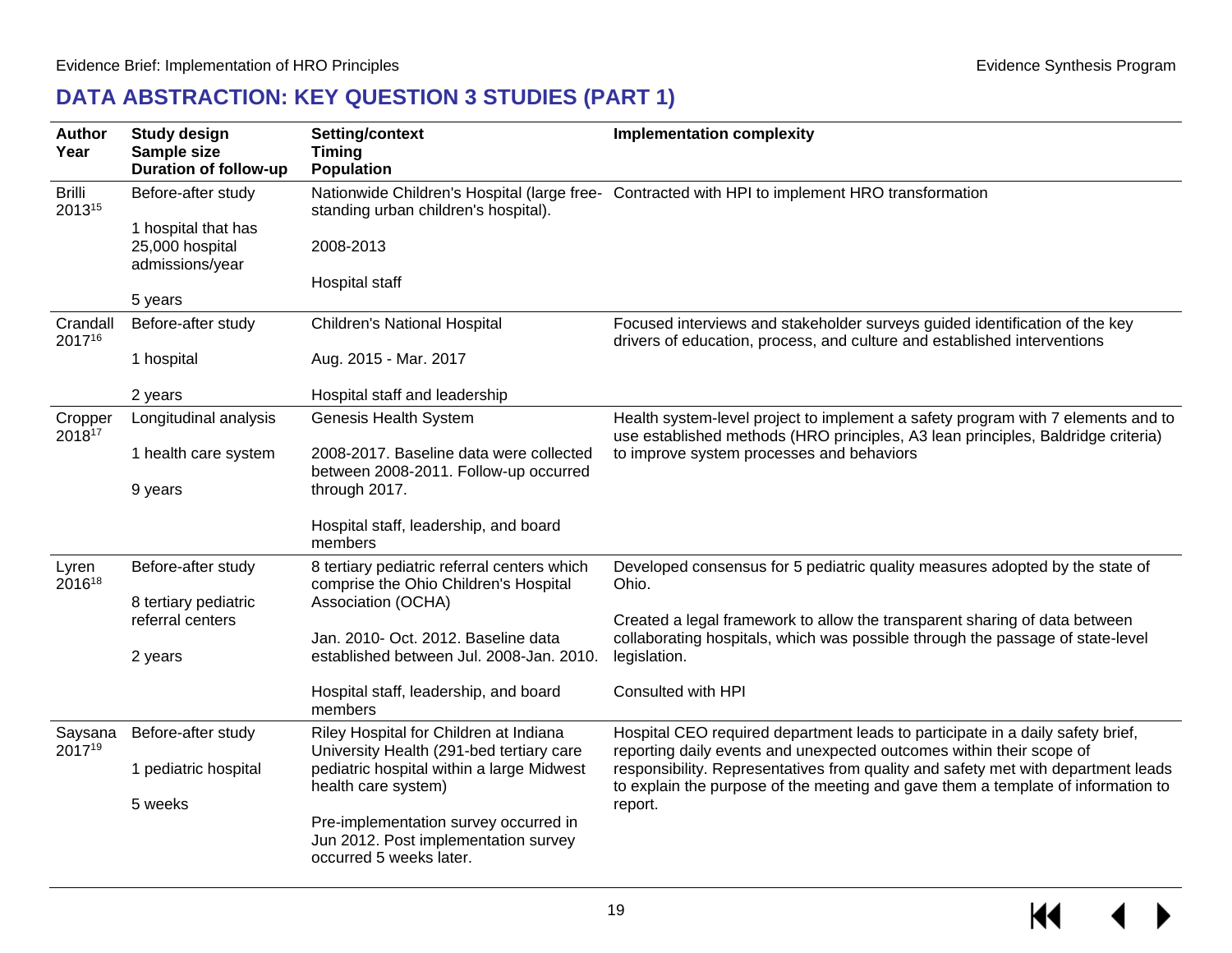Evidence Brief: Implementation of HRO Principles **Evidence Synthesis Program** 

| <b>Author</b><br>Year   | <b>Study design</b><br>Sample size | Setting/context<br>Timina                                                           | <b>Implementation complexity</b>                                                                                                                               |
|-------------------------|------------------------------------|-------------------------------------------------------------------------------------|----------------------------------------------------------------------------------------------------------------------------------------------------------------|
|                         | <b>Duration of follow-up</b>       | <b>Population</b>                                                                   |                                                                                                                                                                |
|                         |                                    | Hospital department leaders                                                         |                                                                                                                                                                |
| Day<br>20184            | Before-after study                 | Johns Hopkins Medicine                                                              | An integrated systems management tool was developed and implemented.                                                                                           |
|                         | 1 health care system               | 2012-2017                                                                           |                                                                                                                                                                |
|                         | 5 years                            | Hospital leadership                                                                 |                                                                                                                                                                |
| Muething<br>$2012^{20}$ | Before-after study                 | Cincinnati Children's Hospital Medical<br>Center (a large, urban pediatric hospital | Healthcare Performance Improvement was contracted to conduct interviews with<br>hospital leaders, physicians, and staff. SSE team also participated in AHRQ's  |
|                         | I hospital                         | with >32,000 inpatient admissions)                                                  | HRO learning network.                                                                                                                                          |
|                         | 5 years                            | 2006-2011                                                                           |                                                                                                                                                                |
|                         |                                    | Hospital staff and leadership                                                       |                                                                                                                                                                |
|                         |                                    |                                                                                     | Abbreviations: HPI - Healthcare Performance Improvement; SSE = serious safety event; AHRQ - Agency for Healthcare Research and Quality; HRO - high reliability |

<span id="page-21-0"></span>organization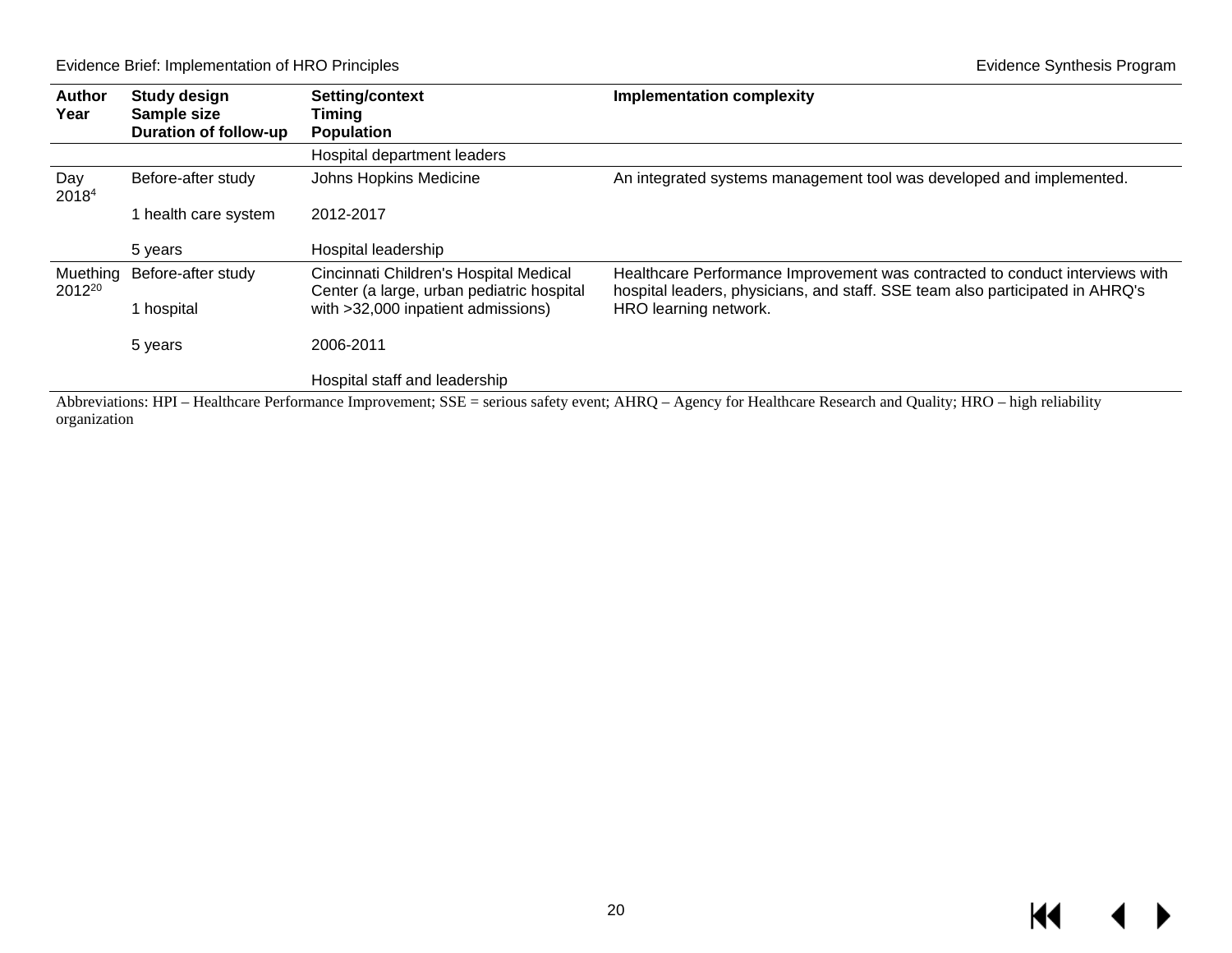## **DATA ABSTRACTION: KEY QUESTION 3 STUDIES (PART 2)**

| Author<br>Year          | Intervention & comparator                                                                                                                                                                                                                                                                                                                                                                                                                                                                                                                                                                                                                                                                                                                                                                                                                                                                                                                                                                                                                                                                                                                                                                                                                                                                                                                                                                                                                                                                                      | Impact on patient safety<br>goals? | Impact on patient safety/organizational<br>change measures?                                                                                                                                                                                                                                                                                                                                                                                                                                                                                                                                                                                                                                                                                                                                                                                                                                                                                                                                                                                                                       | On process measures?                                                                                              |
|-------------------------|----------------------------------------------------------------------------------------------------------------------------------------------------------------------------------------------------------------------------------------------------------------------------------------------------------------------------------------------------------------------------------------------------------------------------------------------------------------------------------------------------------------------------------------------------------------------------------------------------------------------------------------------------------------------------------------------------------------------------------------------------------------------------------------------------------------------------------------------------------------------------------------------------------------------------------------------------------------------------------------------------------------------------------------------------------------------------------------------------------------------------------------------------------------------------------------------------------------------------------------------------------------------------------------------------------------------------------------------------------------------------------------------------------------------------------------------------------------------------------------------------------------|------------------------------------|-----------------------------------------------------------------------------------------------------------------------------------------------------------------------------------------------------------------------------------------------------------------------------------------------------------------------------------------------------------------------------------------------------------------------------------------------------------------------------------------------------------------------------------------------------------------------------------------------------------------------------------------------------------------------------------------------------------------------------------------------------------------------------------------------------------------------------------------------------------------------------------------------------------------------------------------------------------------------------------------------------------------------------------------------------------------------------------|-------------------------------------------------------------------------------------------------------------------|
| <b>Brilli</b><br>201315 | Intervention consisted of 3 major elements:<br><b>Culture change:</b><br>1. Past SSEs were analyzed and reviewed for<br>common causes and error prevention tools were<br>selected<br>2. Intervention labeled "Zero Hero" patient safety<br>program and marketing materials created<br>3. Training course in error prevention was completed<br>by clinical and non-clinical staff members<br>4. Leadership training conducted to reinforce HRO<br>concepts<br>5. Procedures put into place to address individual and<br>system failures<br>6. "Safety coach" program implemented to enable<br>front-line providers to train peers in error prevention<br>QI program enhancement:<br>1. IHI Model for Improvement used to guide trainings<br>(external QI courses and internal "project-based<br>experiential learning")<br>2. More QI staff hired as project managers and data<br>analysts<br>3. Use of event reporting system, trigger tools,<br>pharmacy interventions, and analysis of complaints<br>and grievances<br><b>Measurement and operations</b><br>1. Multidisciplinary teams focused on addressing 8<br>harm domains<br>2. Adverse drug events severity level 4-9<br>3. Preventable non-ICU cardiac arrests<br>4. Significant postsurgical complications<br>5. Serious falls<br>6. PU detection<br>7. Miscellaneous significant harms<br>8. SSEs through a variety of strategies (including<br>developing bundles to prevent events, measuring<br>compliance with bundles, huddle debriefing, etc) | <b>NR</b>                          | 1. Number of SSEs per quarter<br>decreased by 85.1%, from 6.7 to 1,<br>resulting in a reduction of 63 SSEs<br>over 11 quarters $(P<.001)$<br>2. Preventable harm index increased<br>between 2009 and 2010 then<br>decreased between 2010 and 2011.<br>Peak in 2010 was 530 annual events<br>and low in 2012 was 342 annual<br>events (35.5% change, P<.001)<br>3. PUs increased to peak in 2011, then<br>decreased from mean of .55 PUs per<br>1,000 patient-days to .31 in 2012<br>(P<.009). PU prevention bundle<br>compliance also increased from 55%<br>in Jan. 2011 to 80% in Dec. 2012.<br>4. Mean number of ADEs per 1000<br>dispensed doses increased initially<br>then decreased from 0.17 to 0.09<br>(P<.001). ADE bundle compliance<br>exceeded 90% since Oct. 2010.<br>5. Annual HAIs decreased from 76 in<br>2009 to 50 in 2012 (P=NS)<br>6. The observed mortality rate was<br>0.75% for the period 2009-2012<br>(post-Zero Hero), compared with<br>1.0% for 2001-2008 (pre-Zero Hero)<br>(P<.001). Expected mortality rate did<br>not differ in these time frames. | The percent positive<br>safety climate score<br>increased from 72 (pre-<br>Zero Harm) to 76 (post-<br>Zero Harm). |
| Crandall                | Created and implemented a high reliability toolkit to                                                                                                                                                                                                                                                                                                                                                                                                                                                                                                                                                                                                                                                                                                                                                                                                                                                                                                                                                                                                                                                                                                                                                                                                                                                                                                                                                                                                                                                          | <b>NR</b>                          | <b>NR</b>                                                                                                                                                                                                                                                                                                                                                                                                                                                                                                                                                                                                                                                                                                                                                                                                                                                                                                                                                                                                                                                                         | ACAs completed after                                                                                              |

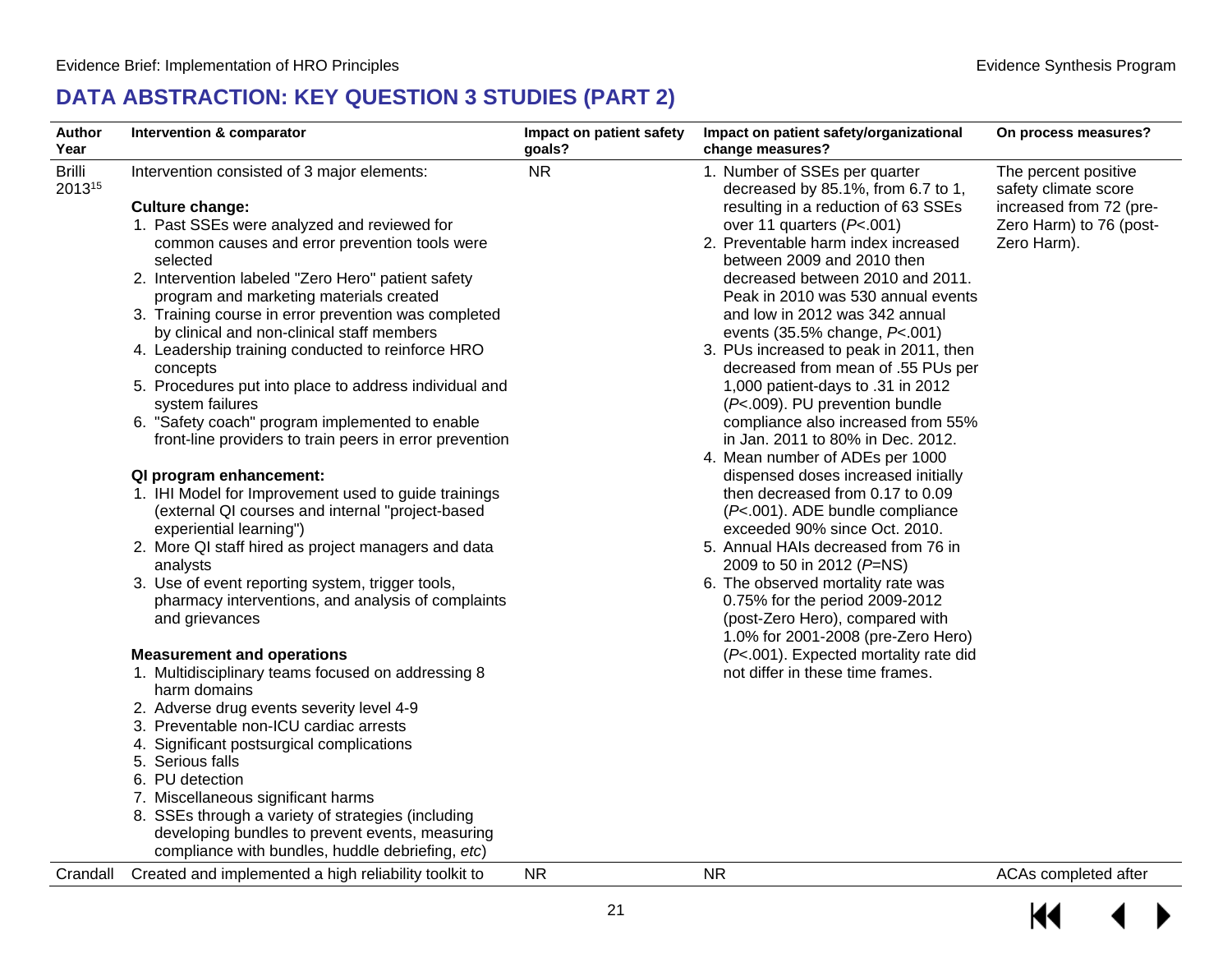| Author<br>Year    | Intervention & comparator                                                                                                                                                                                                                                                                                                                                                                                                                                                                                                                                                                                                        | Impact on patient safety<br>goals?  | Impact on patient safety/organizational<br>change measures?                                                                                                                                                                                                                                                       | On process measures?                                                                                                                                                                                                                                                                                               |
|-------------------|----------------------------------------------------------------------------------------------------------------------------------------------------------------------------------------------------------------------------------------------------------------------------------------------------------------------------------------------------------------------------------------------------------------------------------------------------------------------------------------------------------------------------------------------------------------------------------------------------------------------------------|-------------------------------------|-------------------------------------------------------------------------------------------------------------------------------------------------------------------------------------------------------------------------------------------------------------------------------------------------------------------|--------------------------------------------------------------------------------------------------------------------------------------------------------------------------------------------------------------------------------------------------------------------------------------------------------------------|
| 201716            | help health care staff develop action plans and connect<br>action items with reliability principles. This toolkit was<br>modified throughout the intervention, including<br>centralizing resources, creating electronic ACA, and<br>revising the ACA materials themselves. Health care                                                                                                                                                                                                                                                                                                                                           |                                     |                                                                                                                                                                                                                                                                                                                   | June 1, 2016 were a<br>minimum of 95% reliable,<br>with some months as<br>high as 97% reliable.                                                                                                                                                                                                                    |
|                   | leaders also received just culture education.<br>Key drivers and interventions were:                                                                                                                                                                                                                                                                                                                                                                                                                                                                                                                                             |                                     |                                                                                                                                                                                                                                                                                                                   | Average ACA reliability<br>score improved from<br>86.4% to 96.1%                                                                                                                                                                                                                                                   |
|                   | <b>Education (knowledge)</b><br>1. Provide cause analysis training<br>2. Integrate a high-reliability toolkit                                                                                                                                                                                                                                                                                                                                                                                                                                                                                                                    |                                     |                                                                                                                                                                                                                                                                                                                   | Average ACA turnaround<br>time decreased from 13.2<br>days to 8.6 days                                                                                                                                                                                                                                             |
|                   | <b>Process</b><br>1. Measure ACA leader satisfaction<br>2. Establish follow-up process<br>3. Change format/wording<br>4. Create electronic ACA<br>5. Create contact list<br>6. Establish ACA criteria<br>7. Centralize resources                                                                                                                                                                                                                                                                                                                                                                                                 |                                     |                                                                                                                                                                                                                                                                                                                   |                                                                                                                                                                                                                                                                                                                    |
|                   | <b>Culture</b><br>1. Spread learnings<br>2. Incorporate just culture<br>3. Establish accountability<br>4. Department identification of ACAs                                                                                                                                                                                                                                                                                                                                                                                                                                                                                      |                                     |                                                                                                                                                                                                                                                                                                                   |                                                                                                                                                                                                                                                                                                                    |
| Cropper<br>201817 | Intervention had 7 components:<br>1. Safety rounding: senior leaders identified what<br>can be improved upon and tools needed<br>2. Safety oversight teams: senior leaders and staff<br>members reviewed information from rounding,<br>literature and safety huddles, examined patterns of<br>SSEs, and monitored action plans<br>3. Safety huddles: 5-10 min meetings at the<br>beginning of shifts to discuss potential safety issues<br>4. Safety coaches: mentors that monitored near<br>misses and errors and rewarded for recognizing<br>and preventing safety events<br>5. Good catches/safety heroes: Reported as safety | The goal of a zero SSE<br>9th year. | SSEs consistently declined 9 years after<br>rate was achieved in the baseline was established, from 9.6<br>SSEs per 100,000 adjusted patient days<br>in 2011 to 0.0 SSEs/100,000 in 2017.<br>The monthly SSE rate per 10,000<br>adjusted patient days went from just<br>below 0.3 in Jul. 2013 to 0 in Aug. 2017. | The program created<br>"keen situational<br>awareness among the<br>staff" which was<br>measured through<br>increased safety success<br>stories (2931 total in 2014<br>to 6404 total in 2017).<br>Note: table indicates the<br>target was 440<br>SSS/month, but this was<br>not described as a goal in<br>the text. |
|                   | success stories (SSS) and shared with wider<br>system.                                                                                                                                                                                                                                                                                                                                                                                                                                                                                                                                                                           |                                     |                                                                                                                                                                                                                                                                                                                   |                                                                                                                                                                                                                                                                                                                    |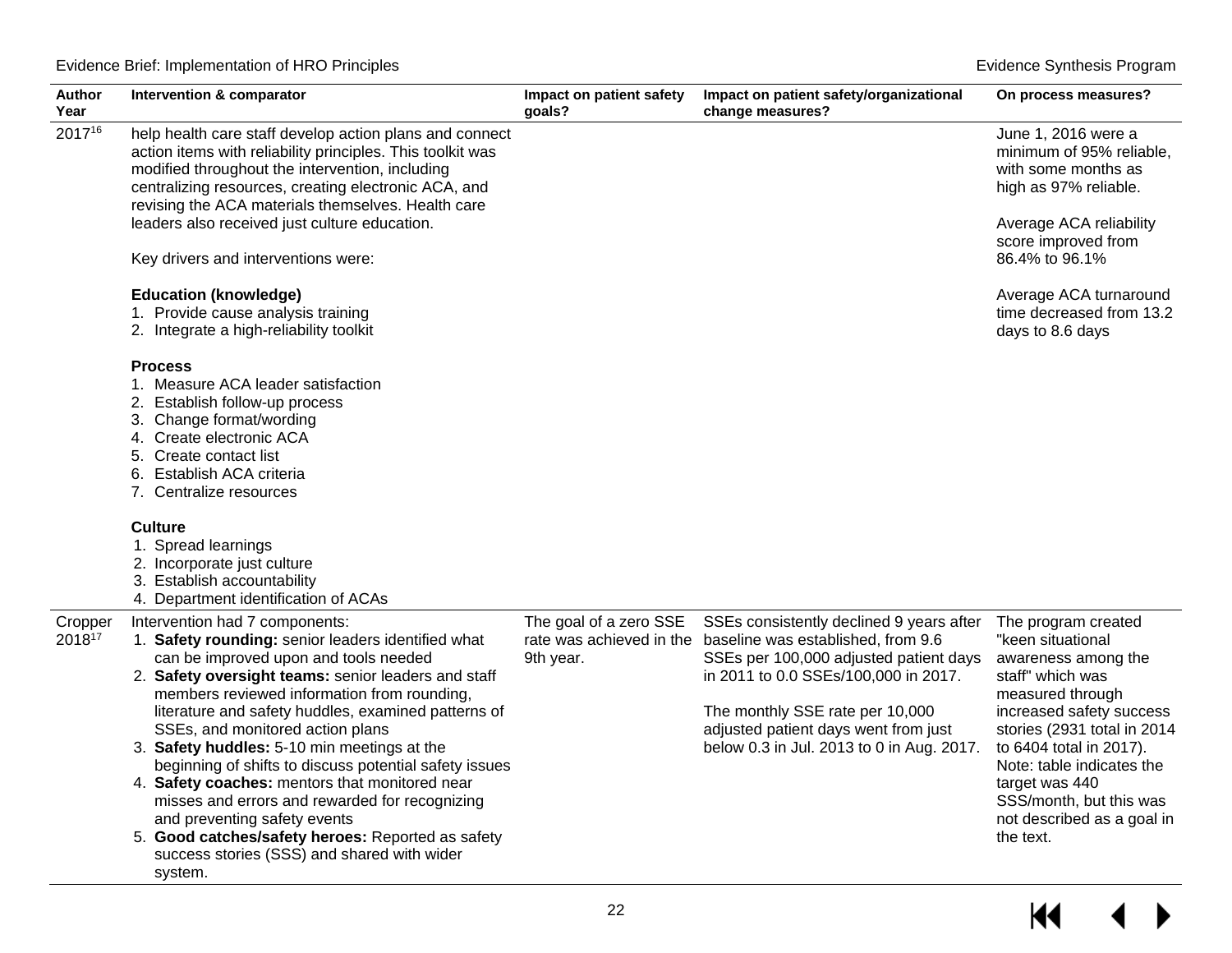| <b>Author</b><br>Year | Intervention & comparator                                                                                                                                                                                                                                                                                                                                                                                                                                                                                                                                                                                                                                                                                                                                                                                                                                                                                                | Impact on patient safety<br>goals?                                                                                                                    | Impact on patient safety/organizational<br>change measures? | On process measures? |
|-----------------------|--------------------------------------------------------------------------------------------------------------------------------------------------------------------------------------------------------------------------------------------------------------------------------------------------------------------------------------------------------------------------------------------------------------------------------------------------------------------------------------------------------------------------------------------------------------------------------------------------------------------------------------------------------------------------------------------------------------------------------------------------------------------------------------------------------------------------------------------------------------------------------------------------------------------------|-------------------------------------------------------------------------------------------------------------------------------------------------------|-------------------------------------------------------------|----------------------|
|                       | 6. Safety education: Curriculum to educate staff,<br>leaders, and hospital board members was put into<br>place, with a time frame of 2 years.<br>7. Red rule: not described                                                                                                                                                                                                                                                                                                                                                                                                                                                                                                                                                                                                                                                                                                                                              |                                                                                                                                                       |                                                             |                      |
|                       | Safety critical policies were selected, and staff were<br>trained on how to approach each. Training and<br>systems were also put into place to for staff to report<br>unusual occurrences, safety success stories, safety<br>catches, and near-miss events on the Midas database<br>system. Unusual events were investigated by risk<br>specialists, the safety officer, and the chief medical<br>officer. A multidepartment committee evaluated these<br>events, and a root cause analysis was performed.                                                                                                                                                                                                                                                                                                                                                                                                               |                                                                                                                                                       |                                                             |                      |
| Lyren<br>201618       | Two components to implement the Collaborative<br>Organizational Framework:<br>1. Changing culture through HRO principles<br>2. Developing microsystem-driven process<br>improvement in specific areas of harm (eg,<br>engaging content experts, quality improvement<br>specialists, data managers, etc)                                                                                                                                                                                                                                                                                                                                                                                                                                                                                                                                                                                                                  | Aim 1: Reduce serious<br>harm index by 50% by<br>end of 2013 and 95%<br>by end of 2015. System<br>reduced serious harm<br>events by 40% "to<br>date." | <b>NR</b>                                                   | <b>NR</b>            |
|                       | Developed state-level task forces that meet monthly to<br>set and review goals and identify barriers and<br>solutions:<br>Error Prevention Task Force trained >30,000<br>hospital employees in basic error prevention (eg,<br>standardized handoff, communication techniques,<br>team member checking)<br>Leadership Methods Task Force trained hospital<br>leaders in methods to reinforce error prevention<br>behaviors and to hold employees accountable<br>Cause Analysis Task Force organized an event<br>review process, including for root causes and near-<br>misses<br><b>Lessons Learned Task Force worked with the</b><br>communication, risk management, and legal<br>departments of all the hospitals to share safety<br>events and good catches<br>Safety Governance Task Force focuses on CEOs<br>and Board of Trustees at all hospitals to support<br>their work and to develop safety dashboards shared | Aim 2: Reduce<br>incidence of SSEs by<br>50% by end of 2012<br>and 75% by end of<br>2015. System reduced<br>harms by 55% "to date."                   |                                                             |                      |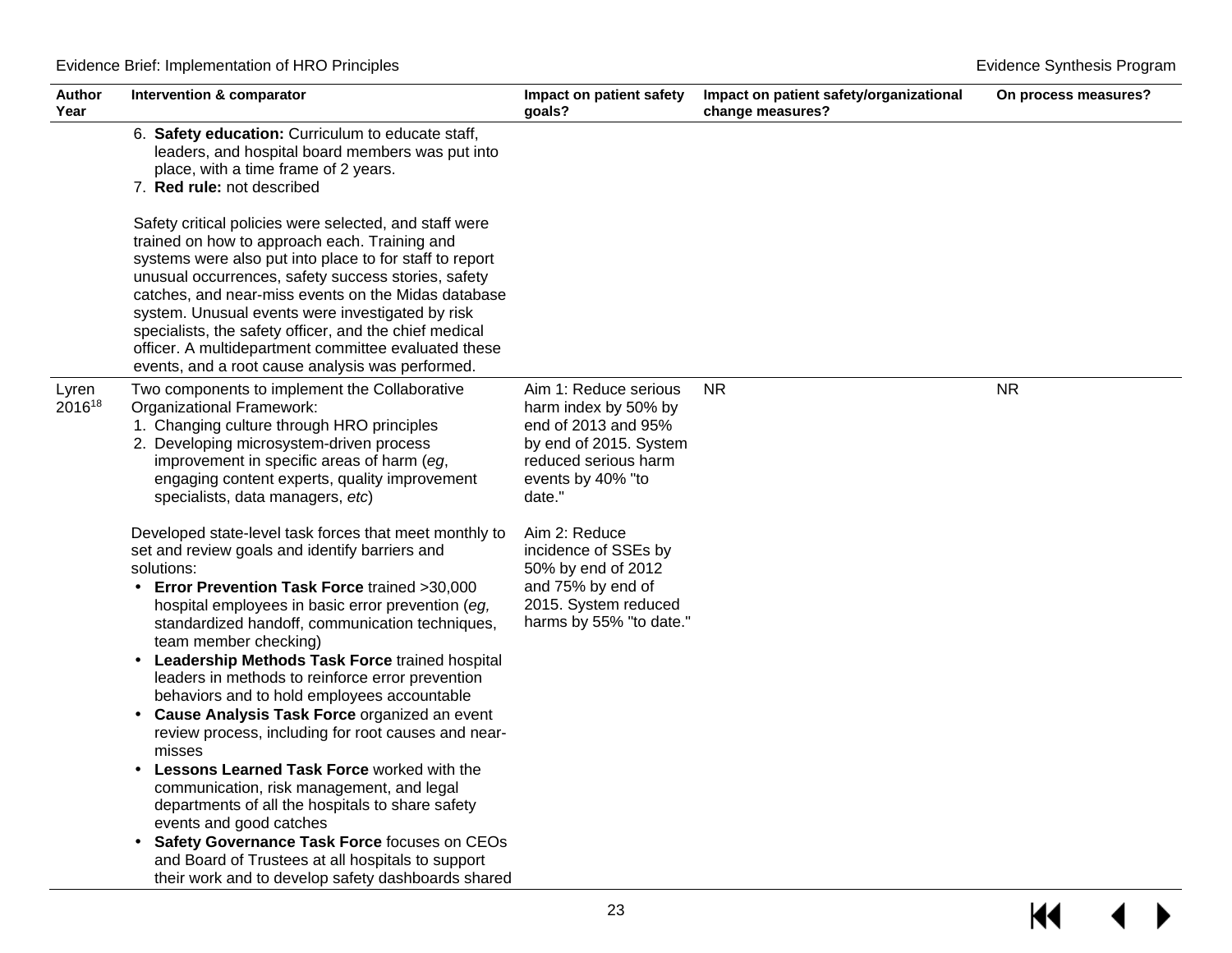| Author<br>Year                 | Intervention & comparator<br>Impact on patient safety<br>goals?                                                                                                                                                                                                                                                                                                                                                                                                                                                                                                                |                                                                                                                                                                                                                                                                                                                                                                                                                                                 | Impact on patient safety/organizational<br>change measures?                                                                                                | On process measures?                                                                                                                                                                                                                                                                                                                                                                            |
|--------------------------------|--------------------------------------------------------------------------------------------------------------------------------------------------------------------------------------------------------------------------------------------------------------------------------------------------------------------------------------------------------------------------------------------------------------------------------------------------------------------------------------------------------------------------------------------------------------------------------|-------------------------------------------------------------------------------------------------------------------------------------------------------------------------------------------------------------------------------------------------------------------------------------------------------------------------------------------------------------------------------------------------------------------------------------------------|------------------------------------------------------------------------------------------------------------------------------------------------------------|-------------------------------------------------------------------------------------------------------------------------------------------------------------------------------------------------------------------------------------------------------------------------------------------------------------------------------------------------------------------------------------------------|
|                                | at board meetings                                                                                                                                                                                                                                                                                                                                                                                                                                                                                                                                                              |                                                                                                                                                                                                                                                                                                                                                                                                                                                 |                                                                                                                                                            |                                                                                                                                                                                                                                                                                                                                                                                                 |
| Saysana<br>201719              | Riley Daily Operations Brief (DOB) is a 15-minute,<br>face-to-face (with a call-in option) safety brief with<br>department leaders occurring Mon.-Fri. mornings. Each<br>leader was to report what happened in the previous 24<br>hours, what was predicted for the next 24 hours, any<br>issues needing resolutions, and unexpected outcomes.<br>HIPAA-compliant abbreviated minutes from the DOB<br>were shared by email with the organization.                                                                                                                              | <b>NR</b>                                                                                                                                                                                                                                                                                                                                                                                                                                       | <b>NR</b>                                                                                                                                                  | Communication between<br>departments, awareness<br>of daily events, and<br>working relationships<br>between departments<br>significantly improved<br>pre- to post-<br>implementation.<br>Comfortability sharing<br>errors and issues, belief<br>that the DOB was<br>beneficial to daily<br>operations, and feeling<br>prepared to represent the<br>department did not<br>significantly improve. |
| Day<br>20184                   | A variety of actions (standardizing reporting; creating<br>subcommittees and oversight positions; measuring and Top Performer on Key<br>utilizing data to address problems - more examples<br>described in KQ2) were taken to address each of the 5<br>HRO components.<br>Provision of role-tailored continuous learning<br>opportunities (trainings) for 3 categories of health care<br>workforce (1. clinical and non-clinical workers who<br>interact with patients; 2. managers and local<br>improvement personnel; 3. those with dedicated<br>careers to patient safety). | The Joint Commission<br><b>Quality Measures</b><br>program has an<br>established set of<br>accountability measures<br>and set a target of 95%<br>compliance for<br>organizations seeking to<br>be a top performer.<br>In 2011 (pre-<br>implementation), this<br>healthcare system only<br>had 42.9% of core<br>measures met the<br>>96% compliance goal.<br>In 2012-2013, post-<br>implementation, 85.7%<br>of core measures met<br>compliance. | 79% reduction in potentially preventable<br>complications between 2012 (N>3800)<br>and 2017 (N=800)                                                        | Number of health care<br>employees that<br>completed continuous<br>learning courses:<br>Category I courses had<br>>40,000 completions;<br>Category 2 courses had<br>>13,000 completions;<br>Category 3 completions<br>not reported.                                                                                                                                                             |
| Muething<br>2012 <sup>20</sup> | Initial work: SSE reduction team was formed to help<br>meet safety goals. The team reviewed safety literature,<br>the 35 most-recent SSEs at CCHMC, and CCHMC's<br>survey results from AHRQ's Hospital Survey on Patient                                                                                                                                                                                                                                                                                                                                                       | Goal of 80% reduction<br>in SSEs was not<br>reached, but safety<br>improvements were                                                                                                                                                                                                                                                                                                                                                            | SSEs per 10,000 adjusted patient-days<br>decreased from a mean of 0.9 at<br>baseline to 0.3 ( $P<$ -.0001). The days<br>between SSEs increased from a mean | >8100 employees<br>received error prevention<br>training.<br>>300 employees                                                                                                                                                                                                                                                                                                                     |

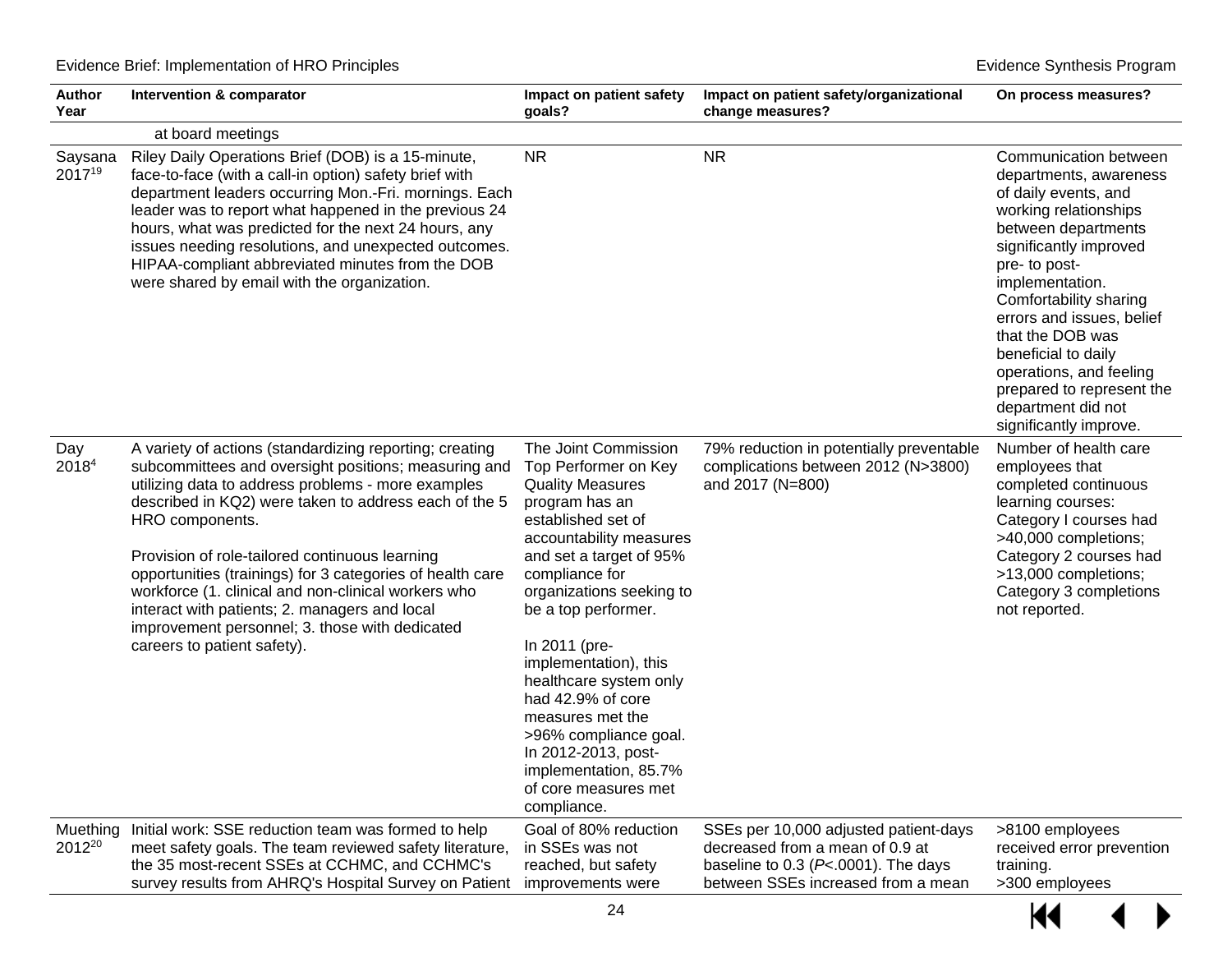| Safety Culture (HSPSC).<br>of 19.4 at baseline to 55.2 (P<.0001).<br>found to be statistically<br>and clinically significant<br>coaches.<br>(62 fewer SSEs in the<br>Intervention components fell into 3 categories: Error<br>prevention, restructuring patient safety governance, a<br>past 5 years).<br>cause analysis program, a lessons learned program,<br>and tactical interventions for high risk areas-<br>Error prevention:<br>1. Safety behavior expectations were developed after<br>survey gradually<br>a literature review and consultant expertise.<br>improved over time.<br>2. An error prevention training program was designed<br>for all direct patient caregivers, staff in a<br>microsystem or clinical unit, and leaders who may<br>affect patient safety. Trained staff members led<br>classes for other staff.<br>Volunteer safety coaches encouraged safety<br>3.                                                                                                                                                                                                                                                                                                                                                      | Author<br>Year | Intervention & comparator | Impact on patient safety<br>goals? | Impact on patient safety/organizational<br>change measures? | On process measures?                                                                                                                                                                                                                                                                                                                                                                                                                    |  |
|-------------------------------------------------------------------------------------------------------------------------------------------------------------------------------------------------------------------------------------------------------------------------------------------------------------------------------------------------------------------------------------------------------------------------------------------------------------------------------------------------------------------------------------------------------------------------------------------------------------------------------------------------------------------------------------------------------------------------------------------------------------------------------------------------------------------------------------------------------------------------------------------------------------------------------------------------------------------------------------------------------------------------------------------------------------------------------------------------------------------------------------------------------------------------------------------------------------------------------------------------|----------------|---------------------------|------------------------------------|-------------------------------------------------------------|-----------------------------------------------------------------------------------------------------------------------------------------------------------------------------------------------------------------------------------------------------------------------------------------------------------------------------------------------------------------------------------------------------------------------------------------|--|
| behaviors, open communication, improvement<br>improved (hospital<br>opportunities, and accountability among staff.<br>Each coach completed >4 observations (of staff<br>behavior) per month and provided feedback, which<br>was submitted to an online database to plan figure<br>interventions.<br>transitions).<br>Teams practiced safety behaviors through<br>4.<br>simulations. Significant capital was invested to<br>upgrade the simulation center.<br>5. Hospital leadership were held accountable for<br>safety through reward programs, yearly reviews,<br>and performance-based privileging.<br>Processes were developed allowing family<br>6.<br>members to report safety concerns and to "stop<br>the line" until concerns were addressed.<br>7. A pediatric early warning score (to detect clinical<br>deterioration), real-time situational awareness, and<br>a medical emergency response team were<br>successfully developed and implemented.<br>Restructuring patient safety governance<br>8. A patient safety oversight group (5 members) was<br>formed to ensure accountability, strategically<br>allocate resources, maintain transparency with the<br>public, and ensure patient safety was included in<br>board meetings. |                |                           |                                    |                                                             | volunteered to be safety<br>>600 leaders underwent<br>safety training sessions.<br>Response rates to the<br>AHRQ health system<br>patient safety culture<br>Between 2005 and 2007,<br>overall ratings of patient<br>safety decreased, but<br>some domains within<br>patient safety - especially<br>at the hospital level -<br>management support for<br>patient safety; teamwork<br>across hospital units, and<br>hospital handoffs and |  |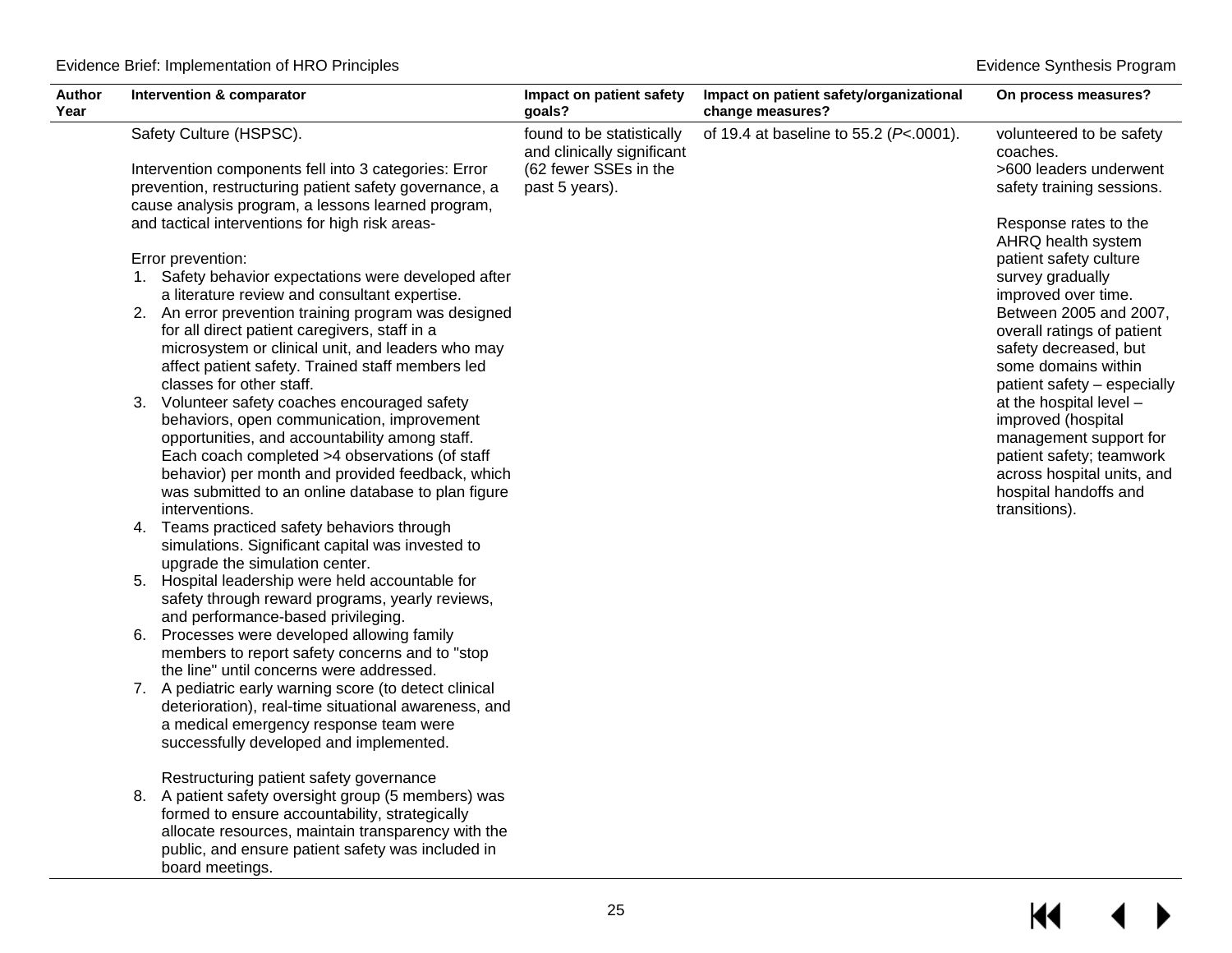| <b>Author</b><br>Year | Intervention & comparator                                                                                 | Impact on patient safety<br>qoals?                                                                                   | Impact on patient safety/organizational<br>change measures? | On process measures?                                                                                                                                                                                                                                                                                                               |
|-----------------------|-----------------------------------------------------------------------------------------------------------|----------------------------------------------------------------------------------------------------------------------|-------------------------------------------------------------|------------------------------------------------------------------------------------------------------------------------------------------------------------------------------------------------------------------------------------------------------------------------------------------------------------------------------------|
|                       | Cause analysis program                                                                                    |                                                                                                                      |                                                             |                                                                                                                                                                                                                                                                                                                                    |
|                       | 9. HPI developed a new root cause analysis process.                                                       |                                                                                                                      |                                                             |                                                                                                                                                                                                                                                                                                                                    |
|                       | Lessons learned program                                                                                   |                                                                                                                      |                                                             |                                                                                                                                                                                                                                                                                                                                    |
|                       | 10. Staff were given access to information, creating a<br>highly visible, transparent feedback mechanism. |                                                                                                                      |                                                             |                                                                                                                                                                                                                                                                                                                                    |
|                       | Tactical interventions for high-risk areas                                                                |                                                                                                                      |                                                             |                                                                                                                                                                                                                                                                                                                                    |
|                       | 11. High-risk areas (eg, operating rooms) incorporated<br>behaviors like "time outs" and "debriefs"       |                                                                                                                      |                                                             |                                                                                                                                                                                                                                                                                                                                    |
|                       | $\sim$                                                                                                    | $\mathbf{1}$ $\mathbf{2}$ $\mathbf{3}$ $\mathbf{4}$ $\mathbf{5}$ $\mathbf{6}$ $\mathbf{7}$ $\mathbf{7}$ $\mathbf{8}$ | $\cdots$ where $\cdots$ and $\cdots$                        | $\mathbf{r}$ $\mathbf{r}$ $\mathbf{r}$ $\mathbf{r}$ $\mathbf{r}$ $\mathbf{r}$ $\mathbf{r}$ $\mathbf{r}$ $\mathbf{r}$ $\mathbf{r}$ $\mathbf{r}$ $\mathbf{r}$ $\mathbf{r}$ $\mathbf{r}$ $\mathbf{r}$ $\mathbf{r}$ $\mathbf{r}$ $\mathbf{r}$ $\mathbf{r}$ $\mathbf{r}$ $\mathbf{r}$ $\mathbf{r}$ $\mathbf{r}$ $\mathbf{r}$ $\mathbf{$ |

Abbreviations: ACA – apparent cause analysis; DOB – daily operations brief; ICU – intensive care unit; IHI – Institute for Healthcare Improvement; HAI – Hospital-acquired infection; HRO – high reliability organization; NR – not reported; PU – pressure ulcer; QI – quality improvement; SSE – serious safety event

#### $\blacktriangleleft$  $\blacktriangleright$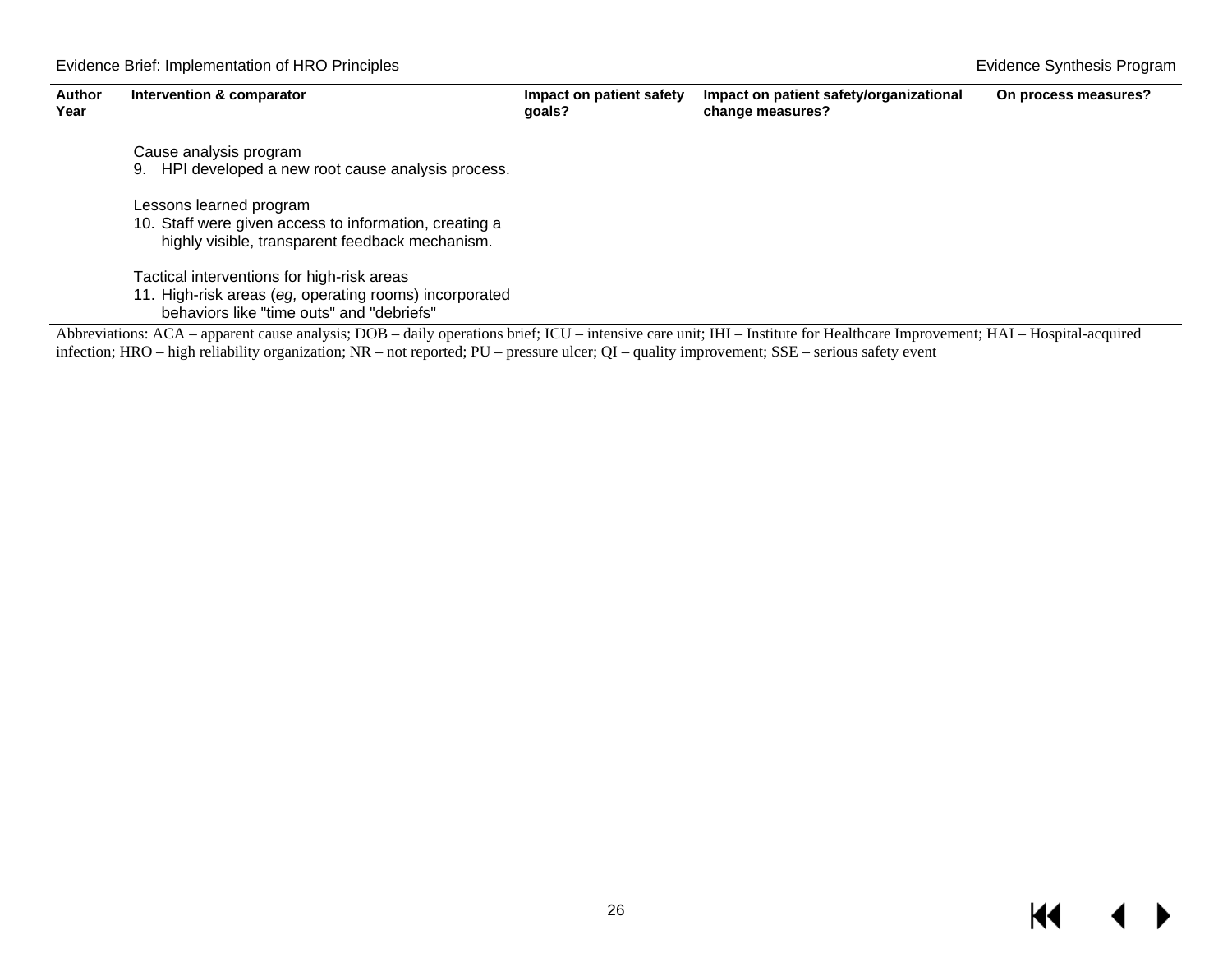#### **QUALITY ASSESSMENT OF INCLUDED PRIMARY STUDIES**

<span id="page-28-0"></span>

|                         |                                                                                                                              |                                                                                                                                                                                                                              | <b>Basic Criteria</b>                                                                                                                                    |                                                                                                                                                                                                 |                                                                                                                                           | <b>Advanced Criteria</b>                                                                                                                                                                       |                                                                                                                                                 |                          |
|-------------------------|------------------------------------------------------------------------------------------------------------------------------|------------------------------------------------------------------------------------------------------------------------------------------------------------------------------------------------------------------------------|----------------------------------------------------------------------------------------------------------------------------------------------------------|-------------------------------------------------------------------------------------------------------------------------------------------------------------------------------------------------|-------------------------------------------------------------------------------------------------------------------------------------------|------------------------------------------------------------------------------------------------------------------------------------------------------------------------------------------------|-------------------------------------------------------------------------------------------------------------------------------------------------|--------------------------|
| Author,<br>Year         | <b>Was there</b><br>sufficient<br>detail on how<br>the<br>intervention is<br>conceptually<br>linked to HRO<br>(yes/no)?      | Was there sufficient<br>detail on the<br>intervention that it<br>could be reproduced,<br>including what<br>interventions were<br>delivered, timing of<br>delivery, processes of<br>delivery, and staff<br>involved (yes/no)? | Was there<br>sufficient detail on<br>how successful the<br>implementation<br>was, such as<br>fidelity to<br>implementation or<br>compliance<br>(yes/no)? | Was there sufficient<br>detail on the<br>evaluation of the<br>intervention that it<br>could be reproduced,<br>including<br>measurement<br>definitions and timing<br>of measurement<br>(yes/no)? | Did study<br>authors<br>purposefully<br>look for or<br>report on<br>adverse events<br>or unintended<br>consequences<br>(yes/no)?          | Was there description<br>on contextual factors<br>or co-occurring<br>interventions that<br>might have influenced<br>results (eg, other QA<br>initiatives, increased<br>funding, etc) (yes/no)? | Was a<br>concurrent<br>control group<br>(eg, another<br>site that did<br>not deliver an<br><b>HRO</b><br>intervention)<br>included<br>(yes/no)? | <b>Overall</b><br>rating |
| <b>Brilli</b><br>201315 | Yes                                                                                                                          | Yes; gave detailed<br>description of<br>intervention elements                                                                                                                                                                | Yes; compliance<br>measured                                                                                                                              | Yes; measurements<br>and time points were<br>defined, although it<br>was sometimes<br>unclear what time<br>point was being<br>reported                                                          | No, although<br>they had a<br>comprehensive<br>set of<br>outcomes that<br>could have<br>theoretically<br>captured some<br>of these harms. | No, although more<br>funding was put into<br>QI department to<br>support the program                                                                                                           | No                                                                                                                                              | Fair<br>quality          |
| Crandall<br>201716      | Yes; detail<br>provided in<br>supplemental<br>materials                                                                      | Yes; detail provided in No<br>supplemental<br>materials                                                                                                                                                                      |                                                                                                                                                          | Yes; detailed<br>description of<br>reliability measures<br>and timing is clear.                                                                                                                 | Yes, they<br>reported on<br>turnaround<br>time which they<br>feared would<br>be worse after<br>implementation                             | <b>No</b>                                                                                                                                                                                      | <b>No</b>                                                                                                                                       | Fair<br>quality          |
| Cropper<br>201817       | Yes; outlined<br>the 5<br>components<br>of HRO they<br>applied and<br>used A3<br>criteria and<br><b>Baldrige</b><br>criteria | Yes; gave detailed<br>description of most of<br>the 7 elements of the<br>intervention (except<br>for red rule) and who<br>completed them                                                                                     | Yes; the authors<br>considered<br>reporting of SSEs<br>to be a measure of<br>adherence to HRO<br>principles                                              | Yes; gave detailed<br>description of<br>measures and<br>charted progress over<br>time                                                                                                           | No, although<br>they had a<br>comprehensive<br>set of<br>outcomes that<br>could have<br>theoretically<br>captured some<br>of these harms. | No, but they explicitly<br>commented that that<br>they cannot prove the<br>intervention caused<br>the outcomes                                                                                 | No.                                                                                                                                             | Fair<br>quality          |
| Day<br>20184            | Yes;<br>described an<br><b>HRO</b><br>implementatio<br>n framework                                                           | Yes; gave examples<br>of how HRO<br>framework was<br>implemented at their<br>site                                                                                                                                            | No, although they<br>comment on the<br>number (but not<br>percentage) of<br>people that                                                                  | Yes; gave defined<br>measurements and<br>time points                                                                                                                                            | <b>No</b>                                                                                                                                 | No                                                                                                                                                                                             | No                                                                                                                                              | Fair<br>quality          |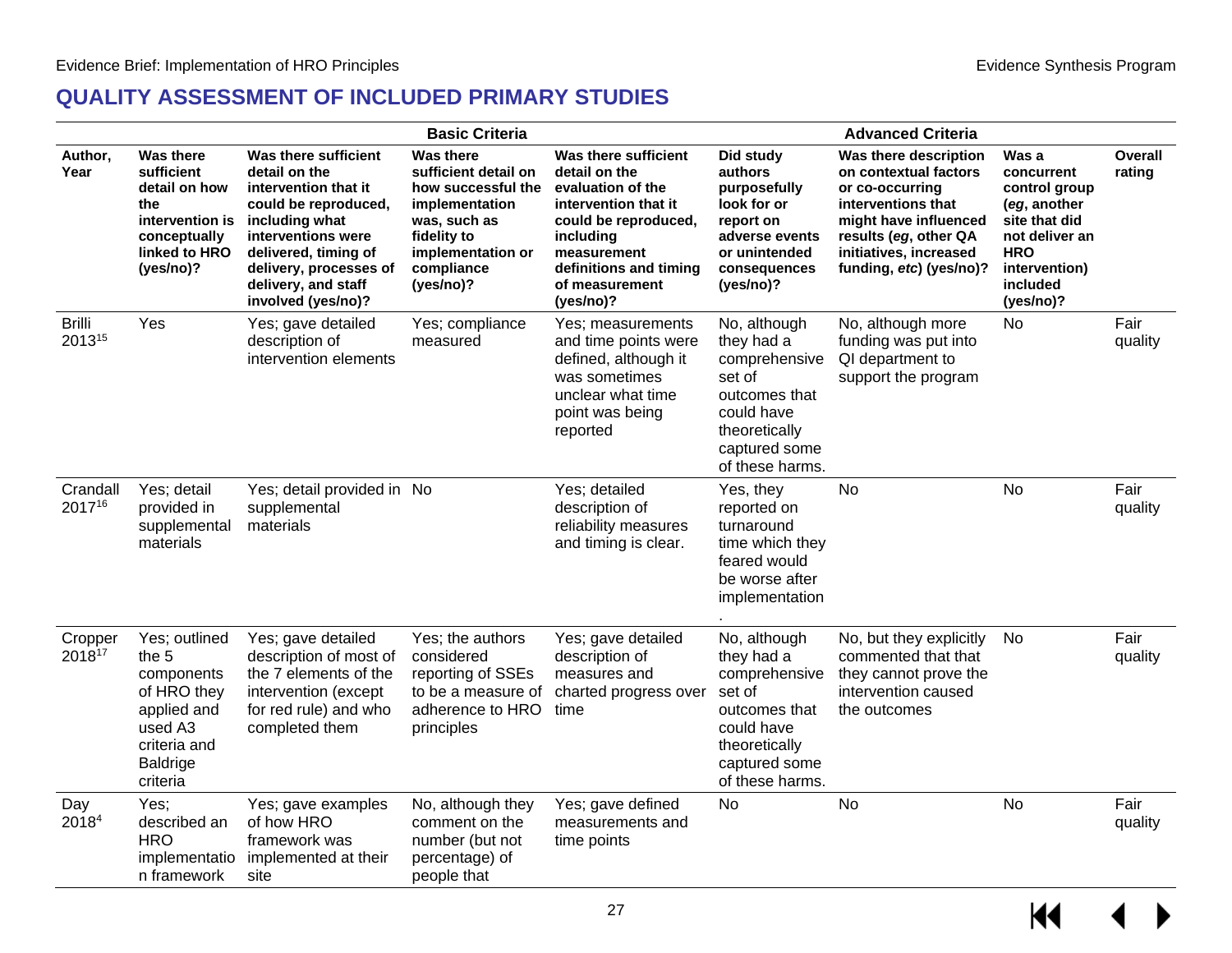|                    |                                                                                                                                                         |                                                                                                                                                                                                                              | <b>Basic Criteria</b>                                                                                                                                                                                       |                                                                                                                                                                                                 |                                                                                                                                             | <b>Advanced Criteria</b>                                                                                                                                                                                               |                                                                                                                                                 |                          |
|--------------------|---------------------------------------------------------------------------------------------------------------------------------------------------------|------------------------------------------------------------------------------------------------------------------------------------------------------------------------------------------------------------------------------|-------------------------------------------------------------------------------------------------------------------------------------------------------------------------------------------------------------|-------------------------------------------------------------------------------------------------------------------------------------------------------------------------------------------------|---------------------------------------------------------------------------------------------------------------------------------------------|------------------------------------------------------------------------------------------------------------------------------------------------------------------------------------------------------------------------|-------------------------------------------------------------------------------------------------------------------------------------------------|--------------------------|
| Author,<br>Year    | <b>Was there</b><br>sufficient<br>detail on how<br>the<br>intervention is<br>conceptually<br>linked to HRO<br>(yes/no)?                                 | Was there sufficient<br>detail on the<br>intervention that it<br>could be reproduced,<br>including what<br>interventions were<br>delivered, timing of<br>delivery, processes of<br>delivery, and staff<br>involved (yes/no)? | <b>Was there</b><br>sufficient detail on<br>how successful the<br>implementation<br>was, such as<br>fidelity to<br>implementation or<br>compliance<br>(yes/no)?                                             | Was there sufficient<br>detail on the<br>evaluation of the<br>intervention that it<br>could be reproduced,<br>including<br>measurement<br>definitions and timing<br>of measurement<br>(yes/no)? | Did study<br>authors<br>purposefully<br>look for or<br>report on<br>adverse events<br>or unintended<br>consequences<br>(yes/no)?            | Was there description<br>on contextual factors<br>or co-occurring<br>interventions that<br>might have influenced<br>results (eg, other QA<br>initiatives, increased<br>funding, etc) (yes/no)?                         | Was a<br>concurrent<br>control group<br>(eg, another<br>site that did<br>not deliver an<br><b>HRO</b><br>intervention)<br>included<br>(yes/no)? | <b>Overall</b><br>rating |
|                    |                                                                                                                                                         |                                                                                                                                                                                                                              | completed HRO<br>training courses                                                                                                                                                                           |                                                                                                                                                                                                 |                                                                                                                                             |                                                                                                                                                                                                                        |                                                                                                                                                 |                          |
| Lyren<br>201618    | Yes; HRO<br>was used as<br>a conceptual<br>framework<br>and paired<br>with<br>microsystem<br>process<br>improvement                                     | Yes; gave<br>descriptions of each<br>task force and what<br>they did                                                                                                                                                         | <b>No</b>                                                                                                                                                                                                   | Yes; gave clearly<br>defined<br>measurements and<br>time points                                                                                                                                 | No                                                                                                                                          | <b>No</b>                                                                                                                                                                                                              | <b>No</b>                                                                                                                                       | Fair<br>quality          |
| Muething<br>201220 | Yes;<br>described 5<br><b>HRO</b><br>components<br>and the<br>specific areas<br>they<br>implemented<br><b>HRO</b><br>principles in<br>the<br>discussion | Yes                                                                                                                                                                                                                          | Yes; survey<br>response rates<br>increased over<br>time (although<br>numbers were not<br>reported), and they<br>reported the<br>number (but not<br>percentage) of<br>people that<br>completed<br>trainings. | Yes; gave defined<br>measurements and<br>time points                                                                                                                                            | <b>No</b>                                                                                                                                   | No; the authors<br>commented that<br>patient volume<br>increased during<br>implementation, but<br>that would have likely<br>led to worse, rather<br>than better, outcomes<br>by putting a strain on<br>staff capacity. | <b>No</b>                                                                                                                                       | Fair<br>quality          |
| Saysana<br>201719  | Yes; the<br>intervention<br>was<br>described as<br>one step<br>towards<br>becoming<br><b>HRO</b>                                                        | Yes                                                                                                                                                                                                                          | No; average<br>attendance at the<br>daily safety<br>briefing could have other process<br>been reported but<br>was not.                                                                                      | Yes; provided survey<br>questions, time<br>points, and a few<br>outcomes                                                                                                                        | No; they<br>reported<br>unexpected<br>outcomes<br>experience by<br>different<br>departments of<br>the hospital,<br>but not on<br>unexpected | <b>No</b>                                                                                                                                                                                                              | No                                                                                                                                              | Fair<br>quality          |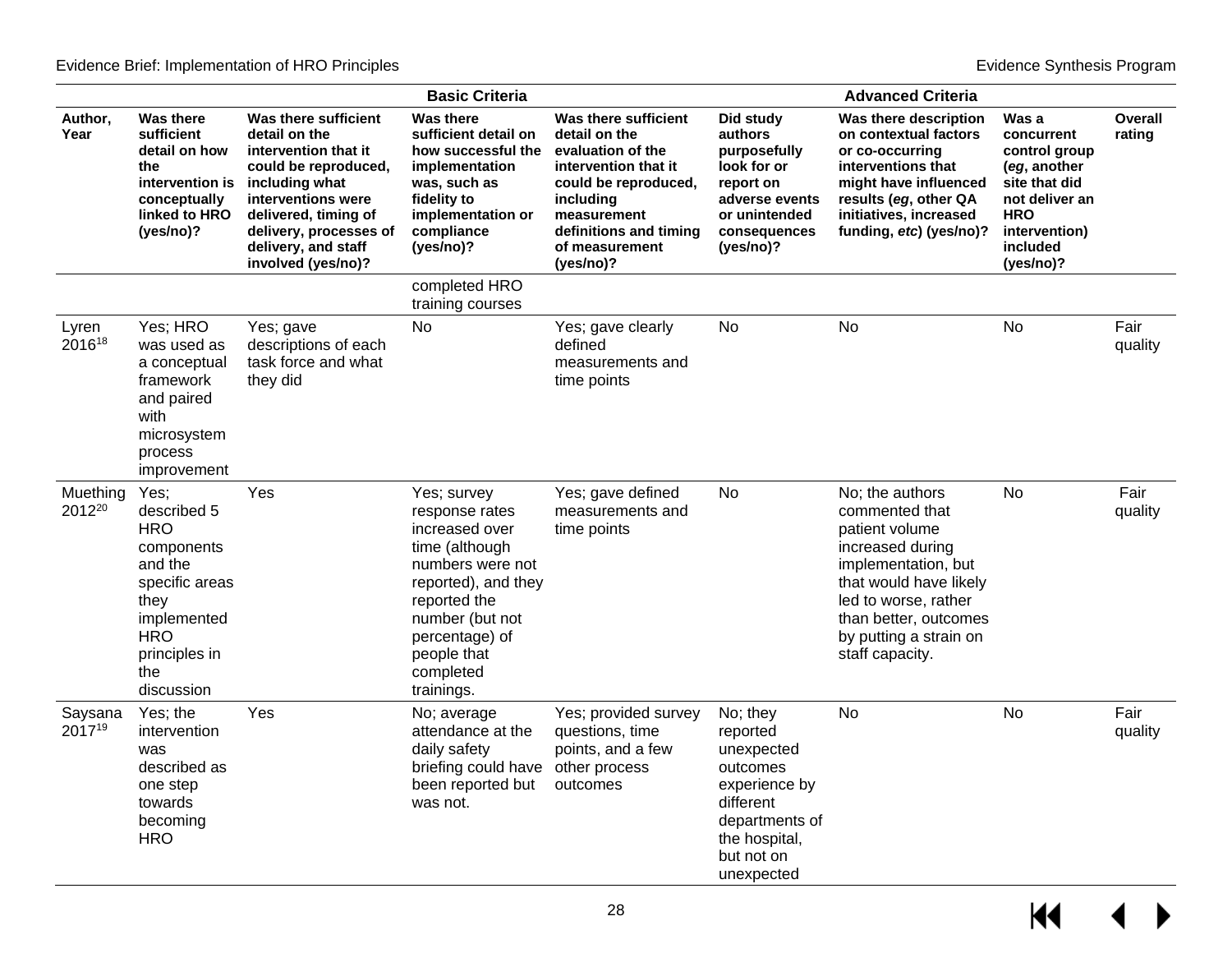|                 |                                                                                                                         |                                                                                                                                                                                                                                                                                                                                 | <b>Basic Criteria</b>                                                                                                                                    |                                                                                                                                                                                                 |                                                                                                                                  | <b>Advanced Criteria</b>                                                                                                                                                                       |                                                                                                                                                 |                   |
|-----------------|-------------------------------------------------------------------------------------------------------------------------|---------------------------------------------------------------------------------------------------------------------------------------------------------------------------------------------------------------------------------------------------------------------------------------------------------------------------------|----------------------------------------------------------------------------------------------------------------------------------------------------------|-------------------------------------------------------------------------------------------------------------------------------------------------------------------------------------------------|----------------------------------------------------------------------------------------------------------------------------------|------------------------------------------------------------------------------------------------------------------------------------------------------------------------------------------------|-------------------------------------------------------------------------------------------------------------------------------------------------|-------------------|
| Author,<br>Year | <b>Was there</b><br>sufficient<br>detail on how<br>the<br>intervention is<br>conceptually<br>linked to HRO<br>(yes/no)? | Was there sufficient<br>detail on the<br>intervention that it<br>could be reproduced.<br>including what<br>interventions were<br>delivered, timing of<br>delivery, processes of<br>delivery, and staff<br>involved (yes/no)?                                                                                                    | Was there<br>sufficient detail on<br>how successful the<br>implementation<br>was, such as<br>fidelity to<br>implementation or<br>compliance<br>(yes/no)? | Was there sufficient<br>detail on the<br>evaluation of the<br>intervention that it<br>could be reproduced.<br>including<br>measurement<br>definitions and timing<br>of measurement<br>(yes/no)? | Did study<br>authors<br>purposefully<br>look for or<br>report on<br>adverse events<br>or unintended<br>consequences<br>(yes/no)? | Was there description<br>on contextual factors<br>or co-occurring<br>interventions that<br>might have influenced<br>results (eq. other QA<br>initiatives, increased<br>funding, etc) (yes/no)? | Was a<br>concurrent<br>control group<br>(eg. another<br>site that did<br>not deliver an<br><b>HRO</b><br>intervention)<br>included<br>(yes/no)? | Overall<br>rating |
|                 |                                                                                                                         | $\Lambda$ bless decisions in $\Lambda$ and $\Lambda$ definition of $\Lambda$ and $\Lambda$ and $\Lambda$ is the contract of $\Lambda$ and $\Lambda$ and $\Lambda$ and $\Lambda$ and $\Lambda$ and $\Lambda$ and $\Lambda$ and $\Lambda$ and $\Lambda$ and $\Lambda$ and $\Lambda$ and $\Lambda$ and $\Lambda$ and $\Lambda$ and |                                                                                                                                                          |                                                                                                                                                                                                 | outcomes of<br>the<br>intervention.                                                                                              |                                                                                                                                                                                                |                                                                                                                                                 |                   |

Abbreviations: HRO – high reliability organization; QI – quality improvement; SSE – serious safety event

 $M \rightarrow$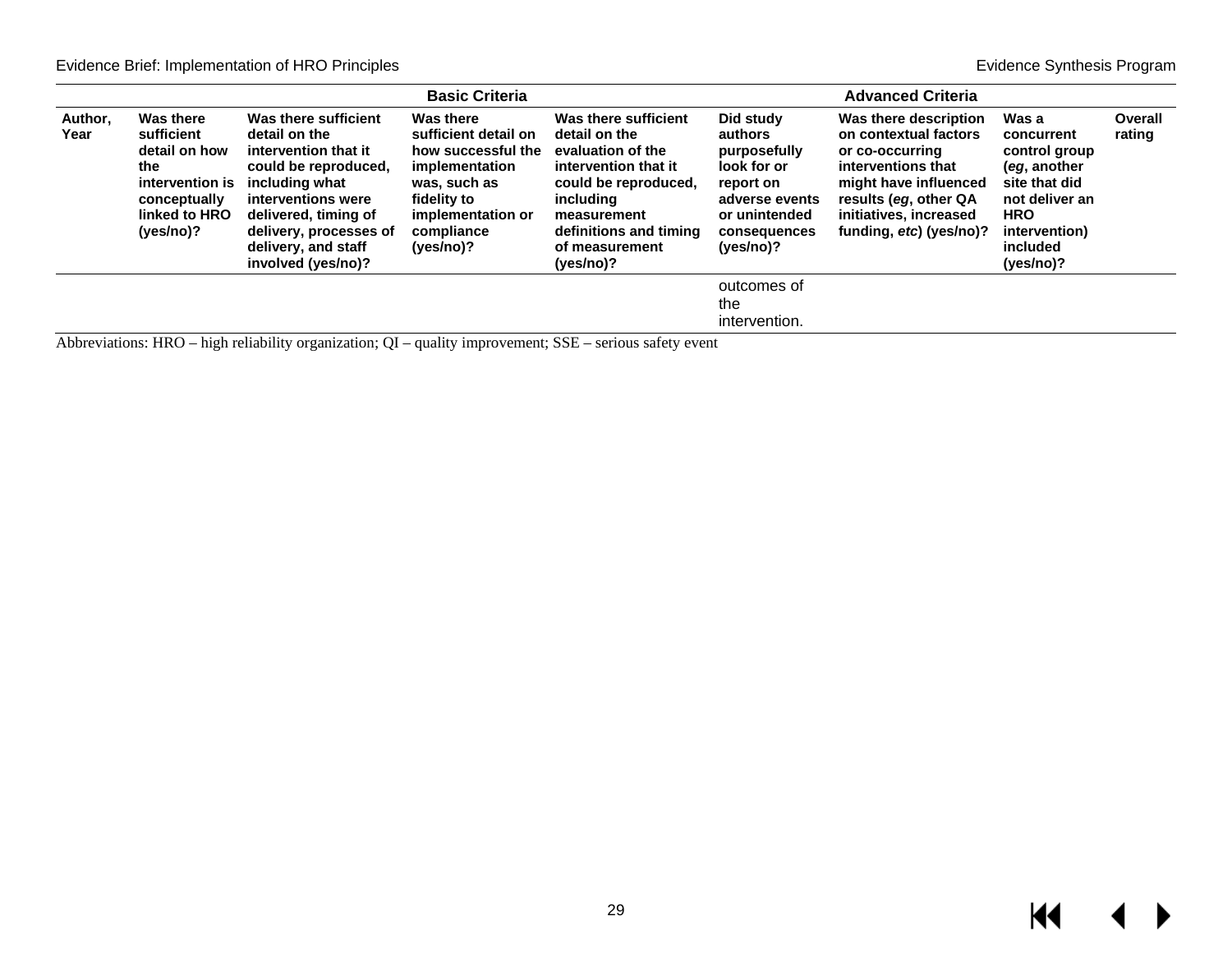$M$ 

## **APPENDIX D. PEER REVIEW COMMENTS**

<span id="page-31-0"></span>

| <b>Comment</b>   | <b>Reviewer # Comment</b> |                                                                                                                                                                                                                                          | <b>Author Response</b>                                                                                                          |
|------------------|---------------------------|------------------------------------------------------------------------------------------------------------------------------------------------------------------------------------------------------------------------------------------|---------------------------------------------------------------------------------------------------------------------------------|
|                  |                           | Are the objectives, scope, and methods for this review clearly described?                                                                                                                                                                |                                                                                                                                 |
| 1                |                           | Yes                                                                                                                                                                                                                                      | None.                                                                                                                           |
| $\overline{2}$   | 2                         | Yes                                                                                                                                                                                                                                      | None.                                                                                                                           |
| 3                | 3                         | Yes                                                                                                                                                                                                                                      | None.                                                                                                                           |
| 4                | 4                         | Yes                                                                                                                                                                                                                                      | None.                                                                                                                           |
| 5                | 5                         | Yes                                                                                                                                                                                                                                      | None.                                                                                                                           |
| $6\phantom{1}6$  | 6                         | Yes                                                                                                                                                                                                                                      | None.                                                                                                                           |
| $\overline{7}$   | 7                         | Yes                                                                                                                                                                                                                                      | None.                                                                                                                           |
|                  |                           | Is there any indication of bias in our synthesis of the evidence?                                                                                                                                                                        |                                                                                                                                 |
| 8                |                           | <b>No</b>                                                                                                                                                                                                                                | None.                                                                                                                           |
| $\boldsymbol{9}$ | $\overline{2}$            | <b>No</b>                                                                                                                                                                                                                                | None.                                                                                                                           |
| 10               | 3                         | No                                                                                                                                                                                                                                       | None.                                                                                                                           |
| 11               | 4                         | No                                                                                                                                                                                                                                       | None.                                                                                                                           |
| 12               | 5                         | No                                                                                                                                                                                                                                       | None.                                                                                                                           |
| 13               | 6                         | No                                                                                                                                                                                                                                       | None.                                                                                                                           |
| 14               | 7                         | <b>No</b>                                                                                                                                                                                                                                | None.                                                                                                                           |
|                  |                           | Are there any published or unpublished studies that we may have overlooked?                                                                                                                                                              |                                                                                                                                 |
| 15               |                           | No                                                                                                                                                                                                                                       | None.                                                                                                                           |
| 16               | 2                         | No                                                                                                                                                                                                                                       | None.                                                                                                                           |
| 17               | 3                         | <b>No</b>                                                                                                                                                                                                                                | None.                                                                                                                           |
| 18               | 4                         | No                                                                                                                                                                                                                                       | None.                                                                                                                           |
| 19               | 5                         | Yes - Zero Harm: how to achieve patient and workforce<br>safety in health care, 2019, Clapper, Merlino & Stockmeier<br>(editors). Press Ganey associates inc.                                                                            | We added a reference to this book in the "Background"<br>section.                                                               |
| 20               | 6                         | No                                                                                                                                                                                                                                       | None                                                                                                                            |
| 21               | $\overline{7}$            | No - I think that ESP was very thorough in their literature<br>search and found all the relevant articles for this review.<br>There is a book titled Managing the Unexpected:<br>Sustained performance in a complex world, by Karl Weick | Added a description of the Safety Organizing Scale (as it<br>is referred to by Weick & Sutcliffe in 2007) to the<br>discussion. |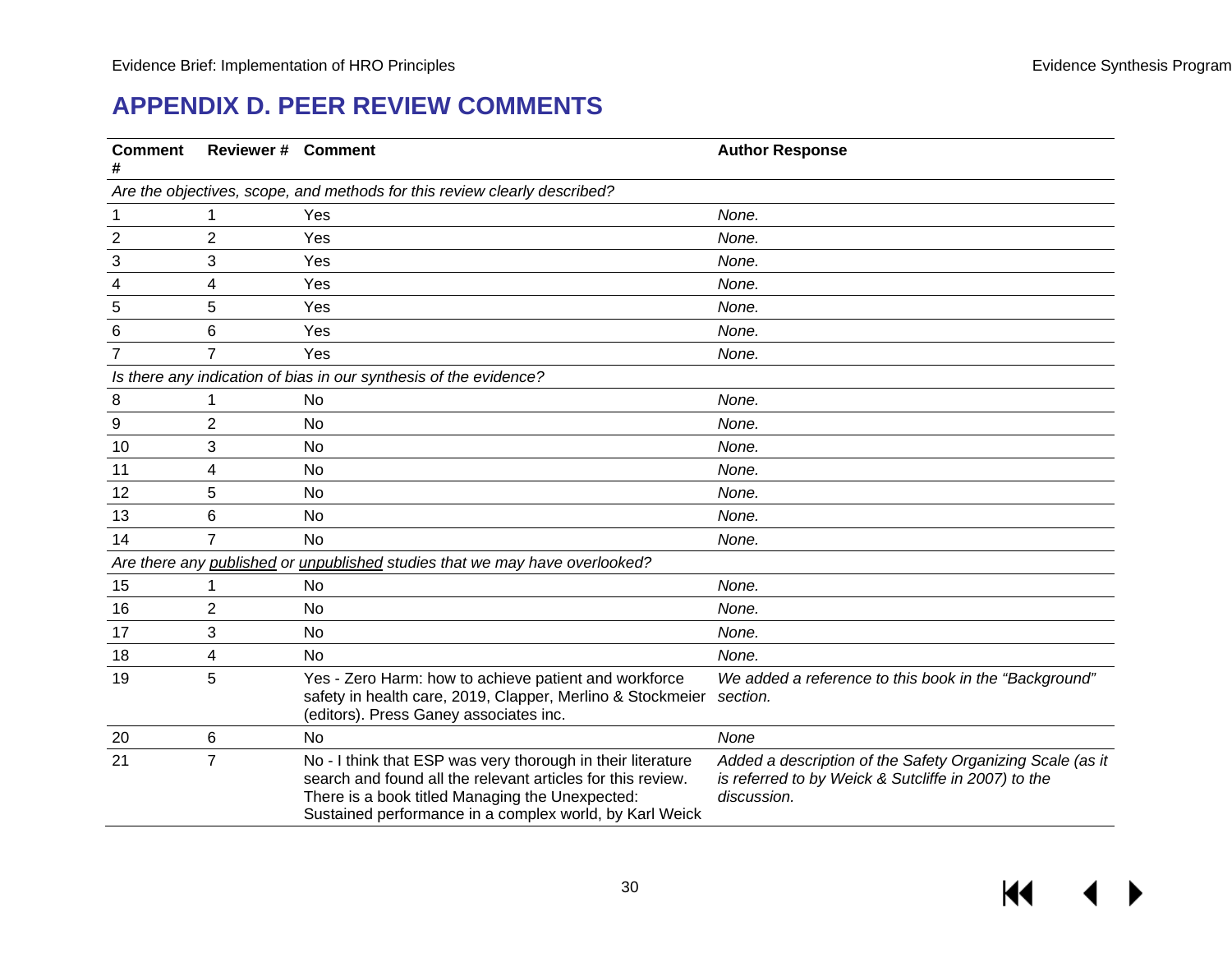|    |   | & Kathleen Sutcliffe, 3rd Edition, Wiley & Sons, New York,<br>NY., that has a Mindful Organizing Scale (p. 43) that is<br>noteworthy. This scale was originally published in 2007,<br>so it fell outside of the scope of this review. It is one of the<br>few such scales and may be worth mentioning in the<br>review.                                                                                                                                                                                                                                                                                                                               |                                                                                                                                                                                                                                                                                                                                                                                                                                                                                                                                                                   |
|----|---|-------------------------------------------------------------------------------------------------------------------------------------------------------------------------------------------------------------------------------------------------------------------------------------------------------------------------------------------------------------------------------------------------------------------------------------------------------------------------------------------------------------------------------------------------------------------------------------------------------------------------------------------------------|-------------------------------------------------------------------------------------------------------------------------------------------------------------------------------------------------------------------------------------------------------------------------------------------------------------------------------------------------------------------------------------------------------------------------------------------------------------------------------------------------------------------------------------------------------------------|
|    |   | Additional suggestions or comments can be provided below. If applicable, please indicate the page and line numbers from the draft report.                                                                                                                                                                                                                                                                                                                                                                                                                                                                                                             |                                                                                                                                                                                                                                                                                                                                                                                                                                                                                                                                                                   |
| 22 |   | This is an excellent and well-written report of a difficult<br>topic (because of it's "fuzzy" definitions) in a quick<br>timeframe. I would say it's quite responsive to our<br>partners' request for state of published knowledge on<br>HRO. It will provide an excellent starting point to inform<br>VA's push toward more mature HROs throughout the<br>system. My comments below are suggested in the spirit of<br>further strengthening the report.                                                                                                                                                                                              | Thank you.                                                                                                                                                                                                                                                                                                                                                                                                                                                                                                                                                        |
| 23 | 1 | 1. The authors seem to rely on the AHRQ report on HRO<br>as the "core" or "standard" definition for HRO. This is<br>implied by the timeframe for review starting with 2008 (2)<br>years after AHRQ's 2008 report). If this is the case, then<br>this should be stated at the beginning and reinforced<br>throughout.<br>1a. E.g., L40, p1: needs a citationAHRQ?                                                                                                                                                                                                                                                                                      | Added a sentence describing the Hines 2008 paper as a<br>seminal white paper describing the adaption of HRO<br>principles into healthcare settings.<br>We do not include citations in the executive summary.                                                                                                                                                                                                                                                                                                                                                      |
| 24 | 1 | 2. The authors need to more clearly differentiate the<br>domains of HRO (as listed in the AHRQ report) versus the<br>components (or strategies) for *implementation*. This<br>language needs to be set forth early in the report. The<br>KQs all relate to information about *implementation* (of<br>the AHRQ-defined HRO framework with the 5<br>domains)and measurement                                                                                                                                                                                                                                                                             | Changed terminology used in KQ1 from "implementation<br>domains" to "implementation strategies." The 5<br>components of the AHRQ HRO model are described as<br>"principles."                                                                                                                                                                                                                                                                                                                                                                                      |
| 25 | 1 | 2a. Starting L10, P2 and L8/P10 and Table 1 and<br>elsewhere: Terminology around "Implementation<br>frameworks" needs clarification. For example, referring to<br>five "domains" across the implementation frameworks and<br>five domains of AHRQ's HRO. My suggestion is this: refer<br>to implementation frameworks that are comprised of high-<br>level strategies for implementing HRO. (you could cite<br>Nilsen 2015, who would characterize these frameworks as<br>"prescriptive"  which are frameworks that help guide<br>implementations). The five strategies listed all have active<br>verbs except the first one which should be reworded | We used the Nilsen 2015 article to guide us in<br>developing a table that defines the terminology we use<br>throughout the report. This table appears in the<br>"Methods" section and defines the terms: HRO<br>principles, implementation strategies, implementation<br>cross-cutting themes, and implementation activities.<br>In the findings section, we changed the terminology to<br>indicate that "implementation frameworks" comprised of<br>"implementation strategies" or just "strategies." We also<br>changed "leadership development" to "developing |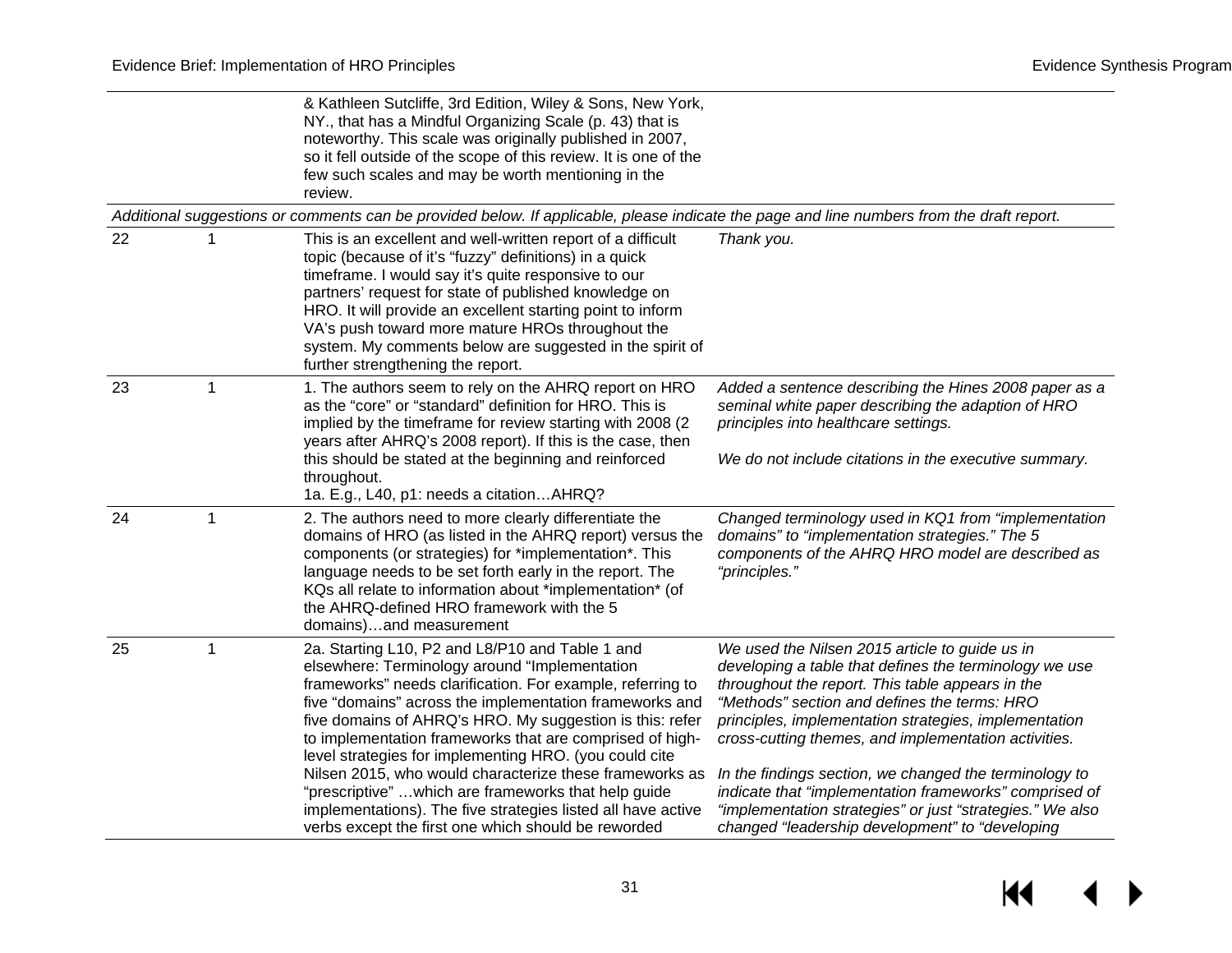|    |              | slightly to: "Developing leadership"                                                                                                                                                                                                                                                                                                                                                                                                                                                                                                                                                                                                                                                                                                                                                                   | leadership."                                                                                                                                                                                                                                                                                                                                                                                                                                                                                                                                           |
|----|--------------|--------------------------------------------------------------------------------------------------------------------------------------------------------------------------------------------------------------------------------------------------------------------------------------------------------------------------------------------------------------------------------------------------------------------------------------------------------------------------------------------------------------------------------------------------------------------------------------------------------------------------------------------------------------------------------------------------------------------------------------------------------------------------------------------------------|--------------------------------------------------------------------------------------------------------------------------------------------------------------------------------------------------------------------------------------------------------------------------------------------------------------------------------------------------------------------------------------------------------------------------------------------------------------------------------------------------------------------------------------------------------|
|    |              |                                                                                                                                                                                                                                                                                                                                                                                                                                                                                                                                                                                                                                                                                                                                                                                                        |                                                                                                                                                                                                                                                                                                                                                                                                                                                                                                                                                        |
| 26 | $\mathbf{1}$ | 2b. L47, P2: use the term "strategies" instead of<br>"components"<br>Nilsen P. Making sense of implementation theories,<br>models and frameworks. Implementation science. 2015<br>Dec; 10(1): 53.                                                                                                                                                                                                                                                                                                                                                                                                                                                                                                                                                                                                      | Changed "components" to "strategies."                                                                                                                                                                                                                                                                                                                                                                                                                                                                                                                  |
| 27 | 1            | 3. P1/L51 - (and again later in the report) the authors cite<br>lack of leadership commitment to "zero patient harm." Is<br>this how the goal is worded/conceptualized in the<br>literature? There is much discussion about how singular<br>focus on zero harm may cause unintended negative<br>consequences. Some refer to this goal as "zero avoidable<br>harm" – or link it to key cultural goals (e.g., just or safety<br>culture). Can something be said about this, or is the<br>literature (the 20 articles) silent on this important point?                                                                                                                                                                                                                                                    | Revised to say "leadership commitment to implement<br>HRO principles" and framed as a facilitator rather than a<br>barrier, as it is more often framed this way in the<br>literature.<br>There is much variation in the literature on how 'zero<br>harm' is characterized. For clarification, we added the<br>VA's definition of "zero harm"- reducing errors and<br>ensuring that errors that do occur do not reach patients<br>and cause harm- to the fifth paragraph in the<br>introduction.                                                        |
|    |              |                                                                                                                                                                                                                                                                                                                                                                                                                                                                                                                                                                                                                                                                                                                                                                                                        | Yes, we agree that we should add something about this<br>variation of 'zero harm characterization and to illustrate<br>this variation, we also added a sentence about how the<br>4 most comprehensive HRO initiatives defined their<br>goals of zero harm to the "Findings" section.                                                                                                                                                                                                                                                                   |
| 28 | 1            | 3a. What about leaders' lack of "managerial patience" -<br>i.e., are leaders lacking commitment to zero harm as an<br>end goal altogether, or do focus at first and then lose<br>interest? I ask this in context of the finding related to dose-<br>response relationship with time. This linkage could be<br>made more clear even in EXEC SUMMARY bullets by<br>acknowledging the 2-year outcomes based on the articles,<br>but that 2-year horizon may be limited by the lack<br>literature; though there may have been good initial effects<br>in focused areas, this timeframe may be too short for<br>lasting, meaningful effects. Is 2 years realisticare there<br>indications that longer timeframe is needed to achieve<br>more lasting effects - especially related to changes in<br>culture? | Of the studies >2 years long, there continued to be<br>improvements over time in patient safety outcomes (i.e.,<br>SSE rates continued to decrease) or improvements were<br>maintained (i.e., SSE rates plateaued at a rate lower<br>than baseline). We have added a sentence in "Findings"<br>to indicate improvements were maintained.<br>There is no clear pattern in whether HRO interventions<br>resulted in improvements in process outcomes (i.e.,<br>safety culture), which includes results >2 years after<br>initiation of the intervention. |
| 29 | 1            | 4. L42, p2 (and elsewhere). Authors refer to strategies                                                                                                                                                                                                                                                                                                                                                                                                                                                                                                                                                                                                                                                                                                                                                | Edited throughout to indicate our identified studies were                                                                                                                                                                                                                                                                                                                                                                                                                                                                                              |
|    |              |                                                                                                                                                                                                                                                                                                                                                                                                                                                                                                                                                                                                                                                                                                                                                                                                        |                                                                                                                                                                                                                                                                                                                                                                                                                                                                                                                                                        |

 $\leftrightarrow$  $\overline{\mathbf{M}}$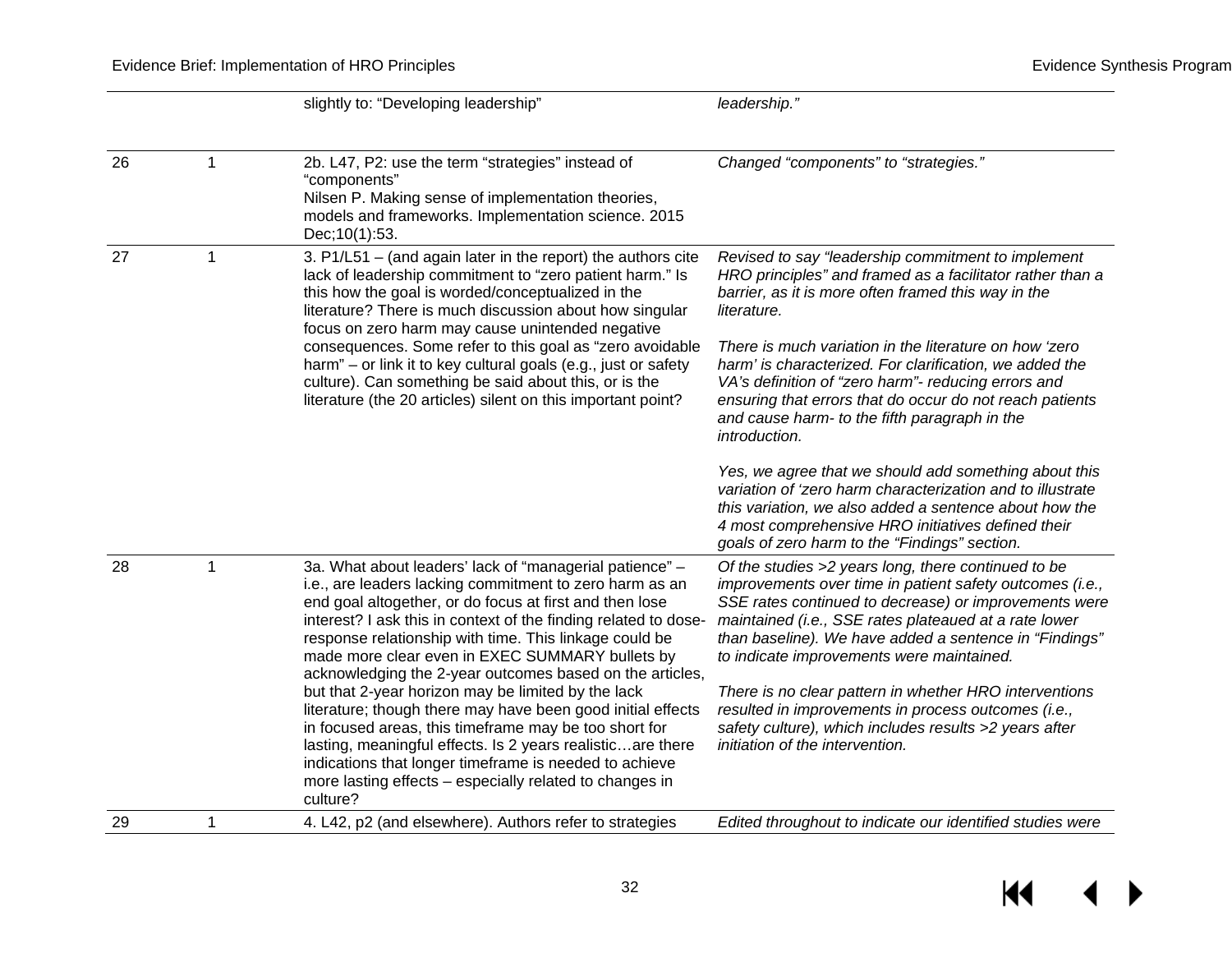$M \leftarrow \leftarrow$ 

|    |                | working in "primarily children's hospitals." It's not that<br>these findings only work in children's hospitalsrather<br>that these findings come from studies only done in<br>children's hospitals (a potential limitation). It's notable that<br>a couple of different systems/networks of children's<br>hospitals (Nationwide and CHSPS Network) have led the<br>way with HRO - they are early adopters.                                                     | primarily conducted in children's hospitals- not that we<br>only found improvements in children's hospitals.                                                                                                                                                                           |
|----|----------------|----------------------------------------------------------------------------------------------------------------------------------------------------------------------------------------------------------------------------------------------------------------------------------------------------------------------------------------------------------------------------------------------------------------------------------------------------------------|----------------------------------------------------------------------------------------------------------------------------------------------------------------------------------------------------------------------------------------------------------------------------------------|
| 30 | 1              | 5. L9/P3: authors should acknowledge the impracticality of<br>RCTs to test HRO because of its complexity and complex<br>implementation. Highlight the need for pragmatic, quasi-<br>experimental study designs with full transparent reporting<br>as a way to more feasibly build the knowledge base<br>needed.                                                                                                                                                | Edited this section as well as "Future research needs" to<br>speak to the impracticality of RCTs and how quasi-<br>experimental designs with detailed reporting of<br>intervention elements should be utilized instead.                                                                |
| 31 | $\overline{1}$ | 6. L37/P4: Build the history of HRO more clearly. It started<br>within the nuclear and aviation industries and then AHRQ<br>is the seminal report introducing/defining HRO for<br>healthcare, yes? Did AHRQ describe the same 5 domains<br>as used in nuclear and aviation industries?                                                                                                                                                                         | Added a sentence on the 2007 Weick and Sutcliffe book<br>that defined the 5 principles of HROs. The Hines 2008<br>paper built on this by applying the principles to health<br>care settings.                                                                                           |
| 32 | 1              | 7. L5/P5. Lists of "components" (should be strategies)<br>seem to be differently described in different places. Be<br>consistent                                                                                                                                                                                                                                                                                                                               | Changed this sentence to indicate these are common<br>HRO intervention activities. Activities are the actual<br>tasks that a health care organization would take to<br>implement the more overarching implementation<br>strategies.                                                    |
| 33 | 1              | 8. Paragraph starting L13/p5: suggest flipping the order of<br>the Providence St Joseph case with the VA to better<br>segue into the next paragraph about VA.                                                                                                                                                                                                                                                                                                  | Put the Providence St. Joseph Health example before<br>the VA example.                                                                                                                                                                                                                 |
| 34 | -1             | 9. L10/P13: I'm not sure how KQ1E differs from the overall<br>goal to ID frameworks to guide implementation of HRO.<br>This paragraph muddles concepts: intervention, process,<br>implementing. I think this can be clarified by providing<br>more detailed descriptions for how to operationalize the 5<br>high-level strategies in the implementation frameworks.<br>For example, educational workshops might be a way to<br>"Provide training and learning" | Revised this paragraph to make it clear we are talking<br>about how to operationalize HRO implementation and<br>linked the 5 implementation strategies to the specific<br>implementation activities described by each model.                                                           |
| 35 | $\mathbf 1$    | 10. We have found that it's impossible to use JC's Oro<br>system for measurement because participants are told not<br>to share with anyone outside their organization, and the<br>questions seem to shift. Is there any reference to this in<br>the literature? Sullivan's article seems to have the best                                                                                                                                                      | This isn't explicitly discussed in the literature, but the<br>ORO 2.0 website discusses how it's designed to be<br>used in at the individual hospital level rather than the<br>health system level. We added a sentence and<br>reference to this. In this section, we also discuss how |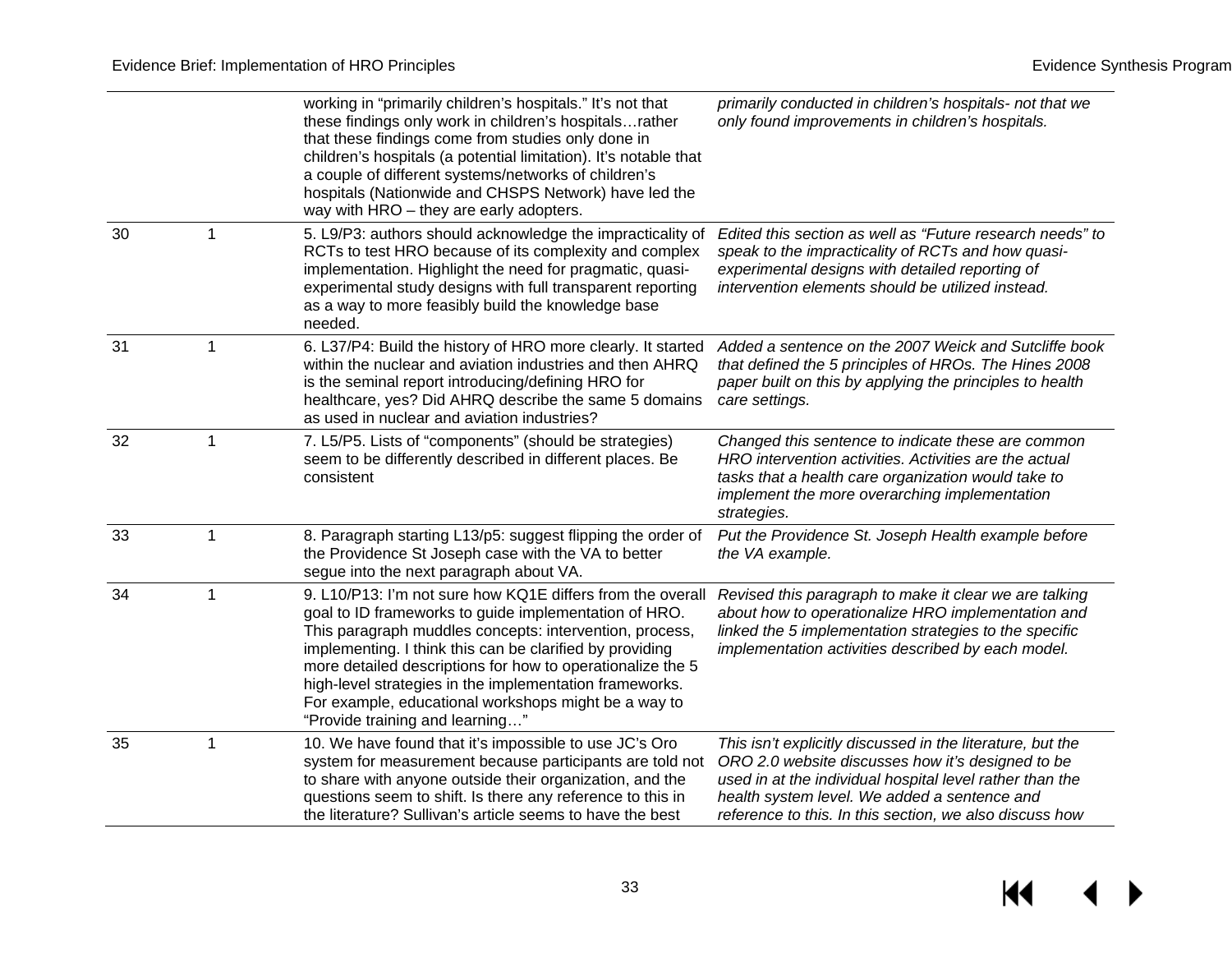$M \rightarrow$ 

|    |                | open definitions/operationalization of their domains.                                                                                                                                                                                                                  | the tool uses branching logic, which explains why the<br>questions shift.                                                                                |
|----|----------------|------------------------------------------------------------------------------------------------------------------------------------------------------------------------------------------------------------------------------------------------------------------------|----------------------------------------------------------------------------------------------------------------------------------------------------------|
| 36 | 1              | 10a. Their "RPI" domain relies on a trademarked<br>(proprietary?) program, I think.                                                                                                                                                                                    | Noted.                                                                                                                                                   |
| 37 | 1              | 10b. These are all limitations to using this system for<br>measurementthough the development and intent of it, is<br>the best developed.                                                                                                                               | Noted.                                                                                                                                                   |
| 38 | 1              | 11. Love Table 2!                                                                                                                                                                                                                                                      | Thank you.                                                                                                                                               |
| 39 | 1              | 12. L60/P16: It would be clearer to refer to AHRQ HRO<br>rather than Hines 2008 - this is first mention of Hines<br>other than in the reference list                                                                                                                   | In response to an earlier comment, we added a<br>description of Hines 2008 to the introduction, so this<br>sentence now refers back to that description. |
| 40 | 1              | <b>EXECUTIVE SUMMARY</b><br>1. Comments about the bullets<br>• Add a bullet that identifies AHRQ source as the<br>"seminal" (or core or foundational) definition of HRO which<br>has 5 (fuzzily defined) domains                                                       | Added a sentence describing the 2008 AHRQ paper to<br>the first paragraph of the ES.                                                                     |
| 41 | 1              | • Clarify that the current 1st bullet (L8+/p1) refers to<br>*implementation* frameworks.                                                                                                                                                                               | In response to an earlier comment, we edited this to<br>indicate there were 5 implementation strategies across<br>frameworks.                            |
| 42 | 1              | • Also, 5 are listed here, but later in the report, 8 were<br>identified                                                                                                                                                                                               | Edited to indicate we identified 5 common HRO<br>implementation strategies across 8 frameworks.                                                          |
| 43 | 1              | . Oro 2.0 may be well-defined/develop but may have an<br>issue of not being openly/publicly available (see comment<br>above)                                                                                                                                           | Edited the "Findings" section to indicate this tool is only<br>available to Joint Commission-accredited organizations.                                   |
| 44 | $\overline{2}$ | Great report!                                                                                                                                                                                                                                                          | Thank you.                                                                                                                                               |
| 45 | 3              | none                                                                                                                                                                                                                                                                   | None.                                                                                                                                                    |
| 46 | 4              | I thought this Evidence Brief was well written and<br>describes my intuitive understanding of the current state<br>of HRO frameworks, metrics, and effects. I thought the<br>authors did a nice job of simplifying what can sometimes<br>be very complicated concepts. | None.                                                                                                                                                    |
|    |                | I've provided several questions and clarifying comments<br>below.                                                                                                                                                                                                      |                                                                                                                                                          |
| 47 | 4              | Page ii: Table 3 title capitalization looks off                                                                                                                                                                                                                        | Fixed this.                                                                                                                                              |
| 48 | 4              | <b>EXECUTIVE SUMMARY</b><br>page 1                                                                                                                                                                                                                                     | Added the healthcare-related definition of each HRO<br>principle in parentheses and added a description of the                                           |

34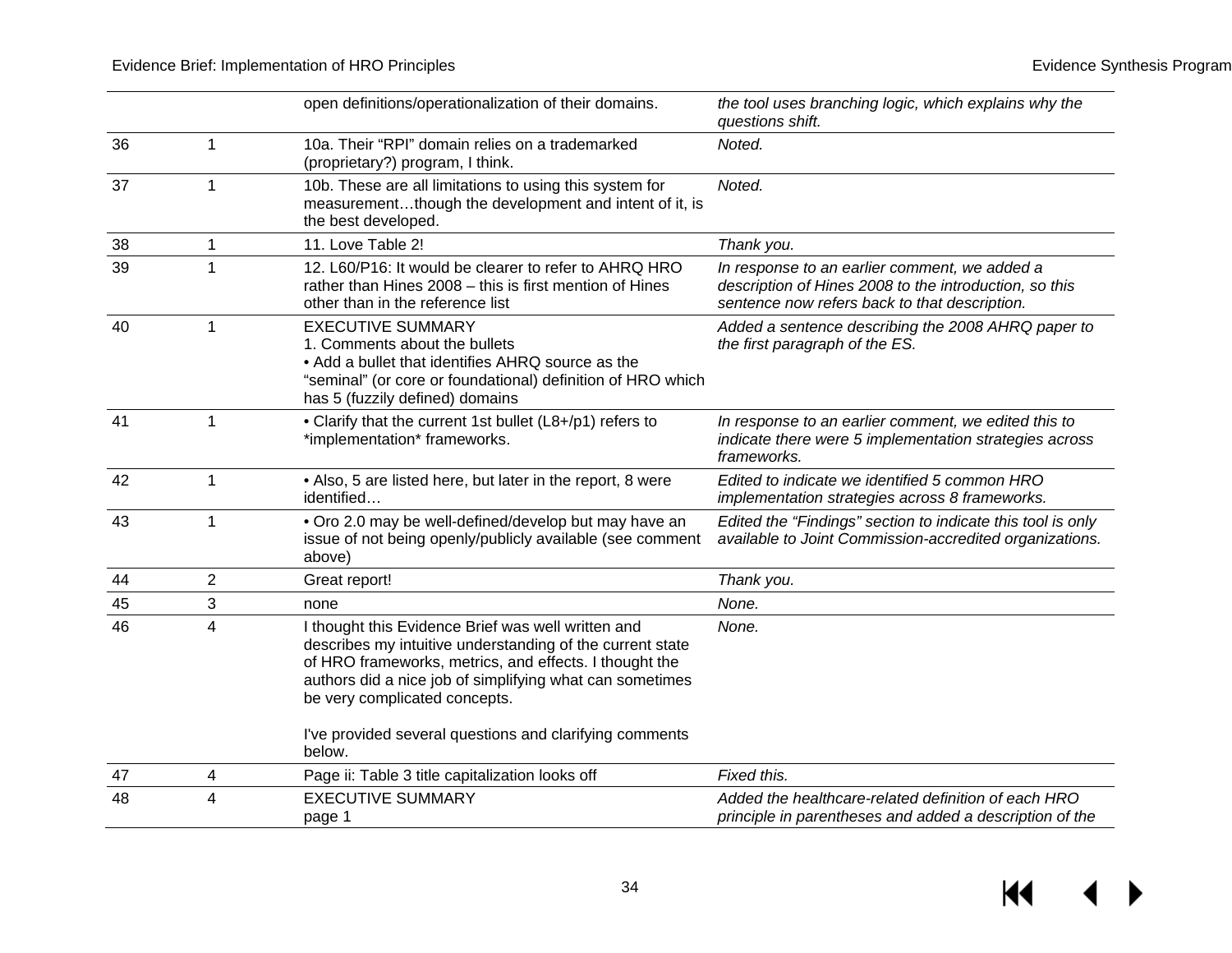$M \rightarrow$ 

|    |                         | lines 40-52: might mention how HROs differ for health<br>care (similar to background section)                                                                                                                       | unique challenges that threaten reliability in health care<br>to this section.                                                                                                                                                                                                                                                                                         |
|----|-------------------------|---------------------------------------------------------------------------------------------------------------------------------------------------------------------------------------------------------------------|------------------------------------------------------------------------------------------------------------------------------------------------------------------------------------------------------------------------------------------------------------------------------------------------------------------------------------------------------------------------|
| 49 | 4                       | page 2<br>line 3-5: may move "spreading implementation initiatives"<br>to the last thing mentioned in the sentence.                                                                                                 | Moved "spreading implementation initiatives" to the end<br>of the sentence.                                                                                                                                                                                                                                                                                            |
| 50 | 4                       | lines 17-20: although there were 5 common domains, it<br>would be interesting to mention some of the other<br>domains not reported as commonly.                                                                     | Added a list of additional complementary practices that<br>emerged from the literature.                                                                                                                                                                                                                                                                                |
| 51 | 4                       | line 21: might say a little more about what consensus<br>process means here                                                                                                                                         | Added language to indicate this consensus process<br>typically involved a group of health system leaders and<br>experts in patient safety.                                                                                                                                                                                                                             |
| 52 | 4                       | line 32: how many does multiple hospitals refer to?                                                                                                                                                                 | Clarified the tool/framework was tested in 52 hospitals.                                                                                                                                                                                                                                                                                                               |
| 53 | $\overline{4}$          | line 33-34: might give an example of "the variation in<br>concepts measured" also I think the phrase "types of<br>measures" is missing from that sentence. I might also<br>define what levels of practice refers to | Revised to indicate the range of concepts measured and<br>removed "levels of" before practice.                                                                                                                                                                                                                                                                         |
| 54 | 4                       | lines 55-58: It's striking that there are so few barriers to<br>implementation in the literature given all we know about<br>implementation and organizing for quality. This seems like<br>a major limitation.       | The identification of barriers and facilitators to HRO<br>implementation was not a key aim of our review.<br>Therefore, we did not do a thorough search or analysis<br>of these outcomes, but instead provide a few examples<br>that were discussed in our included articles. More details<br>on these barriers we found are available in the<br>"discussion" section. |
| 55 | $\overline{\mathbf{4}}$ | <b>INTRODUCTION</b><br>page 4<br>line 55-56: add "in health care organization" or hospitals<br>after the phrase " Implementation of HRO initiatives is<br>an                                                        | Added "into healthcare settings."                                                                                                                                                                                                                                                                                                                                      |
| 56 | 4                       | page 5<br>lines 3-10: I do not see provide training in systems<br>redesign (e.g. LEAN six sigma, Kaizen events, hFEMA,<br>etc) or robust process improvement tools listed                                           | Our findings did not indicate that systems redesign<br>training was a key component of HRO implementation<br>success. However, we agree it is important to discuss<br>these change management strategies in this report, so<br>we added a description of which frameworks<br>recommend which strategies to the "Findings" section.                                     |
| 57 | $\overline{4}$          | lines29-33: Could the caring reliably program assess if it<br>was the toolkit or the consulting which made the<br>differences or was it bundled?                                                                    | It was a bundled initiative.                                                                                                                                                                                                                                                                                                                                           |
| 58 | 4                       | line 36-40: Were the barriers reported in a particular type                                                                                                                                                         | These are more general barriers.                                                                                                                                                                                                                                                                                                                                       |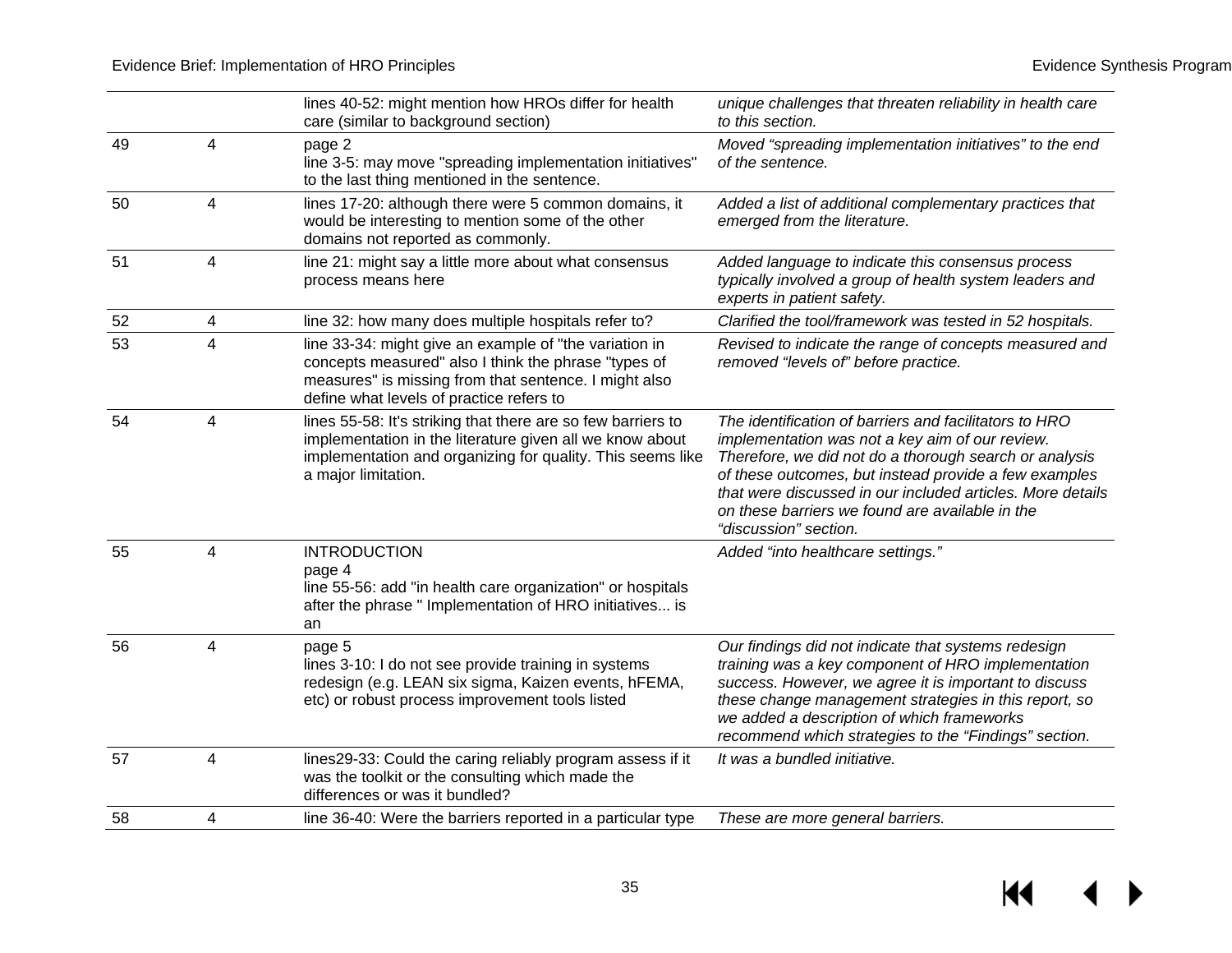$M \leftarrow \leftarrow$ 

|    |   | of service (e.g. focus on medical or surgical) or more<br>general?                                                                                                                                                                                                                                                                                       |                                                                                                                                                                                                                                 |
|----|---|----------------------------------------------------------------------------------------------------------------------------------------------------------------------------------------------------------------------------------------------------------------------------------------------------------------------------------------------------------|---------------------------------------------------------------------------------------------------------------------------------------------------------------------------------------------------------------------------------|
| 59 | 4 | page 7<br>line 13-15: might outline the 5 HRO principles again here.                                                                                                                                                                                                                                                                                     | Defined the 5 HRO principles again here.                                                                                                                                                                                        |
| 60 | 4 | page 8<br>line 9-10: what was the rational for hand-searching<br>references lists and consulting with content experts?                                                                                                                                                                                                                                   | These are both steps typically conducted in systematic<br>reviews.                                                                                                                                                              |
| 61 | 4 | line 15-15: describe the types of expertise the<br>investigator/staff had Experiences health services<br>research, HROs, evidence briefs, etc.                                                                                                                                                                                                           | Added that all investigators have expertise in conducting<br>systematic reviews of health services research.                                                                                                                    |
| 62 | 4 | line 34-35: What was the level of disagreements which<br>needed to be resolved by consensus?                                                                                                                                                                                                                                                             | Agreement was generally high. We added a qualitative<br>description of level of agreement to the report.                                                                                                                        |
| 63 | 4 | page 10<br>lines 37-60: seeing the table made me think about what<br>were the other domains highlighted in the articles but not<br>shown here.                                                                                                                                                                                                           | Added a list of additional complementary practices that<br>emerged from the literature under KQ1 in response to an<br>earlier comment.                                                                                          |
| 64 | 4 | page 11<br>lines 50-53: might define what robust process<br>improvement means. It can be a confusing term.                                                                                                                                                                                                                                               | Added definition of robust process improvement.                                                                                                                                                                                 |
| 65 | 4 | page 12<br>line 58-59: say more about what variety of health care<br>leaders, providers and staff means what service areas<br>do they cover ? what type of managers? are safety and<br>quality leaders executive level leaders or middle level<br>managers?                                                                                              | Added more detail here to indicate the range of leaders,<br>providers, and staff targeted by these frameworks. Also<br>added detail to indicate these frameworks target a<br>variety of service areas.                          |
| 66 | 4 | page 13<br>lines 24-46: There is a lot of information in this paragraph<br>and it's easier to get lost in the details. It might be easier<br>to comprehend it if it was provided in a bulleted format to<br>allow easier comparison across frameworks.                                                                                                   | Added bullet points to this paragraph.                                                                                                                                                                                          |
| 67 | 4 | page 14<br>line 42-42: "VA sites were interviewed about integration of<br>HRO into their health care systems" is not an accurate<br>depiction of this study. I believe the study assessed<br>patient safety practices aligned with HRO principles. It<br>was a secondary analysis of data collected for a study<br>focused on patient safety indicators. | Revised this section to better describe the original study<br>and the secondary data analysis.<br>Also included the fact that the ORO 2.0 was designed to<br>be used in a single hospital in response to an earlier<br>comment. |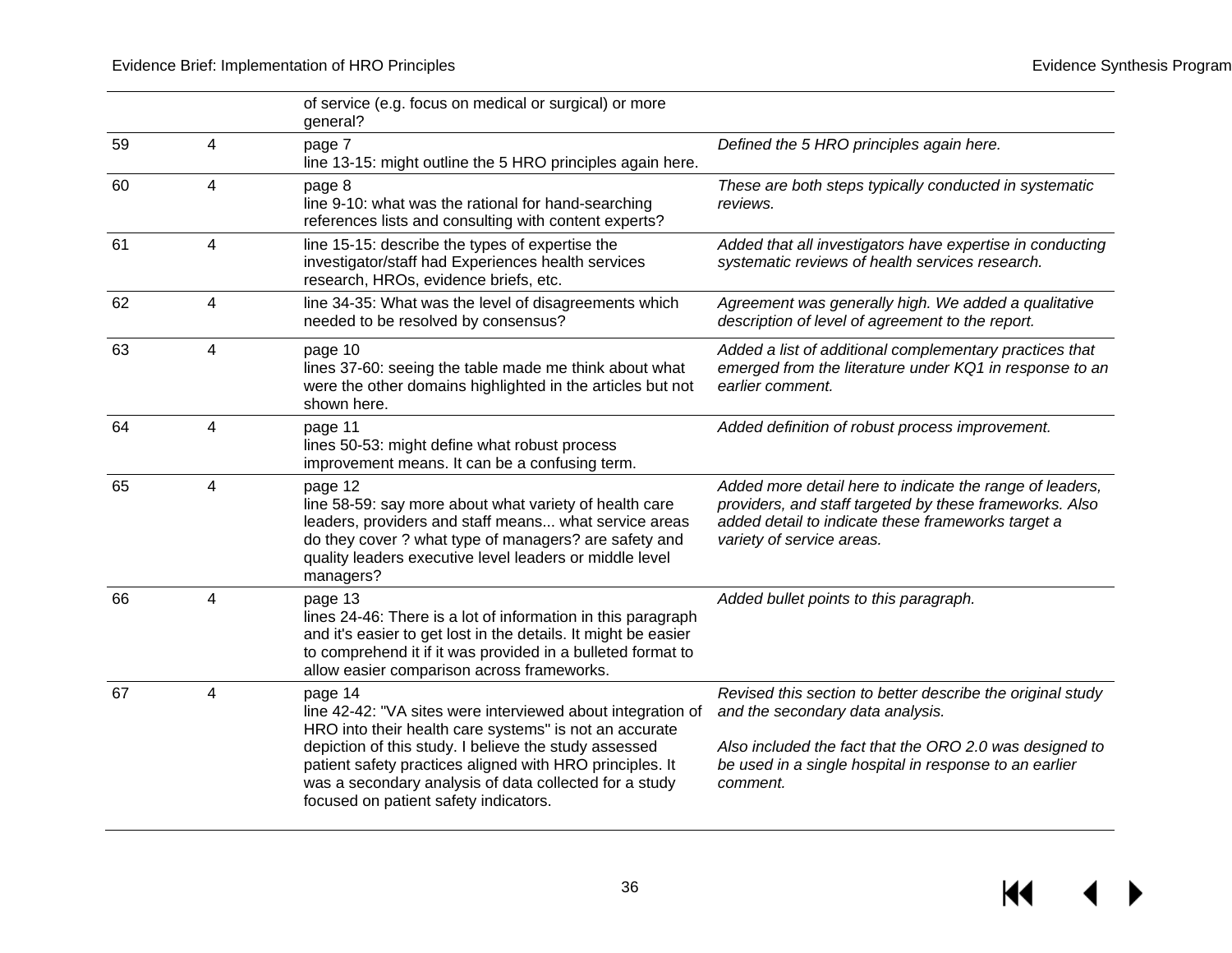$H$ 

|    |                | An important shortcoming of the ORO 2.0 tool is that it is<br>not meant to compare results across multiple hospitals. As<br>it has developed, I'm not sure if Joint Commission's<br>opinion has moved on this. I'm not certain if any of the<br>tools presented have tried to compare cross-hospital<br>progress. |                                                                                                                                                                                                                                                                                                                                                                                                                                                                                                                           |
|----|----------------|-------------------------------------------------------------------------------------------------------------------------------------------------------------------------------------------------------------------------------------------------------------------------------------------------------------------|---------------------------------------------------------------------------------------------------------------------------------------------------------------------------------------------------------------------------------------------------------------------------------------------------------------------------------------------------------------------------------------------------------------------------------------------------------------------------------------------------------------------------|
| 68 | 4              | page 17 line 38: term SSE hasn't been used in awhile,<br>may want to define here again.                                                                                                                                                                                                                           | Added definition here.                                                                                                                                                                                                                                                                                                                                                                                                                                                                                                    |
| 69 | 4              | SUMMARY AND DISCUSSION<br>A few discussion points come to mind as I read this<br>section.<br>1) it is critical to think about context                                                                                                                                                                             | Added a statement on how health care systems may<br>implement different HRO interventions depending on<br>their individual needs and contexts to our "Limitations"<br>section in response to another comment.                                                                                                                                                                                                                                                                                                             |
| 70 | 4              | 2) How do these tools allow for cross-hospital<br>comparisons? Is this the goal of VA's HRO initiative?                                                                                                                                                                                                           | Correct, the VA is looking for tools that allow for cross-<br>hospital comparisons. We added a statement to the<br>"Findings" and "Discussion" sections to describe that the<br>although the ORO 2.0 (the most comprehensive HRO<br>evaluation tool) was not designed specifically for cross-<br>hospital comparisons, the data is output in a way that it<br>could be shared and analyzed between VHA hospitals.                                                                                                         |
| 71 | 4              | 3) the need for training on HRO principles may not be<br>enough to move an organization. I did not see training on<br>system redesign tools and methodologies listed                                                                                                                                              | Agreed that HRO training may not be enough to move<br>an organization. We added a statement to "Gaps and<br>future research" suggesting that future research may<br>want to explore the extent to which HRO training does-<br>or doesn't- address/overlap with system redesign.                                                                                                                                                                                                                                           |
| 72 | 4              | 4) It's unclear how HRO frameworks deal with differences<br>in HRO practices across different service (e.g. medical,<br>surgical). Should they? Have frameworks focused on this?                                                                                                                                  | We only included studies that assessed HRO<br>implementation at a system level (ie, included both<br>medical and surgical units as appropriate), so all our<br>frameworks addressed multiple services and none<br>conducted subgroup analyses by service type. We<br>added a statement to the "Gaps and future research"<br>suggesting that future research studies note where<br>intervention components were delivered (eg, medical or<br>surgical service areas) to help tailor HRO delivery to<br>different contexts. |
| 73 | $\overline{4}$ | 5) Have HRO frameworks been developed and aligned<br>with organizational transformation models or other<br>frameworks for improving quality? There may be other<br>measures or concepts to assess which have not been<br>presented in this evidence-brief.                                                        | Yes, 6 out of 8 frameworks recommended using other<br>change management strategies in HRO implementation.<br>We added a description of which frameworks<br>recommend utilization of which change management<br>strategies to the "Findings" section in response to an                                                                                                                                                                                                                                                     |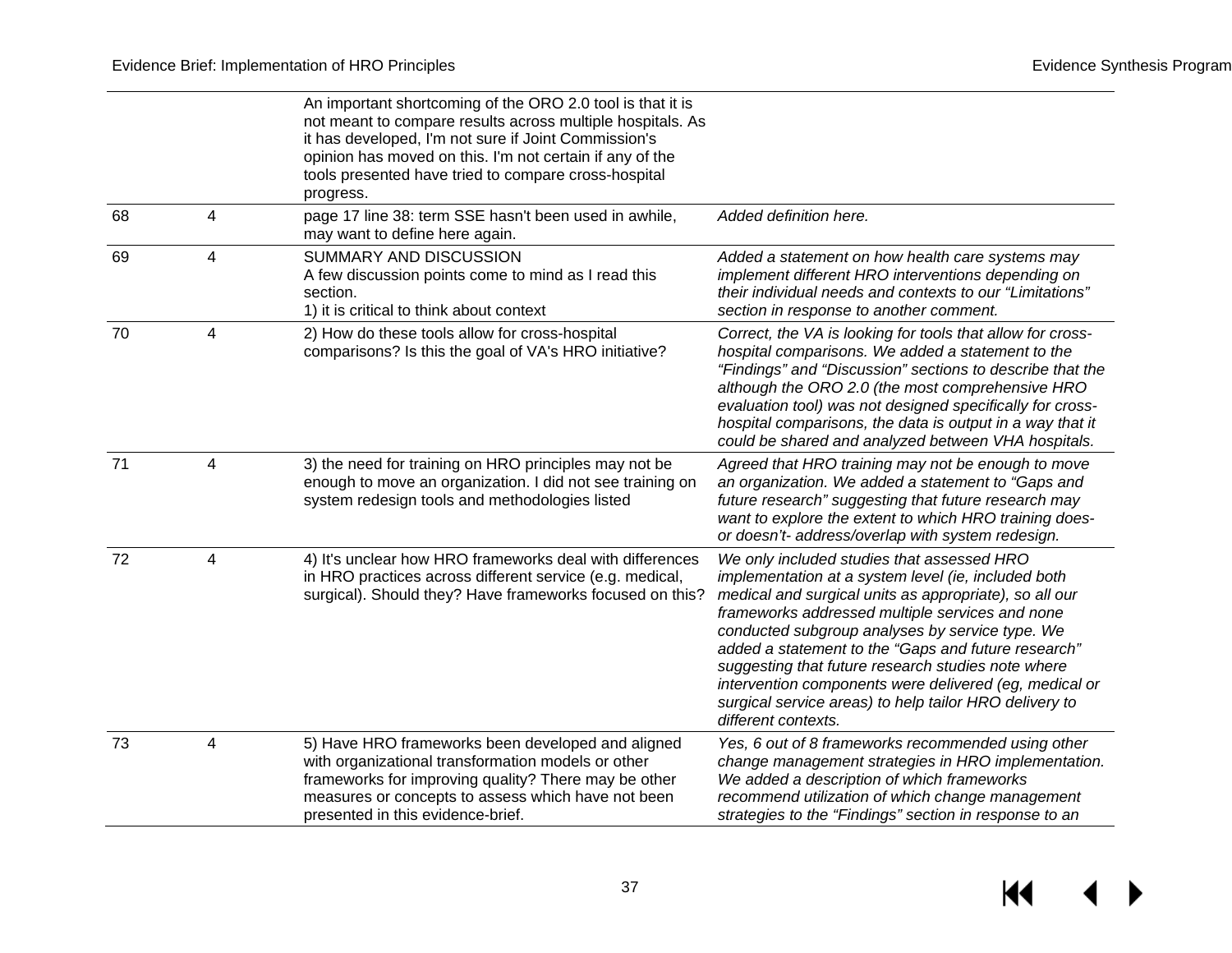$M \rightarrow$ 

|    |                         |                                                                                                                                                                                                                                                                                                                                                                                                                                                                                                             | earlier comment.                                                                                                                                                                                                                                                                |
|----|-------------------------|-------------------------------------------------------------------------------------------------------------------------------------------------------------------------------------------------------------------------------------------------------------------------------------------------------------------------------------------------------------------------------------------------------------------------------------------------------------------------------------------------------------|---------------------------------------------------------------------------------------------------------------------------------------------------------------------------------------------------------------------------------------------------------------------------------|
| 74 | 4                       | <b>LIMITATIONS</b><br>page 23<br>lines 12-14:<br>I might mention HRO intervention are inherently difficult to<br>study because they can have many different components<br>(potentially with different foci across different hospitals)                                                                                                                                                                                                                                                                      | Added that each hospital may also choose to implement<br>different components of these interventions, depending<br>on their individual needs and context.                                                                                                                       |
| 75 | 4                       | GAPS AND FUTURE RESEARCH<br>page 24<br>line 7-8: "3) whether certain implementation frameworks or<br>facilitators lead to better outcomes" could be separated<br>out to 3) whether implementation or other frameworks for<br>improving quality frameworks are applied and lead to<br>better outcomes and 4) what the factors affecting HRO<br>implementation are.                                                                                                                                           | Revised to split up #3 into 2 parts.                                                                                                                                                                                                                                            |
| 76 | 4                       | line 10-11: the wait-list control point is a good one BUT<br>many facilities already have in place high reliability<br>practices at baseline which will need to be assessed.<br>Many sites could also have already participated in<br>initiatives so they are more prepared for the journey<br>(Improvement capacity/adoption of Lean Six Sigma, old<br>Clinical Teams training, etc). How do we account for these<br>on-going or older initiatives?                                                        | Added language to indicate consideration should be<br>given to how much wait-list control sites have begun<br>implementing HRO on their own, or are delivering similar<br>interventions such as Lean Six Sigma                                                                  |
| 77 | $\overline{\mathbf{4}}$ | line 27-28: say more about mechanism for change is<br>this organizational transformation? something else?                                                                                                                                                                                                                                                                                                                                                                                                   | Added that the mechanism of change might involve<br>improving mindfulness or safety culture, as this aligns<br>with our conceptual model based on Hines 2008. We<br>see organizational transformation as the end-goal,<br>represented through improved patient safety outcomes. |
| 78 | $\overline{4}$          | <b>CONCLUSION</b><br>I might mention something about measurement here as it<br>is a key aim of the brief.                                                                                                                                                                                                                                                                                                                                                                                                   | Changed "tools" to "metrics" in the last sentence of the<br>conclusion.                                                                                                                                                                                                         |
| 79 | 5                       | P1 L47: I would be cautious in stating that medical error is<br>the 3rd leading cause of death in the affirmative and/or<br>saying continues to be as the Makary & Daniel article was<br>a commentary based off of extrapolated data from current<br>literature attempting to articulate how big a problem it is.<br>Since medical errors are not listed as the cause of death<br>this number is difficult to find and the assessment of death<br>from harm is not as black and white in all cases. I would | Changed to indicate that death due to medical errors are<br>estimated to be the third leading cause of death in the<br>country.                                                                                                                                                 |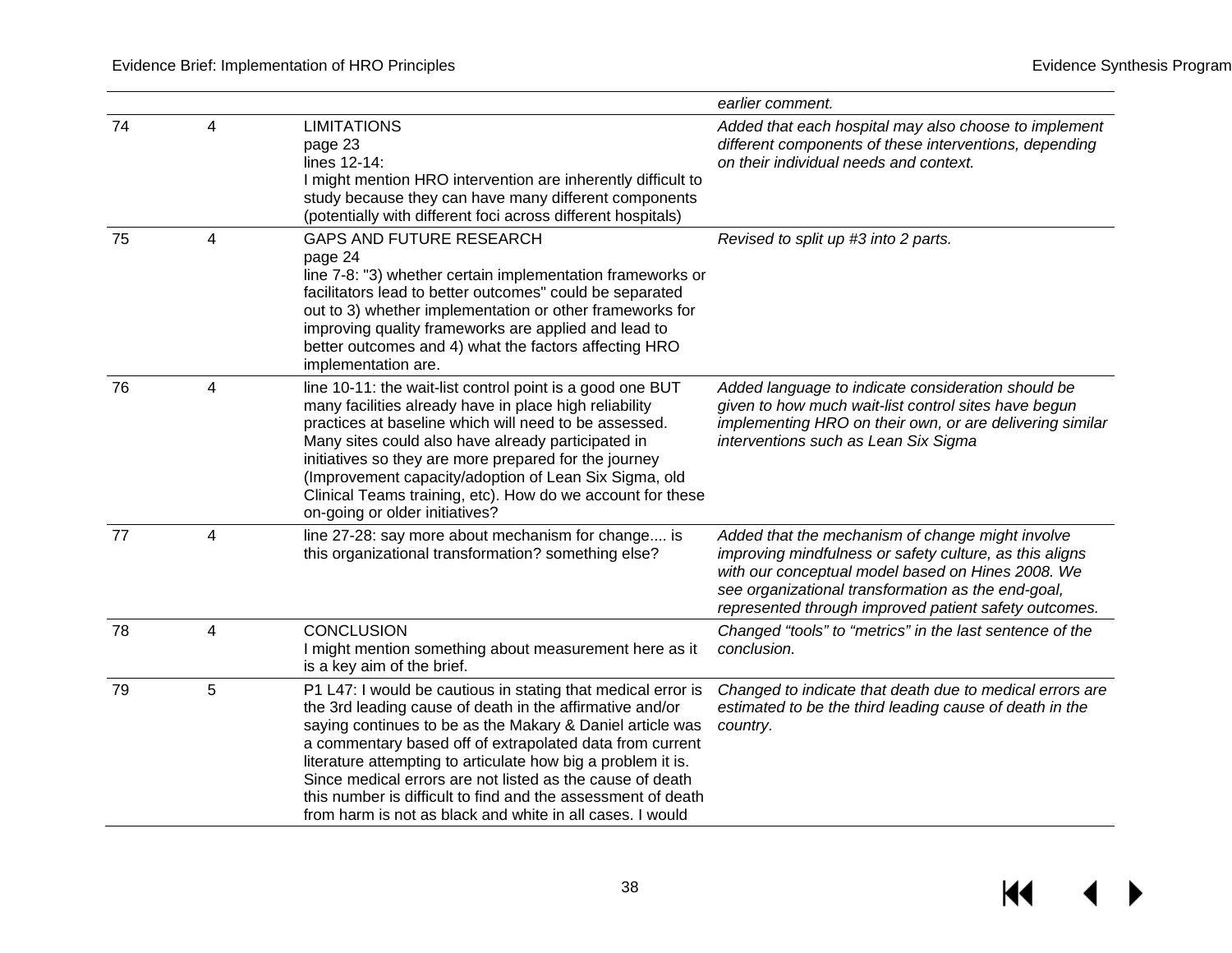$H$ 

|    |   | recommend stating something along the lines of if we<br>were to document medical error as cause of death,<br>Makary and Daniel have ascertained that it would be the<br>3rd leading cause of death in the country.                                                                                                                                                                                                                                                                                                                                             |                                                                                                                                                                                                                                                                                                |
|----|---|----------------------------------------------------------------------------------------------------------------------------------------------------------------------------------------------------------------------------------------------------------------------------------------------------------------------------------------------------------------------------------------------------------------------------------------------------------------------------------------------------------------------------------------------------------------|------------------------------------------------------------------------------------------------------------------------------------------------------------------------------------------------------------------------------------------------------------------------------------------------|
| 80 | 5 | P2 L10: remove total, reads as if there are only a total of<br>20 articles published which is not the case.                                                                                                                                                                                                                                                                                                                                                                                                                                                    | Removed "total."                                                                                                                                                                                                                                                                               |
| 81 | 5 | P5 L33: In review of the additional reviews of<br>measurement, I don't recall if I mentioned that we also<br>improved on the Safety Climate Domain of the Safety<br>Attitudes Questionnaire (SAQ) from 2016 to 2017 (during<br>the time of everyone up and running on training) by 5<br>percentage points with a sample size greater than 68,000<br>respondents so it was found to be quite significant. In<br>addition, when drilling down to our regions, all showed<br>improvements from 3 to 10 percentage points. Your option<br>to add if you so choose. | Added that Providence St. Joseph Health had a 5%<br>improvement in the safety climate domain of the Safety<br>Attitudes Questionnaire.                                                                                                                                                         |
| 82 | 5 | P5 L37: "lack of leadership commitment to zero patient<br>harm" I would revise to indicate that it is lack of what it<br>takes to get to zero harm. Most leaders would agree yes<br>we need to get to zero patient harm and even indicate that<br>they are doing work to do so. What doesn't happen from<br>my experience is they believe in it but do not provide the<br>resources (people, money, skills) that it takes to get there.<br>This sentence also needs a colon and some comas to<br>separate the ideas of the list.                               | Revised this section to remove "leadership commitment<br>to zero patient harm" in response to an earlier comment<br>and included additional detail on what are the barriers to<br>incorporating safety culture principles and practices and<br>adopting process improvement tools and methods. |
| 83 | 5 | P16 L35 Many who assess HRO use some form of Safety<br>Climate survey as part of the assessment such as Safety<br>Attitudes Questionnaire (SAQ) which was created by<br>Sexton and team at Univ Texas and reflects similarities to<br>the Flight Management Attitudes Questionnaire used in<br>aviation to assess some of its HRO components.<br>Something to consider adding as a measurement<br>perhaps.                                                                                                                                                     | Since this tool was published before 2010, we added a<br>discussion of this tool to the "discussion" section                                                                                                                                                                                   |
| 84 | 6 | Thank you for providing me the opportunity to review this<br>report. Excellent rapid review on a complex topic. See<br>some suggested revisions below:<br>For the Key Findings box contained within the Executive<br>Summary, it would have been helpful to have an initial                                                                                                                                                                                                                                                                                    | Added the "objective" of the report to the key findings<br>box. Because we want to keep this section brief, and the<br>5 common implementation strategies appear shortly<br>afterward in the executive summary, we did not add<br>these to the key findings box.                               |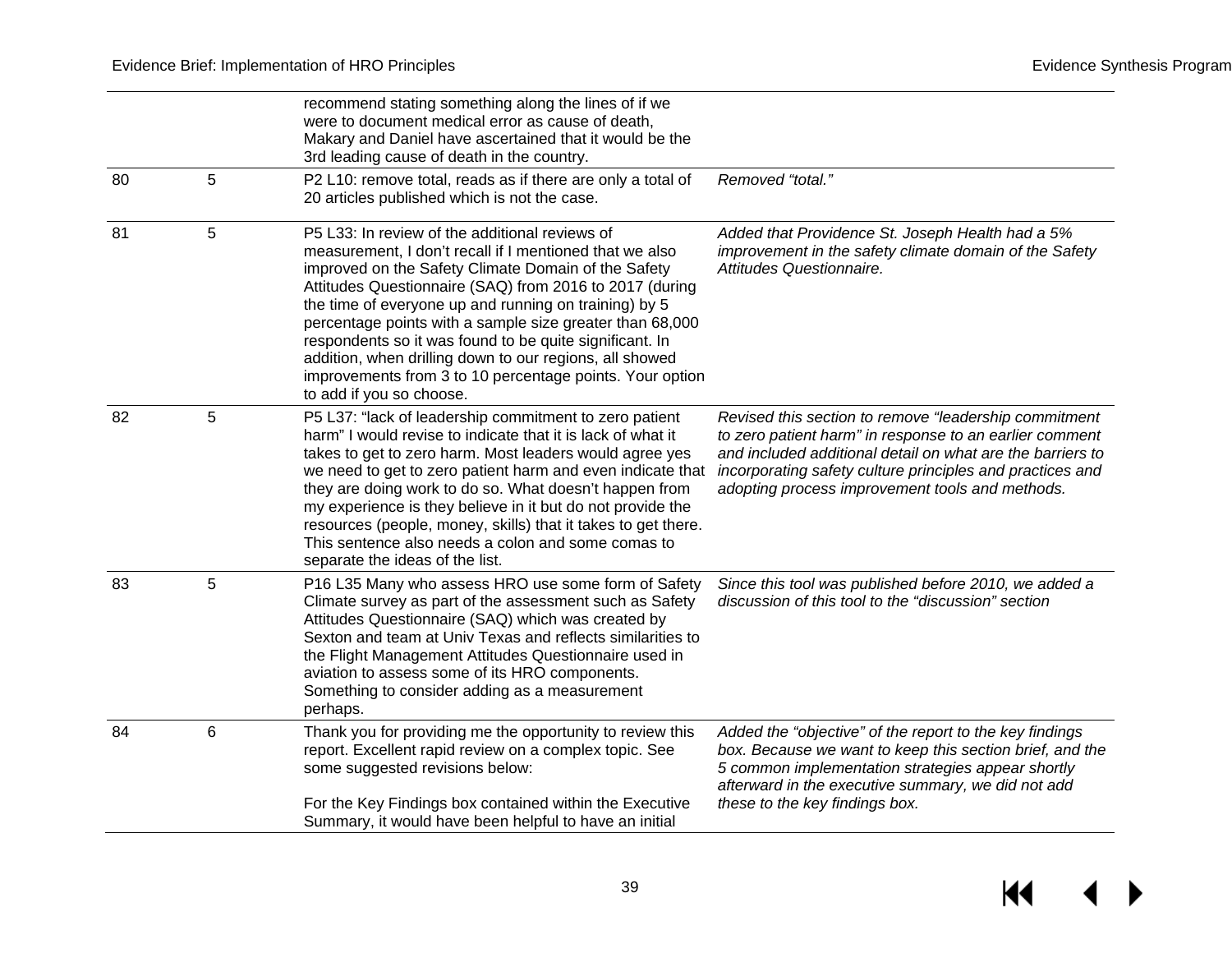$H$ 

|    |                | bullet that succinctly listed the goals of the report, such as<br>the aims described in the last sentence of the second<br>paragraph of the Executive Summary. It would have also<br>been helpful to have the 5 domains listed in the first bullet<br>of the Key Findings box.                                                                                       |                                                                                                                                                                                                                          |
|----|----------------|----------------------------------------------------------------------------------------------------------------------------------------------------------------------------------------------------------------------------------------------------------------------------------------------------------------------------------------------------------------------|--------------------------------------------------------------------------------------------------------------------------------------------------------------------------------------------------------------------------|
| 85 | 6              | In the Background section of the Introduction, in the fourth<br>paragraph, the Joint Commission's 2013 HRO report is<br>noted, but should also be cited/referenced.                                                                                                                                                                                                  | Added citation.                                                                                                                                                                                                          |
| 86 | 6              | In the Background section of the Introduction, in the sixth<br>paragraph, the second sentence states that an<br>understanding of available frameworks and their use is<br>limited, but what about our understanding of available<br>measures, and the impact of initiatives on those<br>measures? Given the aims of this report, should note<br>these areas as well. | Added "metrics and initiatives" to this sentence as the<br>description of variability actually applies to all 3 key<br>questions.                                                                                        |
| 87 | 6              | Under Eligibility Criteria, why not extend the search from<br>2008 to present, instead of 2010? Seems like if AHRQ is<br>publishing a white paper in 2008, others may have also<br>begun publishing on this topic at this time.                                                                                                                                      | 2010 was chosen as a start date in consultation with the<br>operational partner. We expected it would take at least 2<br>years for research integrating the 5 HRO principles<br>discussed by Hines 2008 to be published. |
| 88 | 6              | In the Oro 2.0 section, third paragraph, last sentence, did<br>safety culture decrease as described, or is this a mistake,<br>and did it increase?                                                                                                                                                                                                                   | Safety culture did indeed decrease. Study authors don't<br>note what these organizational changes were, but it<br>appears they negatively affected safety culture.                                                       |
| 89 | 6              | In Table 3, please include abbreviation for PHI in the<br>Table legend; in the third row of the Table, "zero SSE rate<br>achieved in 2017" seems redundant with the statement<br>directly above; in the fourth row of the Table, in the last<br>column, please include Month and Year for the baseline                                                               | Added definition of PHI to table key.<br>Deleted "zero SSE rate achieved in 2017" from Cropper<br>2018 study.<br>Added dates used for baseline data in Lyren 2016 study.                                                 |
| 90 | $6\phantom{1}$ | In the first paragraph in the Summary and Discussion, in<br>the second sentence, please change the order to<br>"frameworks and metrics", rather than "metrics and<br>frameworks", to better match the aims.                                                                                                                                                          | Reordered "frameworks and metrics."                                                                                                                                                                                      |
| 91 | 6              | In the Limitations section, in the first paragraph, second<br>sentence, please consider citing:<br>J Clin Epidemiol. 2014;67(11):1181-91. PMID: 25438663                                                                                                                                                                                                             | Added this citation.                                                                                                                                                                                                     |
| 92 | 6              | In the Conclusions, please change the order of the first<br>sentence to read: "frameworks and evaluation tools". The<br>second sentence should probably read "reduction in<br>SSEs" rather than simply "SSEs".                                                                                                                                                       | Reordered "frameworks and metrics."<br>Revised to say, "reduced SSEs."                                                                                                                                                   |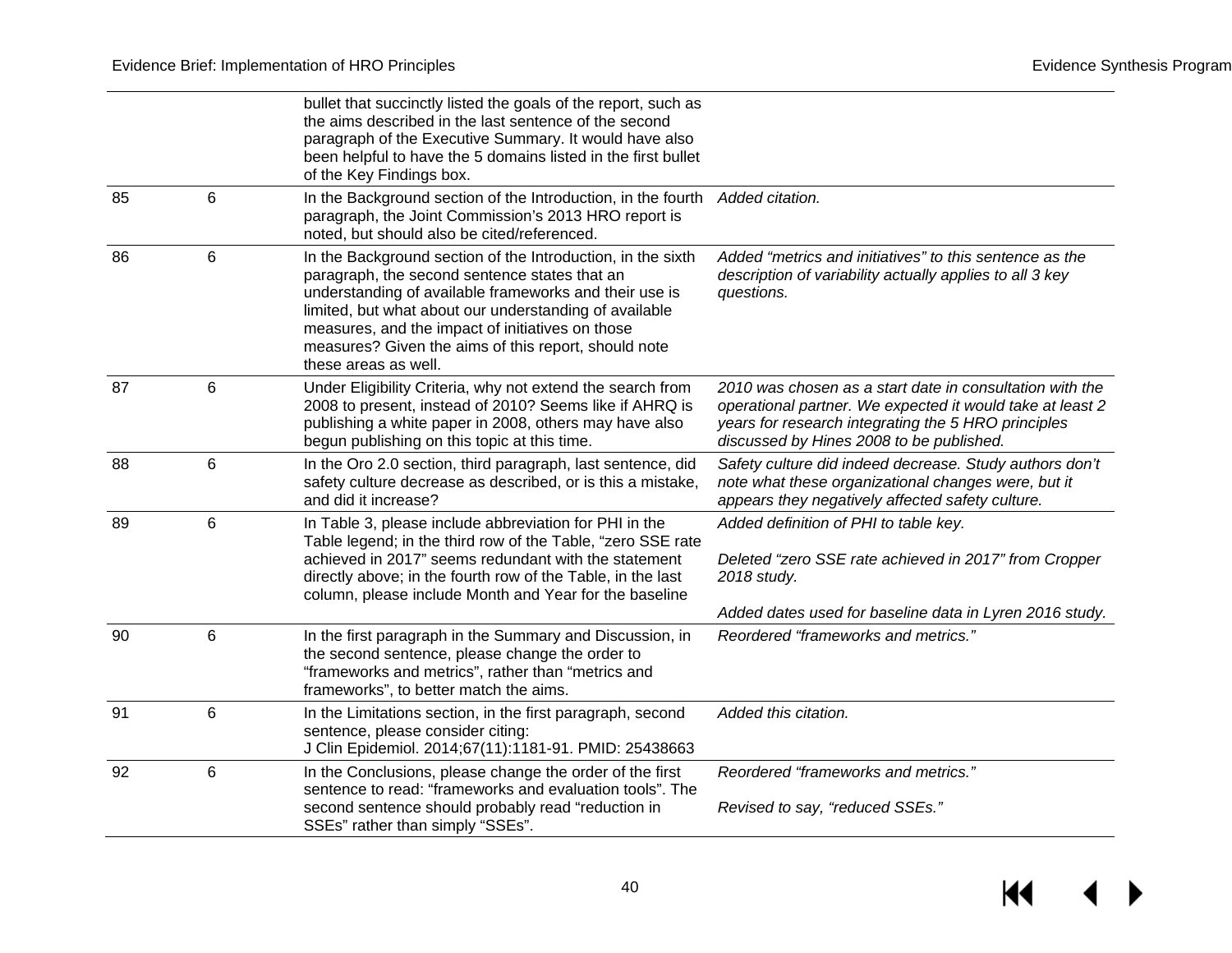$M$ 

| 93 | $\overline{7}$ | Overall, I think this evidence brief is excellent. It is<br>thorough, thoughtful, and very well done! The ESP team<br>identified their Key Questions, which were tied to the<br>request from the Office of the National Center for Patient<br>Safety. The method was clearly laid out and executed.<br>The Key Questions were answered, gaps identified, and<br>plans for future research addressed.                                                                                                                                                                    | Thank you.                                                                                                                                                                                                                             |
|----|----------------|-------------------------------------------------------------------------------------------------------------------------------------------------------------------------------------------------------------------------------------------------------------------------------------------------------------------------------------------------------------------------------------------------------------------------------------------------------------------------------------------------------------------------------------------------------------------------|----------------------------------------------------------------------------------------------------------------------------------------------------------------------------------------------------------------------------------------|
| 94 | $\overline{7}$ | I found "Table 1. Common HRO implementation domains<br>across 8 identified frameworks," very useful. This table<br>quickly identified all 8 HRO frameworks and their included<br>components. Only 3 of the 8 contained all 5 HRO<br>components.                                                                                                                                                                                                                                                                                                                         | None.                                                                                                                                                                                                                                  |
| 95 | $\overline{7}$ | Table 2. - Metrics for measuring progress on becoming<br>an HRO - was also extremely enlightening. This side-by-<br>side comparison of the 6 methods identified by the ESP<br>group will be helpful for VHA Leadership to understand<br>the differences between these methods, and then select<br>the best one.                                                                                                                                                                                                                                                         | None.                                                                                                                                                                                                                                  |
| 96 | $\overline{7}$ | Table 3 highlighted the challenge of comparing studies of<br>disparate quality, methods, measures, and results<br>reporting. This is a shortcoming in the HRO literature and<br>was clearly communicated in this table.                                                                                                                                                                                                                                                                                                                                                 | None.                                                                                                                                                                                                                                  |
| 97 | $\overline{7}$ | I agree with the ESP assessment of the gaps in the<br>research. It is theorized that the implementation of HRO<br>principles leads to improved safety outcomes and a<br>culture of safety. This has not been validated by the<br>research, nor has the mechanism by which these changes<br>and improvements occur. The secular trends mentioned<br>on page 24, which cannot be ruled out as contributing to<br>improvements in patient safety outcomes, could be<br>expanded on. What are these secular trends, and how are<br>they impacting patients safety outcomes? | Added a sentence on the role that EMR could play in<br>improving patient safety outcomes. Also added a<br>sentence that implementation of Lean Six Sigma before<br>or during interventions could plausibly affect outcomes<br>as well. |
| 98 | $\overline{7}$ | I also agree with the statement about the VA being in a<br>unique position to conduct a natural experiment with the<br>current HRO Initiative. This is an excellent insight on the<br>part of the ESP team. I am not criticizing, only providing<br>additional information. The HRO Initiative is limited to 18<br>lead sites, but many other sites are clamoring to be part of<br>it. I am not clear on the criteria VISN Directors used to<br>select the lead sites, but it is likely that other sites within                                                         | Added that consideration should be given to the extent<br>to which "wait-list control" sites are implementing HRO<br>on their own or using other types of change<br>management strategies in response to an earlier<br>comment.        |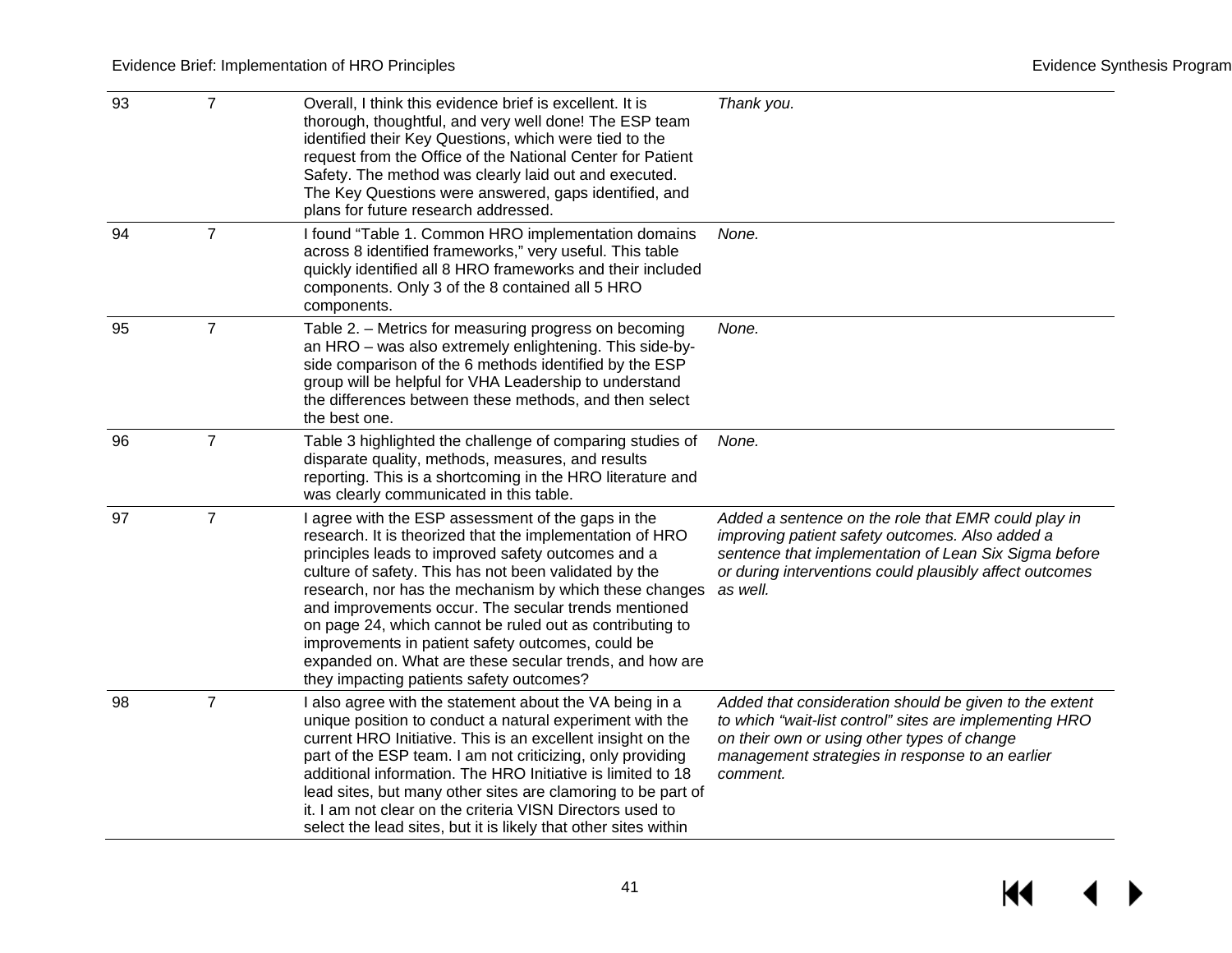their VISNs, and across the VHA, are not experimentally naïve. I am aware of 2 other sites within VISN 15 that are on HRO journeys already, and were not selected as the lead site for that VISN. I imagine that is may be true for other VISNs as well. There is no "perfect" way to conduct this type of research, and all research has limitations of some kind. I personally would love the opportunity to be involved in that kind of research.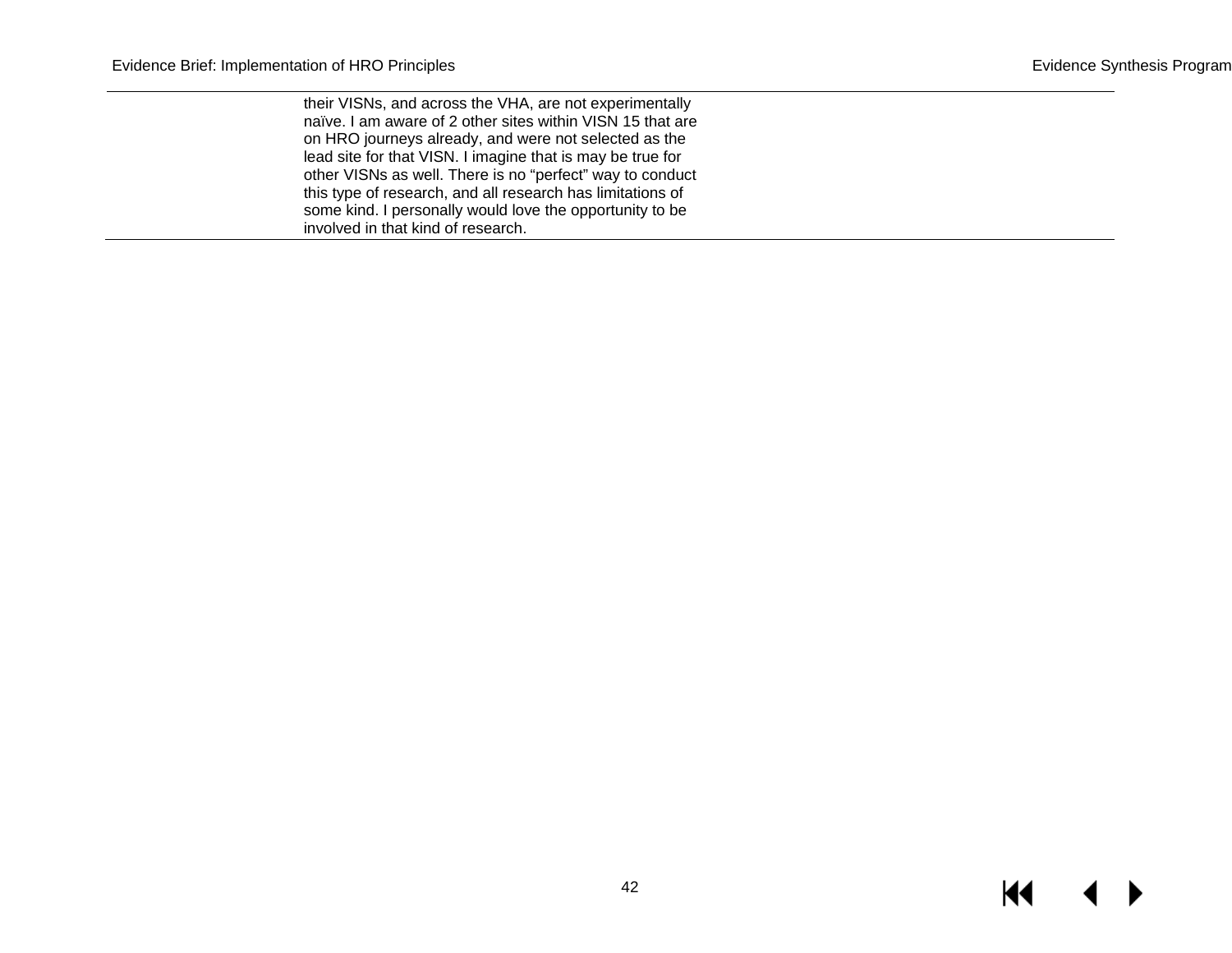## <span id="page-44-4"></span><span id="page-44-3"></span><span id="page-44-2"></span><span id="page-44-1"></span><span id="page-44-0"></span>**REFERENCES**

- <span id="page-44-5"></span>1. Aboumatar HJ, Weaver SJ, Rees D, Rosen MA, Sawyer MD, Pronovost PJ. Towards high-reliability organising in healthcare: a strategy for building organisational capacity. *BMJ Qual Saf.* 2017;26(8):663-670.
- <span id="page-44-6"></span>2. American College of Healthcare Executives. *Leading a Culture of Safety: A Blueprint for Success.* 2017.
- <span id="page-44-7"></span>3. Chassin MR, Loeb JM. High-reliability health care: getting there from here. *Milbank Q.*  2013;91(3):459-490.
- <span id="page-44-8"></span>4. Day RM, Demski RJ, Pronovost PJ, et al. Operating management system for high reliability: Leadership, accountability, learning and innovation in healthcare. *J Patient Saf Risk Manag.* 2018;23(4):155-166.
- <span id="page-44-9"></span>5. Frankel A, Haraden C, Federico F, Lenoci-Edwards J. *A Framework for Safe, Reliable, and Effective Care.* White Paper. Cambridge, MA: Institute for Healthcare Improvement and Safe & Reliable Healthcare;2017.
- <span id="page-44-10"></span>6. Melnyk BM. Achieving a high-reliability organization through implementation of the ARCC model for systemwide sustainability of evidence-based practice. *Nurs Adm Q.*  2012;36(2):127-135.
- <span id="page-44-11"></span>7. Office of the Air Force Surgeon General. *Trusted Care Concept of Operations (CONOPS).* 2015.
- <span id="page-44-12"></span>8. Riley W, Davis SE, Miller KK, McCullough M. A model for developing high-reliability teams. *J Nurs Manag.* 2010;18:556-563.
- 9. Ikkersheim DE, Berg M. How reliable is your hospital? A qualitative framework for analysing reliability levels. *BMJ Qual Saf.* 2011;20(9):785-790.
- <span id="page-44-13"></span>10. Kenneth MJ, Bendaly N, Bendaly L, Worsley J, FitzGerald J, Nisker J. A measurement tool to assess culture change regarding patient safety in hospital obstetrical units. *J Obstet Gynaecol Can.* 2010;32(6):590-597.
- <span id="page-44-14"></span>11. Mousavi SM, Dargahi H, Mohammadi S. A study of the readiness of hospitals for implementation of high reliability organizations model in Tehran University of Medical Sciences. *Acta Med Iran.* 2016;54(10):667-677.
- <span id="page-44-15"></span>12. Mousavi SMH, Jabbarvand Behrouz M, Zerati H, et al. Assessment of high reliability organizations model in Farabi Eye Hospital, Tehran, Iran. *Iran J Public Health.*  2018;47(1):77-85.
- <span id="page-44-16"></span>13. Randall KH, Slovensky D, Weech-Maldonado R, Patrician PA, Sharek PJ. Self-reported adherence to high reliability practices among participants in the children's hospitals' solutions for patient safety collaborative. *Jt Comm J Qual Patient Saf.* 2019;45(3):164- 169.
- 14. Sullivan JL, Rivard PE, Shin MH, Rosen AK. Applying the high reliability health care maturity model to assess hospital performance: a VA case study. *Jt Comm J Qual Patient Saf.* 2016;42(9):389-411.
- 15. Brilli RJ, McClead RE, Jr., Crandall WV, et al. A comprehensive patient safety program can significantly reduce preventable harm, associated costs, and hospital mortality. *J Pediatr.* 2013;163(6):1638-1645.
- 16. Crandall KM, Sten MB, Almuhanna A, Fahey L, Shah RK. Improving apparent cause analysis reliability: a quality improvement initiative. *Pediatr Qual Saf.* 2017;2(3):e025.
- 17. Cropper DP, Harb NH, Said PA, Lemke JH, Shammas NW. Implementation of a patient safety program at a tertiary health system: A longitudinal analysis of interventions and serious safety events. *J Healthc Risk Manag.* 2018;37(4):17-24.